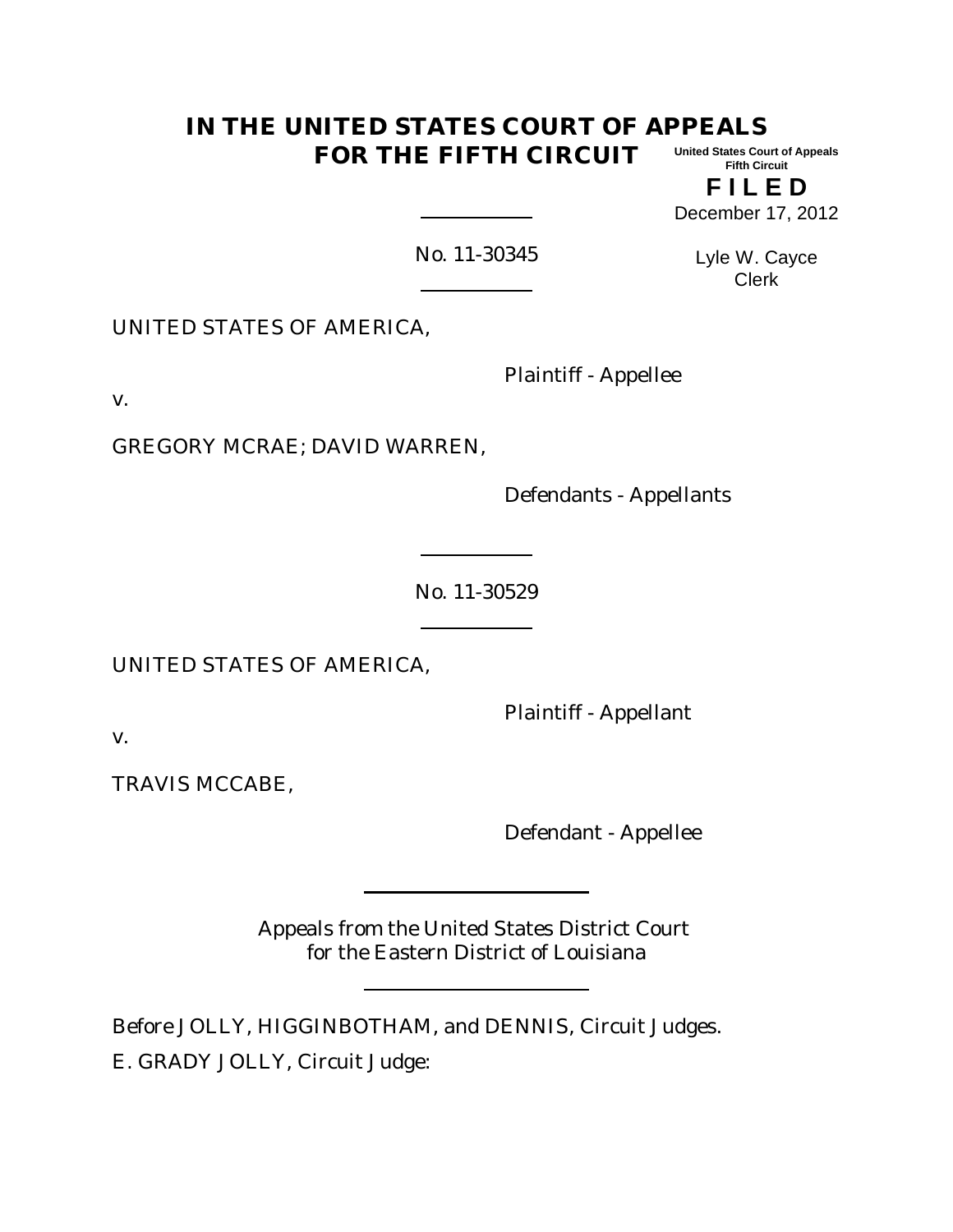This case tells one of the nightmarish stories that arose from Hurricane Katrina in 2005—the physical devastation, human diaspora, and struggle of the City to maintain some semblance of law and order, and, in the chaos, a horrific failure of law enforcement. The case also demonstrates again the axiom that a cover-up, with its domino effect, begets more tragedy than the crime. It indeed presents a grim vignette within the larger Katrina story, told here in terms of legal consequences.

The three appellant former policemen were convicted in the same trial—conducted from November 8 to December 9, 2010—largely on separate facts but all arising from the death of one citizen, Henry Glover. Thus, this opinion will set out the facts and the issues raised on appeal in three separate parts.

The jury convicted David Warren, a former officer in the New Orleans Police Department ("NOPD"), of one count of depriving Glover of his right to be free from the use of unreasonable force by a law enforcement officer, in violation of 18 U.S.C. § 242, and one count of carrying, using, and discharging a firearm in furtherance of a felony crime of violence resulting in an individual's death, in violation of 18 U.S.C. §§ 924(c) and (j). The district court imposed a sentence of 189 months of imprisonment on the first count of conviction and 120 months on the second count of conviction, to run consecutively, for a total term of imprisonment of 309 months. Warren challenges his convictions and sentence on various grounds. We hold that, because Warren has demonstrated that he suffered specific and compelling prejudice as a consequence of the district court's refusal to sever his trial from that of the other defendants, the district court abused its discretion in denying Warren's repeated motions to sever under Federal Rule of Criminal Procedure 14(a). As a result, we VACATE Warren's convictions and sentences and REMAND for a new trial.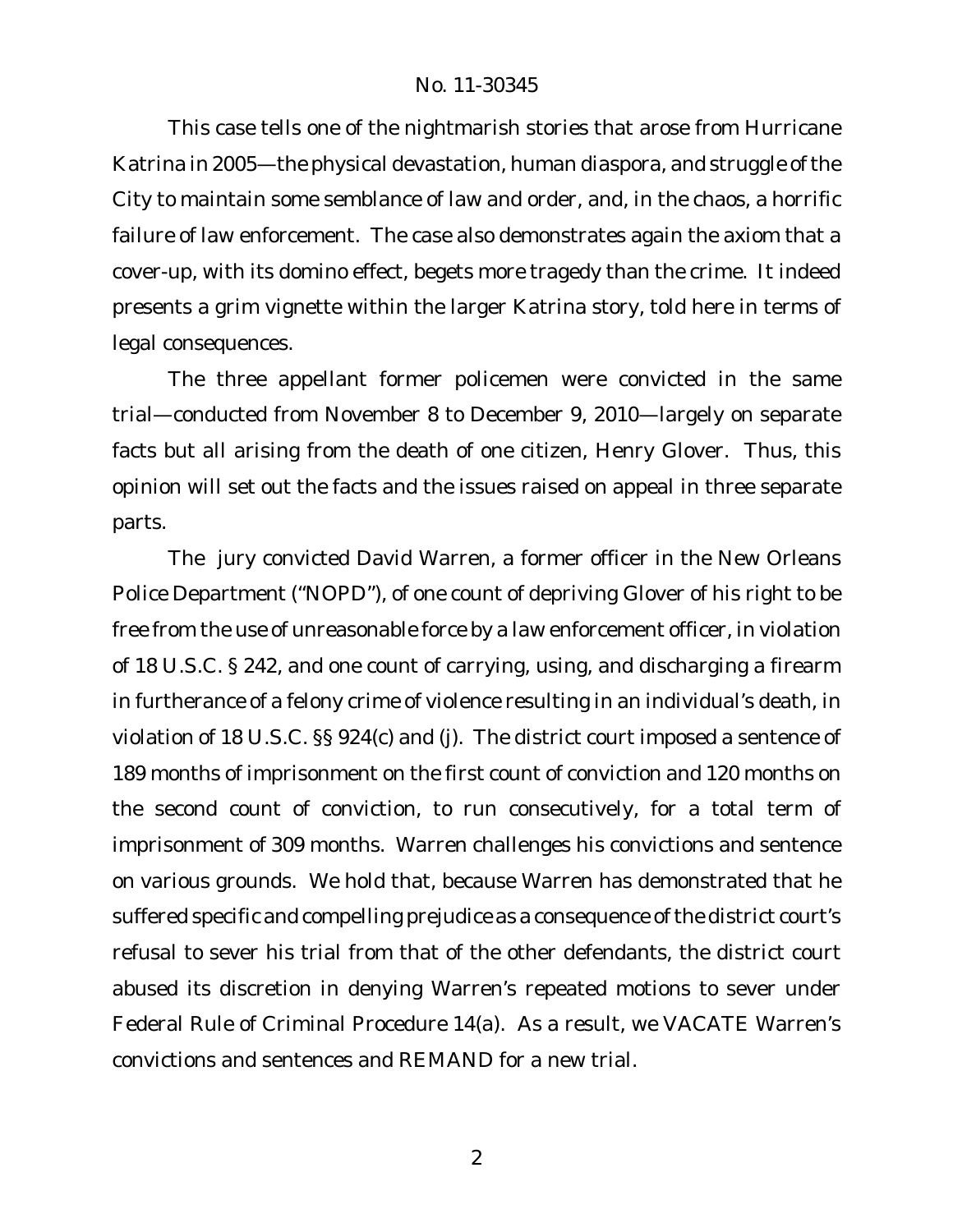The jury also convicted Gregory McRae, another former NOPD officer, of one count of depriving William Tanner of the right to be free from an unreasonable seizure by a law enforcement officer, in violation of 18 U.S.C. § 242, one count of denying Glover's descendants and survivors the right of access to courts to seek legal redress for a harm, in violation of 18 U.S.C. § 242, one count of obstruction of a federal investigation, in violation of 18 U.S.C. § 1519, and one count of use of fire to commit a felony, in violation of 18 U.S.C. § 844(h). The district court imposed concurrent sentences of 87 months for each of the convictions under 18 U.S.C. §§ 242 and 1519, and a consecutive 120-month sentence for the conviction under 18 U.S.C. § 844(h), for a total of 207 months of imprisonment. McRae challenges his convictions under 18 U.S.C. §§ 242 and 1519 on various grounds and his sentence under 18 U.S.C. § 844(h) on double jeopardy grounds. We hold that the evidence is insufficient to support McRae's conviction for denying Glover's descendants and survivors the right of access to courts, and we therefore REVERSE and VACATE that conviction. We AFFIRM McRae's other convictions, reject his double jeopardy challenge, and REMAND for re-sentencing.

Finally, the jury convicted Travis McCabe, a third former NOPD officer, of one count of obstruction of a federal investigation, in violation of 18 U.S.C. § 1519, one count of making false statements to the FBI, in violation of 18 U.S.C. § 1001, and one count of making false statements to a grand jury, in violation of 18 U.S.C. § 1623. The district court later vacated these convictions and granted McCabe a new trial because of newly-discovered evidence. In McCabe's case, the government appeals. We hold that the district court did not abuse its discretion in granting McCabe a new trial, and we therefore AFFIRM that order.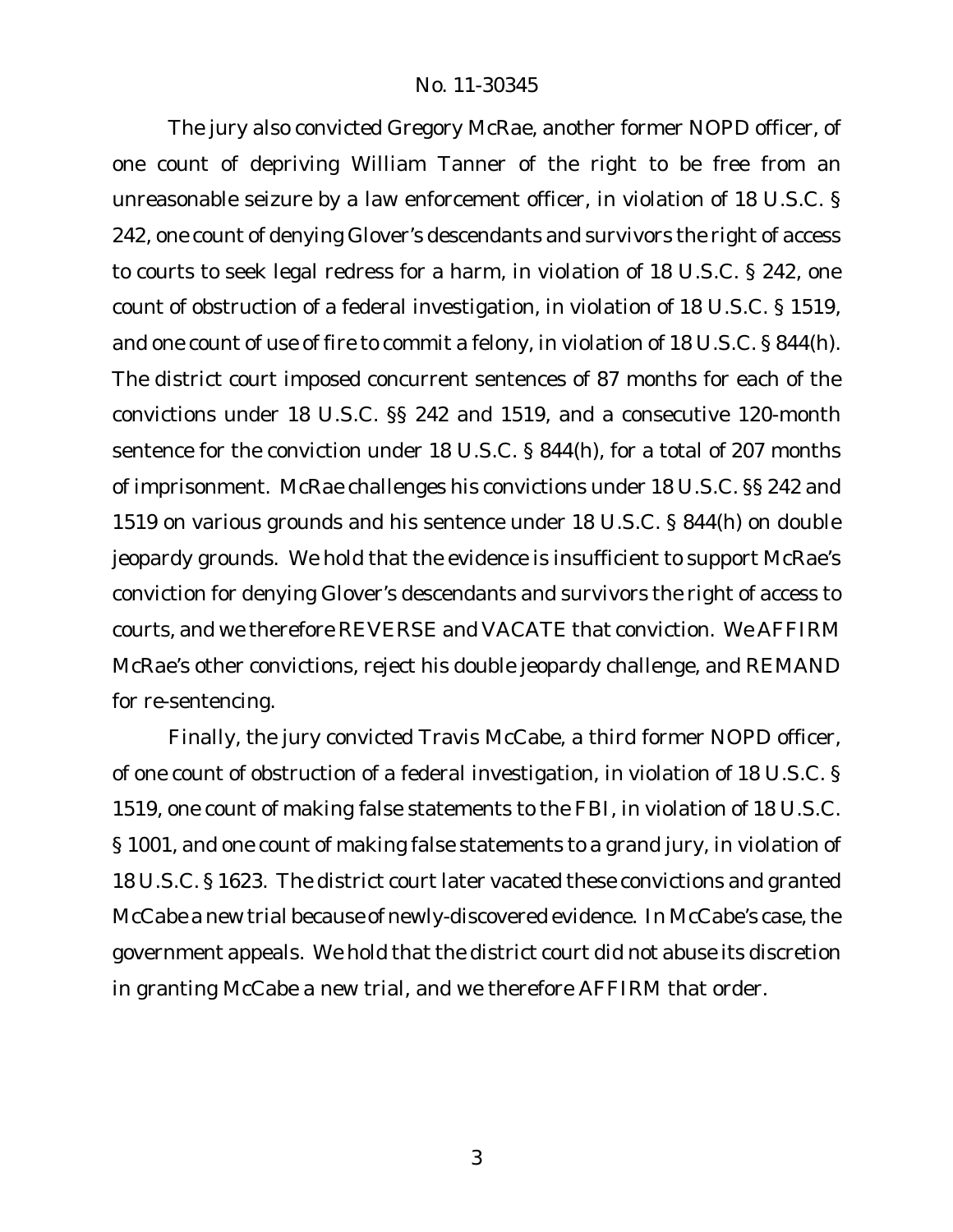I.

A.

Thus, once again, we have cause to revisit the effects on human life wrought by Hurricane Katrina. Briefly, the storm made landfall over the Louisiana coast due east of New Orleans at approximately 6:00 AM on Monday, August 29, 2005. Although the City of New Orleans weathered the storm, for the most part, intact, the subsequent breaches of levees surrounding the City caused devastating flooding and resulted in widespread destruction of property, loss of human life, and evacuation of the City.

1.

At the time, David Warren was a rookie patrol officer with the NOPD, having graduated from the police academy in May 2004. Although Warren was not scheduled to be on duty at the time of the hurricane's projected landfall, because he was unsure whether he would be able to return to the City and report for duty, he stayed at his home in the Algiers section of the City during the storm, while his family evacuated to safety. Once the storm passed, Warren attempted to report to work at the Seventh District station in east New Orleans—his assigned district—but that area of the City had suffered devastating flooding. Instead, Warren reported to the Fourth District, which was the district in which his residence was located in Algiers. That area of the City, on the west bank of the Mississippi River, had suffered considerably less flooding because of its higher elevation. From the time he first reported to duty until Friday, September 2, 2005—the day of the wretched and ghoulish events of this prosecution—Warren testified he was assigned various duties, ranging from roving patrols to guarding certain locations and businesses in the Fourth District. Officers were working twelve-hour shifts during those days. When not on duty, Warren testified that he patrolled his own neighborhood, which had experienced looting.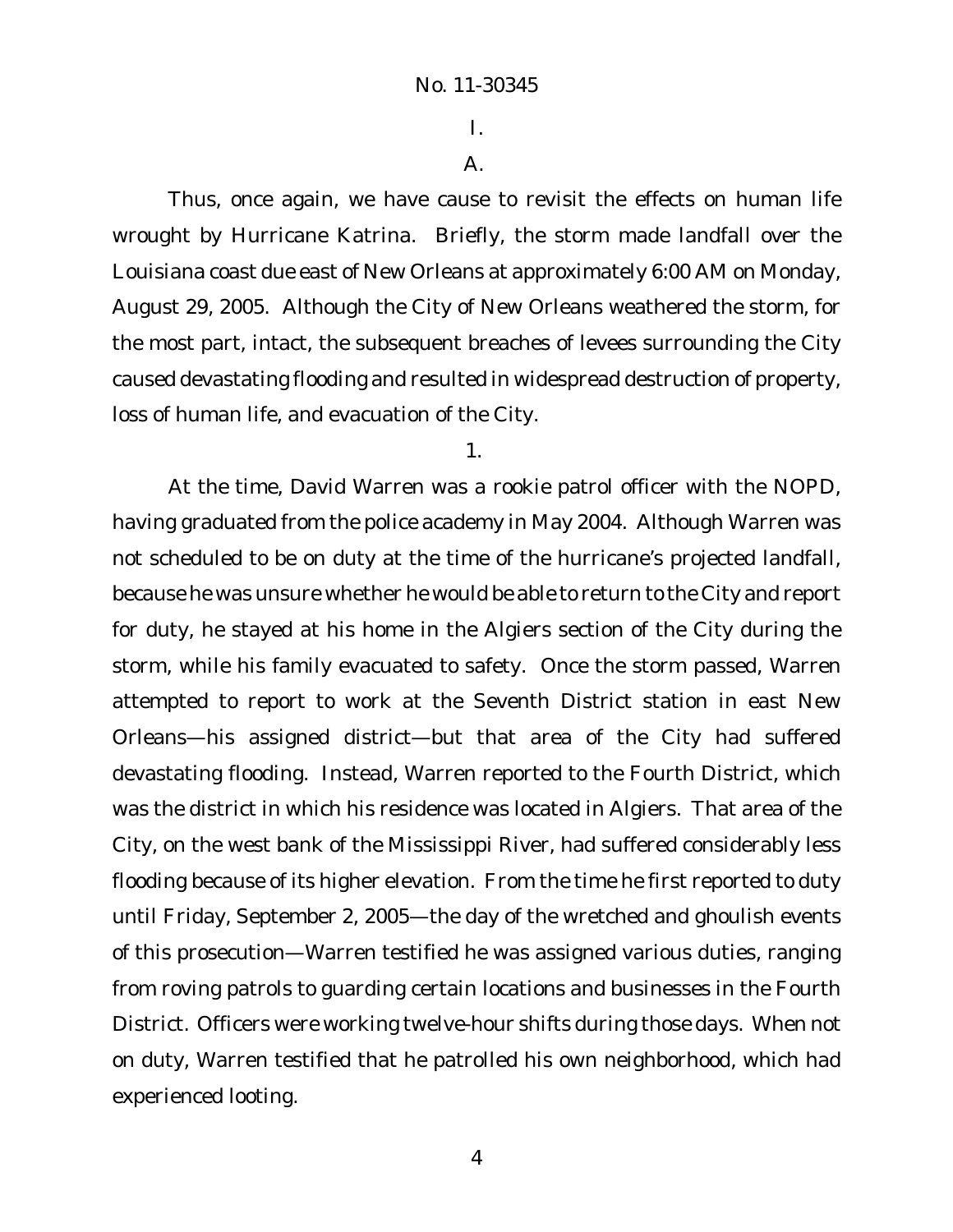On September 2, 2005, Warren reported to the Fourth District station at 6:00 AM to receive his assignment for that day. He and Officer Linda Howard were assigned to guard the offices—or substation—of the Fourth District's District Investigative Unit ("DIU") at a shopping center on General De Gaulle Drive. The DIU offices, which had been damaged during the storm, contained the papers and files of the detectives of the Fourth District. Warren and Officer Howard left the Fourth District station and headed to the shopping center, stopping first at Warren's residence.

After arriving at the shopping center, Warren and Officer Howard took a brief tour downstairs and then walked upstairs to the DIU offices. The front of the shopping center looks onto General De Gaulle Drive; the back of the shopping center looks onto a parking lot that abuts Seine Street, which runs parallel to General De Gaulle Drive. Texas Drive intersects Seine Street and General De Gaulle Drive. Officer Howard testified that the gates on the first and second floors breezeways, which looked out onto the back parking lot area, were locked with chains. Warren testified that neither gate was locked, and that he, in fact, went out on the balcony on the second floor overlooking the back parking lot when they first arrived at the shopping center.

Approximately thirty minutes after their arrival, Warren and Officer Howard noticed a man on a bicycle riding up and down the area in the front of the shopping center. At this point, four days removed from Hurricane Katrina's landfall, the city was nearly deserted due to the mandatory evacuation orders. Warren testified that the man kept gazing in their direction, and after he bicycled up the street the fifth time, Warren fired a warning shot in the man's direction with his personal rifle, which Warren had been carrying with him on duty since the storm passed. He testified that, because it was merely a warning shot, he did not aim anywhere near the man.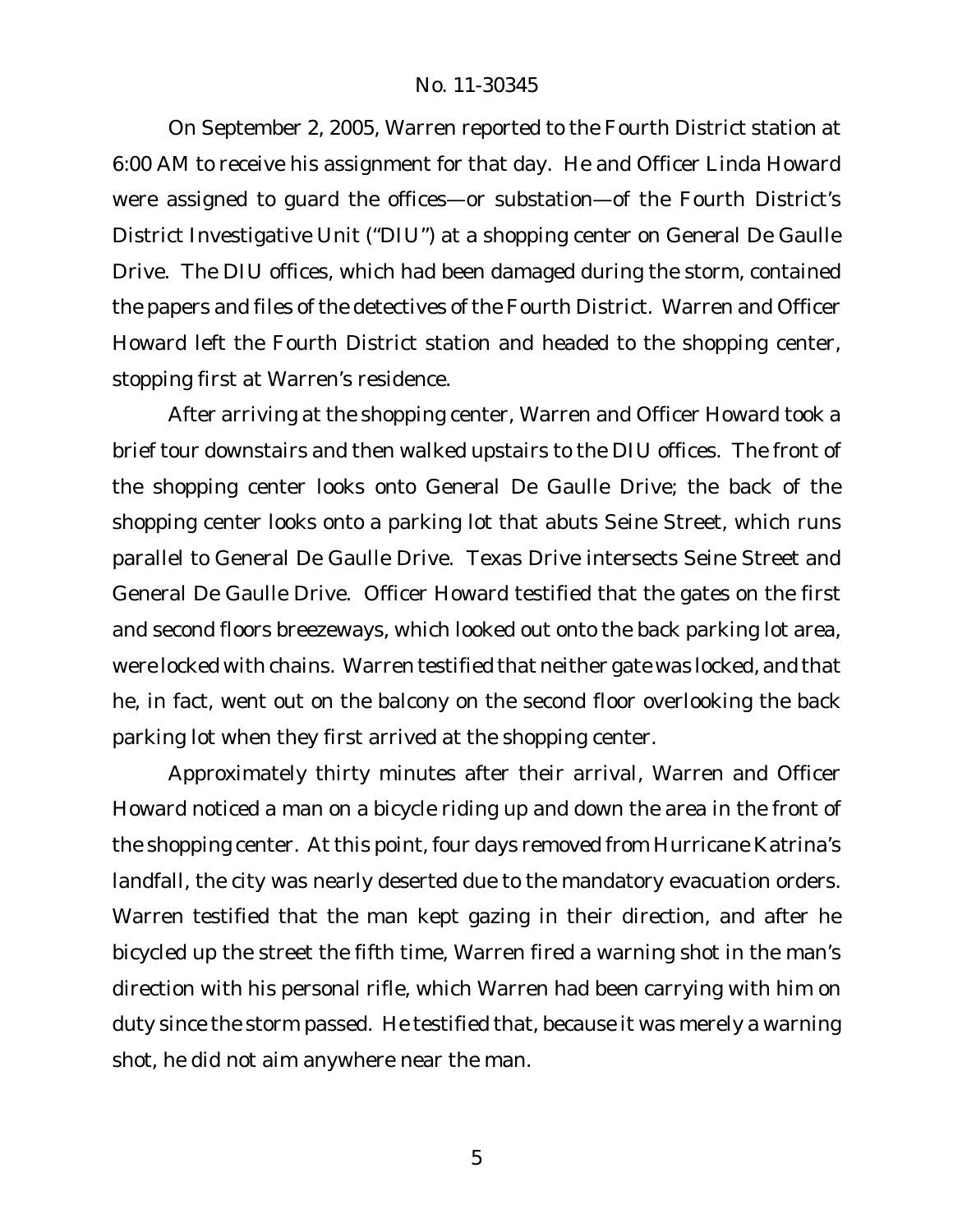At some point later, Warren heard noises coming from the back of the shopping center. He testified that he walked through the gate and onto the back balcony to see from where the noise was originating. He saw two females, later identified as Brandie Williams and her sister-in-law Katherine, pushing a shopping cart, filled with suitcases, from the rear entrance of the Tuesday Morning store in the shopping center. Warren asked the women if that was their property in the shopping cart. They responded no, prompting Warren to order them to leave the cart and exit the area. The women obeyed his order and left the area.

On their way back to nearby apartments, the two women ran into Glover and Bernard Calloway. Williams had been staying with her cousin Mickey and Glover, who was Mickey's boyfriend, in their apartment. Calloway was the boyfriend of Glover's sister, Patrice Glover; they too lived in nearby apartments. Without running water, electricity, or food, the family had decided that morning to evacuate. Williams testified that, during their conversation, she asked Glover and Calloway if they would go to the shopping center parking lot and retrieve the stolen items she had left in the shopping cart. Glover and Calloway agreed, according to Williams, and set off for the nearby parking lot.

Shortly after the women left the parking lot, Warren and Officer Howard were upstairs in the breezeway area when they again heard loud noises coming from the back parking lot. As to the events that followed, this much is undisputed: Warren shot at Glover with his personal rifle; Warren stated at the time of the shooting that he did not believe that he had hit Glover with the shot; and Glover was transported from the spot where he collapsed on Seine Street, by William Tanner in a white car—with Calloway and Glover's brother, Edward King, accompanying him—to nearby Habans Elementary School to obtain medical assistance for Glover because the nearest hospital was twenty minutes away.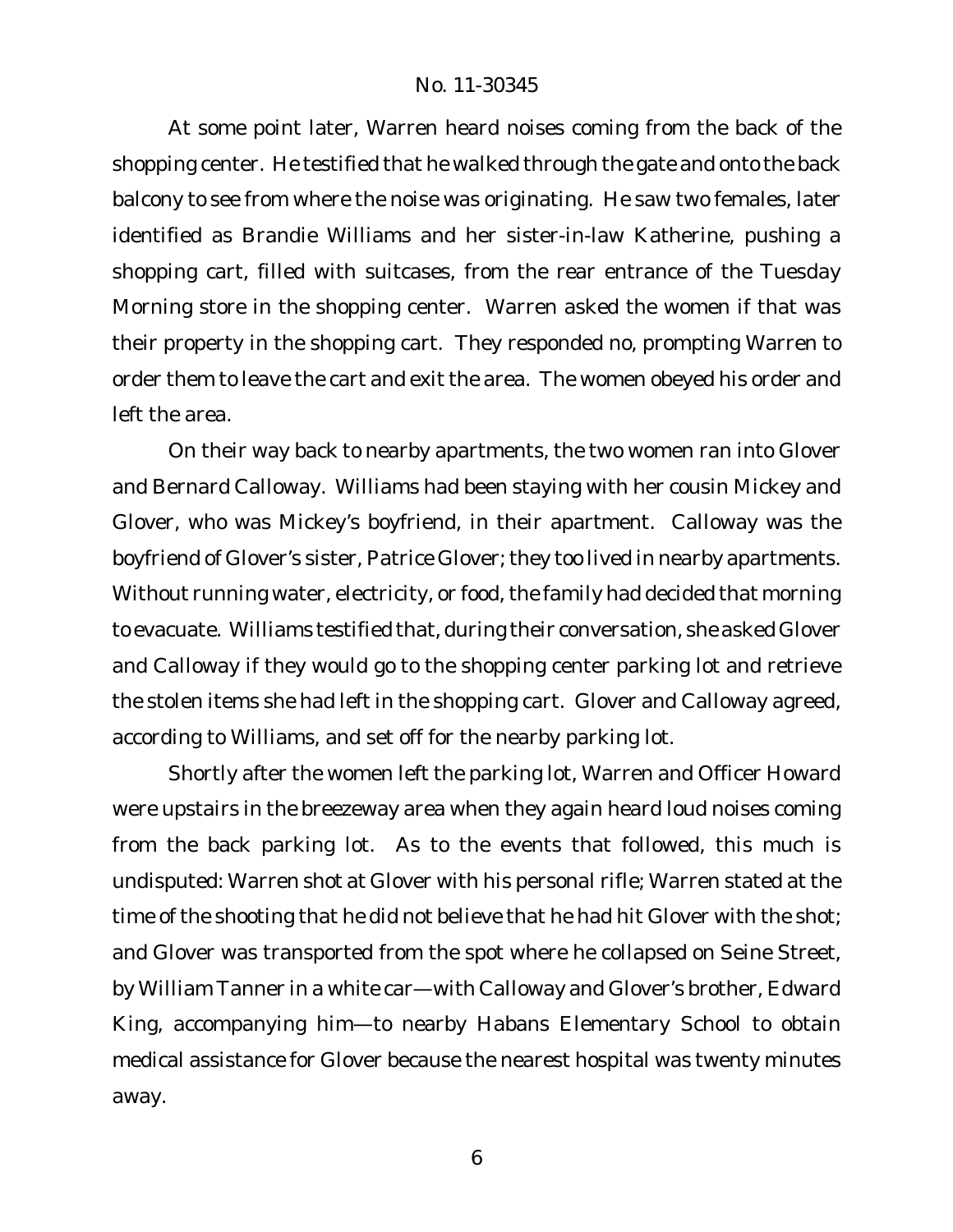With respect to the events surrounding the shooting itself, the jury was presented with multiple conflicting versions of the events.

### 2.

Warren testified that he ran to the back balcony area and observed a Firestone-store marked pick up truck, which he assumed had been stolen, come to a hard, fast stop. When both the passenger, later identified as Glover, and the driver of the truck, later identified as Calloway, exited the car, Warren testified he became concerned by their presence and shouted, "Police, get back." Instead of heeding the command, Glover and Calloway, according to Warren, began charging toward the unlocked gate on the first floor. Warren further testified that he believed Glover, who was ahead of Calloway, had a weapon in his right hand or was moving his hands toward his waistband as they charged the unlocked gate. According to Warren, he became concerned that, if Glover and Calloway came through the unlocked gate on the first floor, he would have to expose himself to imminent danger in hunting them down in the shopping center. He testified that he did not understand why Glover and Calloway refused to heed his command to stay back; he presumed they did not care about his order. Thus, he felt threatened for his safety and that of his partner if they reached the unlocked gate. According to Warren, at the time he fired the shot, Officer Howard was a bit behind him and, because of the structure of the shopping center, she would not have been able to see what Warren was viewing at the time he fired the single shot.

When Warren fired a shot from his rifle at Glover, Glover and Calloway immediately veered off and ran down Seine Street. Neither man indicated in any way that Glover had been shot and Warren believed he had not hit Glover. Warren points out that a later search of the area revealed no blood in the parking lot. After Glover and Calloway ran from the scene, Officer Howard suggested that a ranking officer be called. Warren testified that he agreed.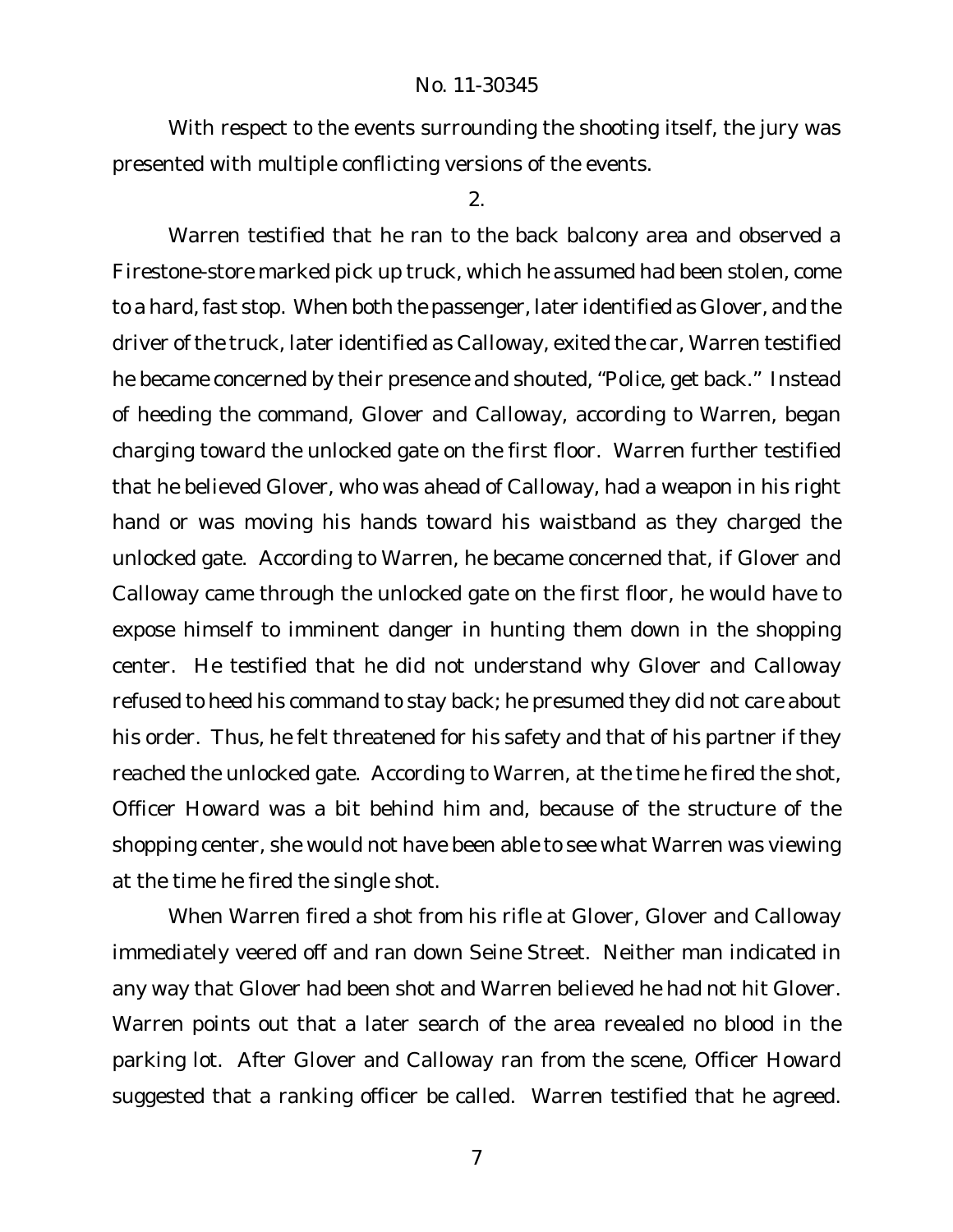Officer Howard called her supervising officer, Sergeant Purnella Simmons, who, along with Officer Kayaleah Bell, responded to the scene within minutes of the call. According to Warren, Sergeant Simmons first spoke with Officer Howard. Sergeant Simmons then spoke to him, and he told her what happened. Sergeant Simmons said that, upon her arrival, Warren related to her that he had issued a verbal command to Glover and Calloway; that he had fired only one shot; that he had run off looters from the shopping center earlier in the day; and that he believed he had seen an object in Glover's hand as he approached the shopping center.

While they were talking, a call came over the police radio about an aggravated battery by shooting at the nearby Habans Elementary School. Sergeant Simmons and Officer Bell left for that location without conducting any further investigation. Warren testified that, at the time, he thought there may have been some connection between what had transpired at the shopping center and the call from Habans Elementary School based on the close proximity in time but heard nothing more that day about the matter. Sergeant Simmons and Officer Bell returned to the shopping center approximately thirty minutes to an hour later. Warren testified that, when Sergeant Simmons asked if he could work the rest of the day, he responded affirmatively. Warren worked the rest of the shift with Officer Howard that day; he testified that she was neither hysterical nor crying, and, in fact, that they even had shared a meal later in the shift.

3.

The jury was presented with two different versions of Officer Howard's statement of the events that unfolded at the shopping center. During crossexamination, the jury learned that, on April 18, 2009, Officer Howard had given a statement of the events to NOPD Homicide Sergeant Dugue in which she confirmed that she had not seen the actual shooting. She had related to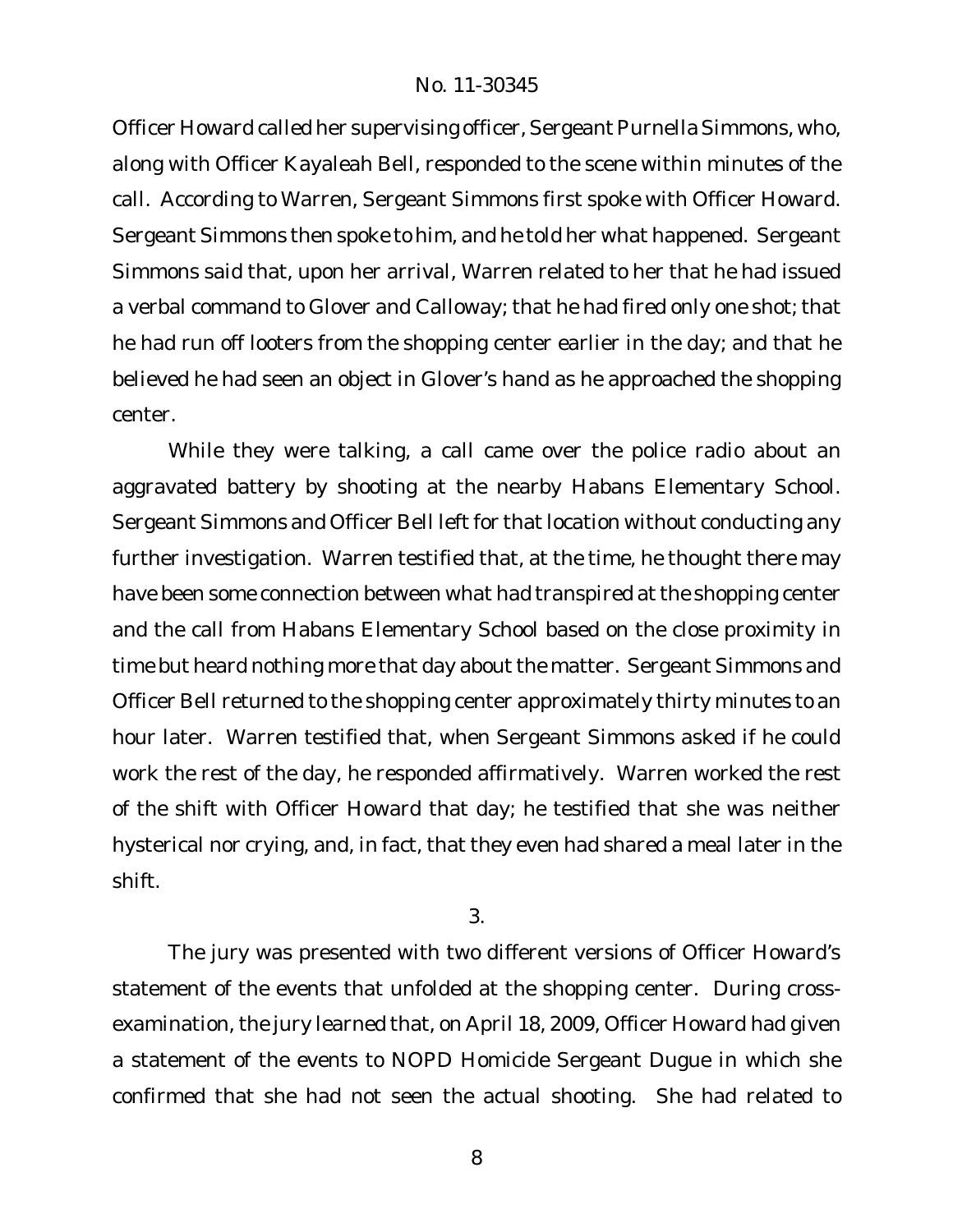Sergeant Dugue that she and Warren had been chatting when she heard mumbling or talking in the back parking lot. She went to the back balcony area and saw two men in the parking lot. She told Warren what she had seen and he went to the back balcony. She described to Sergeant Dugue that she heard a gunshot a few moments later, prompting her to run to the back balcony area where she saw a man lying down or ducking. She then ran to the front of the breezeway to see if anyone was in the front of the shopping center, but retreated to the back balcony area after seeing no one in the front of the shopping center. By that point, both men were gone. When asked by Sergeant Dugue whether she discussed what had occurred with Warren, Officer Howard could only remember contacting Sergeant Simmons but could not remember what happened when Sergeant Simmons arrived on the scene. She told Sergeant Dugue that she could not remember anything about the men; to her, everything was "just like shadows."

When Officer Howard testified at trial, however, she said that, after Warren had ordered Williams and her companion to leave the back parking lot area, she and Warren were upstairs when they heard a screeching sound from truck tires. She testified that she looked through the breezeway onto the back parking lot area and saw the Firestone-marked pick up truck drive up Seine Street before it pulled into the parking lot. According to Officer Howard, she and Warren both watched as Glover and Calloway jumped out of the truck and approached the shopping cart. Officer Howard testified that Warren then shouted something, a "loud command" "telling them to get away from there." Officer Howard described Glover and Calloway as startled by the command, as if they did not know someone was at that location. Scared by Warren's command, according to Officer Howard, the two men began running away, but not before Warren positioned himself next to Officer Howard, leveled his personal rifle, and fired a shot. Contrary to Warren's account, Officer Howard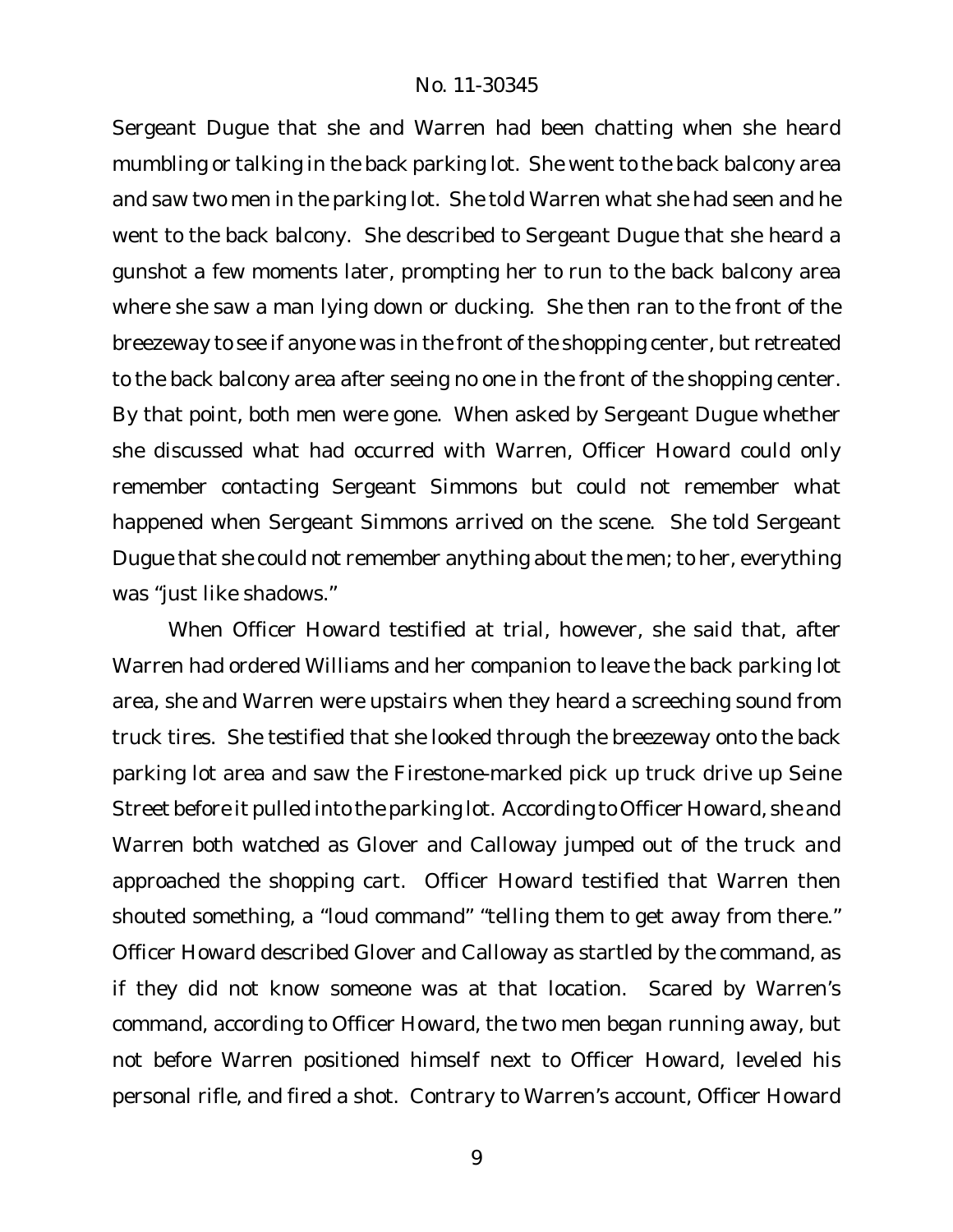testified that she never saw any object in Glover's hand or any motion to his waistband. She further testified that neither man made any movement toward the first floor gate that caused her to be concerned.

According to Officer Howard's testimony, Glover initially fell like he was hit by the shot, but then ran down Seine Street away from the shopping center until he collapsed on the ground. She testified that she could see from her vantage point at the shopping center that someone was holding Glover's head. Shortly thereafter, she watched a group of people place Glover's body in a white car, which then drove away from the scene. Crying and hysterical, Officer Howard testified that she contacted Sergeant Simmons, to whom she related her version of the events when Sergeant Simmons arrived on the scene with Officer Bell. Officer Howard also testified that she had indicated to a ranking officer later that day that it was not a "good" shooting.

In December 2005, Sergeant Simmons was assigned to write a report of the shooting for the NOPD. Officer Howard testified that she related the same version of the events for Sergeant Simmons's report as she did at trial.<sup>1</sup> Officer Howard did not discuss the shooting again until her April 2009 interview with Sergeant Dugue. During her cross-examination, however, she admitted that the account of the shooting she related to Sergeant Dugue during the April 2009 interview was "completely different" from the account of the shooting to which she had just testified on direct. To account for the significant contrary accounts, Officer Howard excused the contradictions because she had been sleepy and

 $1$  As will be discussed herein, the version of the narrative report containing Officer Howard's inculpatory statements about the shooting–the "first report"–was not produced by the government at trial, if in fact it ever existed at all. The "second report," which was alleged by the government to have been fabricated by McCabe to exonerate Warren, states that Officer Howard saw the Firestone-marked pick-up truck and observed two black males exit the pick-up truck and hurriedly approach the rear gate of the building, but that she "was in a different position on the balcony and was unable to observed [sic] all that Officer David Warren observed prior to him discharging his firearm."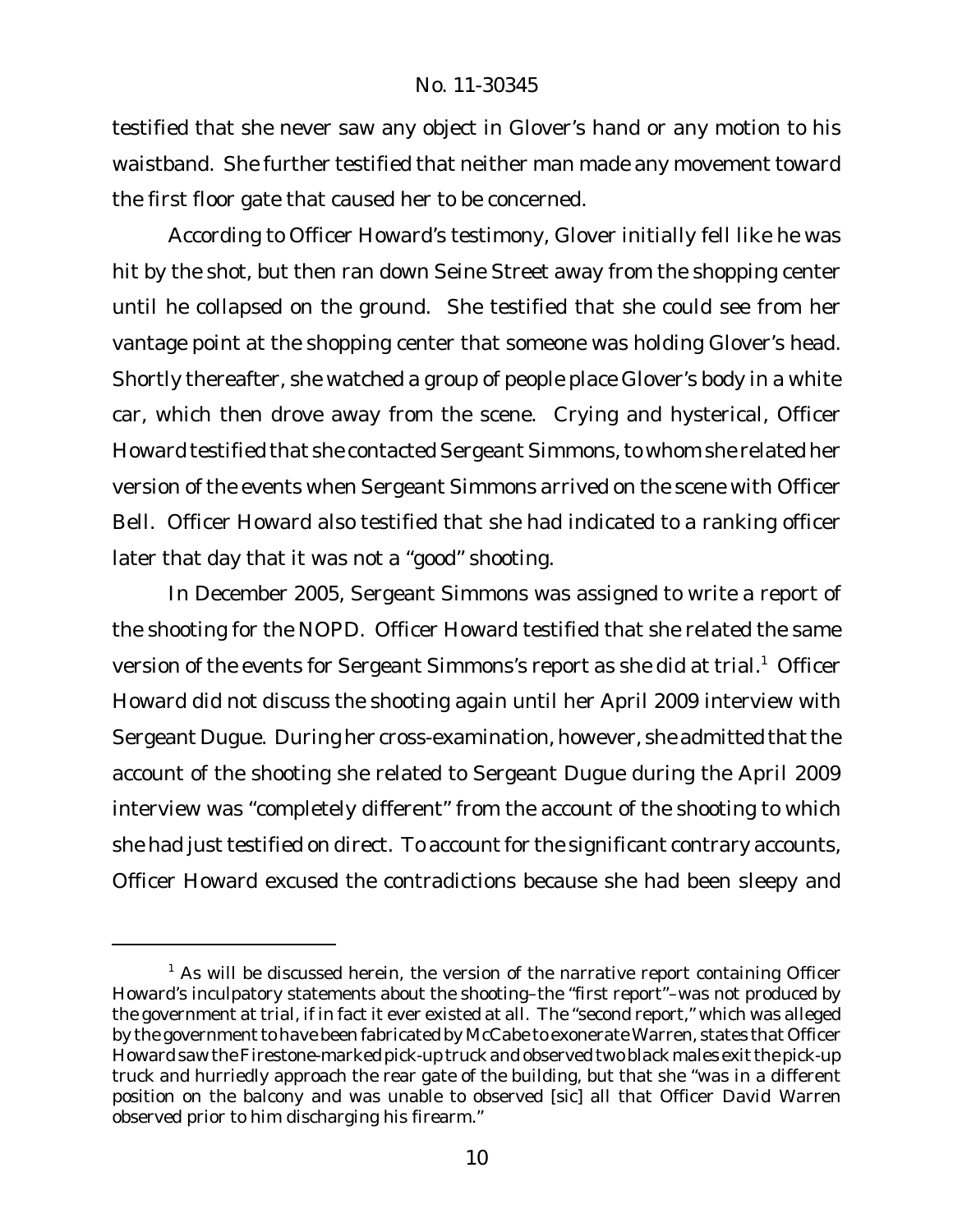under the influence of Benadryl at the time of her interview with Sergeant Dugue. She testified, moreover, that she had mentally suppressed many of the details of that day. After visiting the shopping center several days after the interview with Sergeant Dugue, however, she began having "flashbacks" and certain details of the incident became clarified. She testified that she contacted Sergeant Dugue and arranged another interview with him, during which she related the version of events to which she had testified on direct examination, thus contradicting the April interview; however, she said he did not record her statement that day.

4.

Calloway testified that, on the morning of September 2, he and Glover went to retrieve the items Williams said she had left in the shopping cart. He stated that Glover, who experienced difficulty in operating the Firestone-marked pick up truck's manual drive transmission, backed the truck up to the shopping cart in the parking lot. Calloway explained that he then exited the truck, walked to the shopping cart, and tried to pick up the first suitcase but it was heavier than he expected. He testified that, as he looked up to say something to Glover, who was leaning against the truck and about to light a cigarette, he heard a "pow" and then a voice that stated, "Leave now." Calloway ran immediately in response. At some point, he looked behind him and saw Glover stumbling. Calloway testified that he ran back to Glover, who by that point had collapsed on the ground. Eventually, help arrived when William Tanner offered to take Glover, Calloway, and King in his car to obtain medical attention for Glover. They placed Glover's body in Tanner's car and decided to go to the nearby Habans Elementary School, where Tanner knew the NOPD had set up a compound.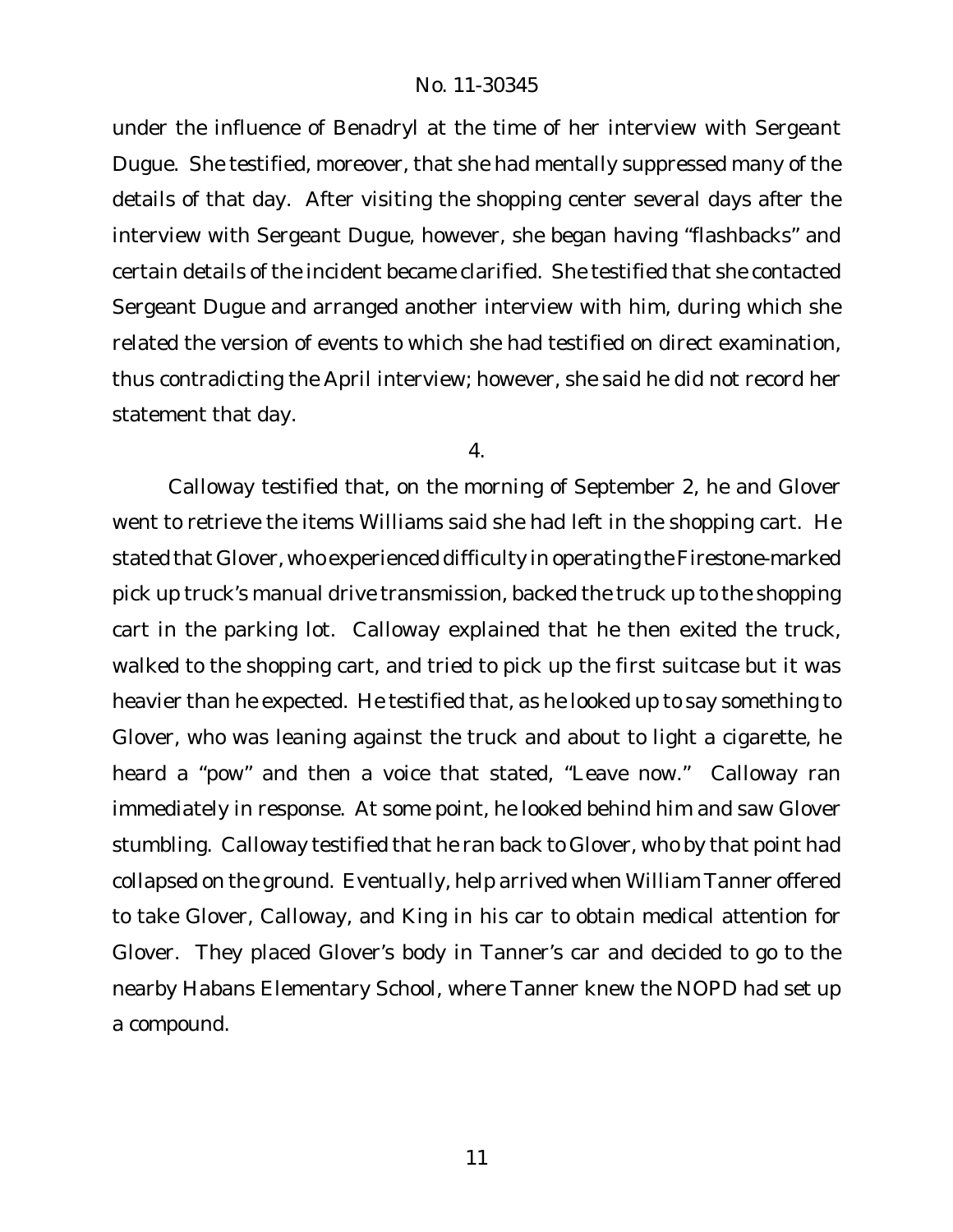5.

Warren continued to serve as an officer with the NOPD for three additional years after the events of September 2, 2005, until financial circumstances required that he resign from the department to find work as an engineer. He thereafter served as a reserve officer until June 2010, when he was arrested on the instant offenses. On September 27, 2010, a federal grand jury returned an eleven-count second superseding indictment $^{\rm 2}$  in which Warren was charged in Counts One and Two. Count One charged Warren with willfully depriving Glover of his right to be free from the use of unreasonable force by a law enforcement officer acting under color of law and without legal justification, in violation of 18 U.S.C.  $\S$  242.<sup>3</sup> Count One also charged that the offense involved the use of a dangerous weapon, and an attempt to kill, and resulted in bodily injury to, and the death of, Glover. Count Two charged Warren with knowingly using, discharging, and carrying a firearm during and in relation to, and possessing a firearm in furtherance of a felony crime of violence, to wit: the commission of the civil rights offense charged in Count One. Count Two further charged that Warren caused the death of Glover through the use and discharge of the firearm, and that Glover's death involved circumstances constituting

18 U.S.C. § 242.

 $2$  The grand jury returned an eleven-count indictment on June 11, 2010. A superseding indictment was returned on August 6, 2010.

<sup>&</sup>lt;sup>3</sup> Section 242 provides, in relevant part:

Whoever, under color of any law . . . willfully subjects any person . . . to the deprivation of any rights, privileges, or immunities secured or protected by the Constitution or laws of the United States . . . shall be fined under this title or imprisoned not more than one year, or both; and if bodily injury results from the acts committed in violation of this section or if such acts include the use, attempted use, or threatened use of a dangerous weapon, explosives, or fire, shall be fined under this title or imprisoned not more than ten years, or both; and if death results from the acts committed in violation of this section or if such acts include . . . an attempt to kill, shall be fined under this title, or imprisoned for any term of years or for life, or both, or may be sentenced to death.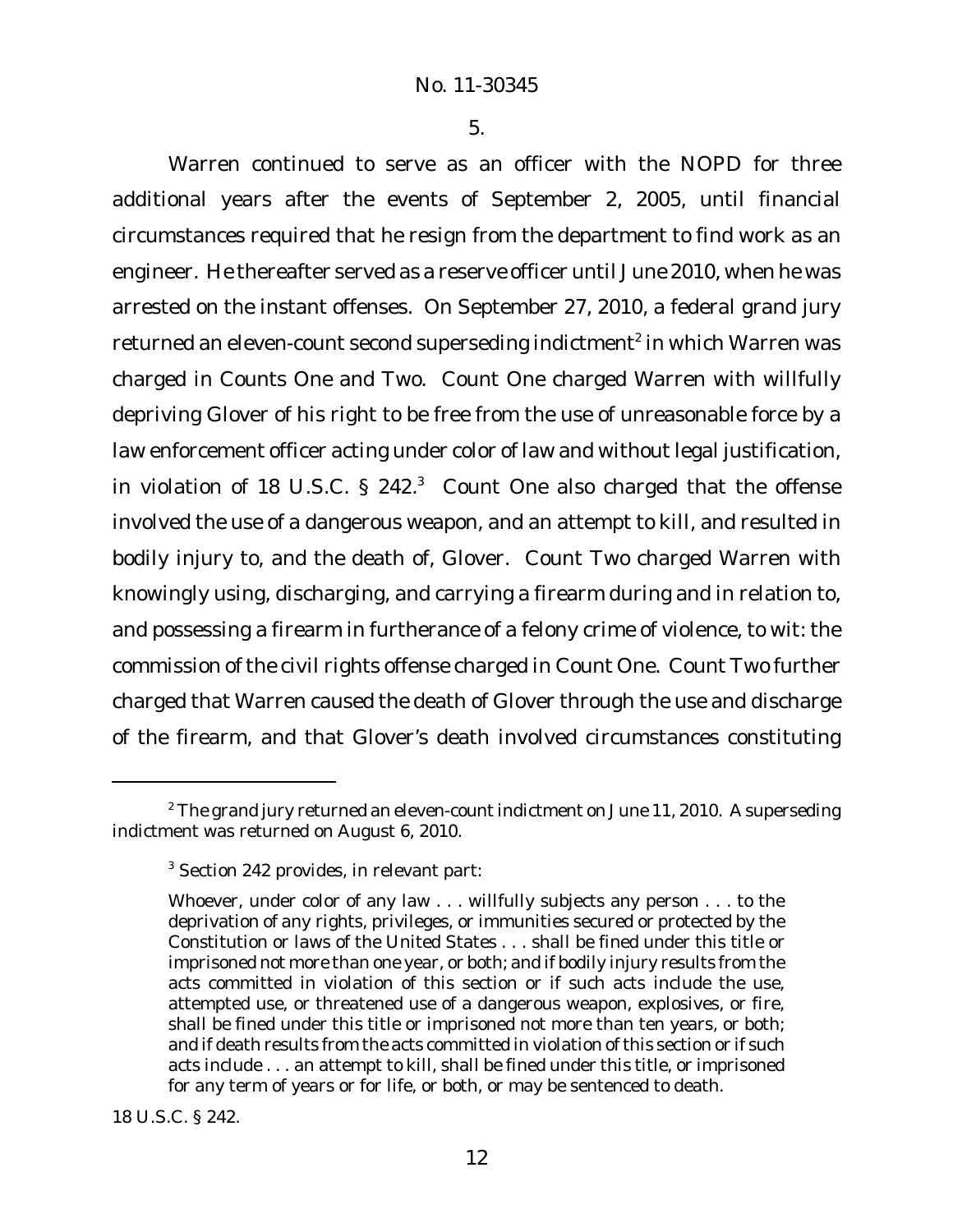murder as defined in 18 U.S.C. § 1111, all in violation of 18 U.S.C. §§ 924 $(c)^4$  and  $(i).<sup>5</sup>$ 

Warren repeatedly moved before, during, and at the conclusion of the trial, for severance of his trial from that of his co-defendants based on improper joinder under Federal Rule of Criminal Procedure 8(b) and prejudicial joinder under Federal Rule of Criminal Procedure 14(a). The district court denied the motion each time, opting instead to provide limiting instructions to the jury. A month-long jury trial followed in November 2010. At the end of evidence, the district court indicated its intent to charge the jury both as to murder and manslaughter with respect to 18 U.S.C. § 924(j), notwithstanding that Count Two of the indictment did not include a manslaughter charge, and that Warren strenuously objected to the proposition. The government initially had no position, but ultimately requested that the court instruct the jury with respect to voluntary manslaughter as defined in 18 U.S.C. § 1112 for purposes of 18 U.S.C. § 924(j).

18 U.S.C. § 924(c)(1)(A).

<sup>5</sup> Section 924(j) provides:

18 U.S.C. § 924(j).

<sup>4</sup> Section 924(c) provides, in relevant part:

<sup>[</sup>A]ny person who, during and in relation to any crime of violence . . . uses or carries a firearm, or who, in furtherance of any such crime, possesses a firearm, shall, in addition to the punishment provided for such crime of violence . . . (I) be sentenced to a term of imprisonment of not less than 5 years; (ii) if the firearm is brandished, be sentenced to a term of imprisonment of not less than 7 years; and (iii) if the firearm is discharged, be sentenced to a term of imprisonment of not less than 10 years. . . .

A person who, in the course of a violation of subsection (c), causes the death of a person through the use of a firearm, shall (1) if the killing is a murder (as defined in section 1111), be punished by death or by imprisonment for any term of years or for life; and (2) if the killing is manslaughter (as defined in section 1112), be punished as provided in that section.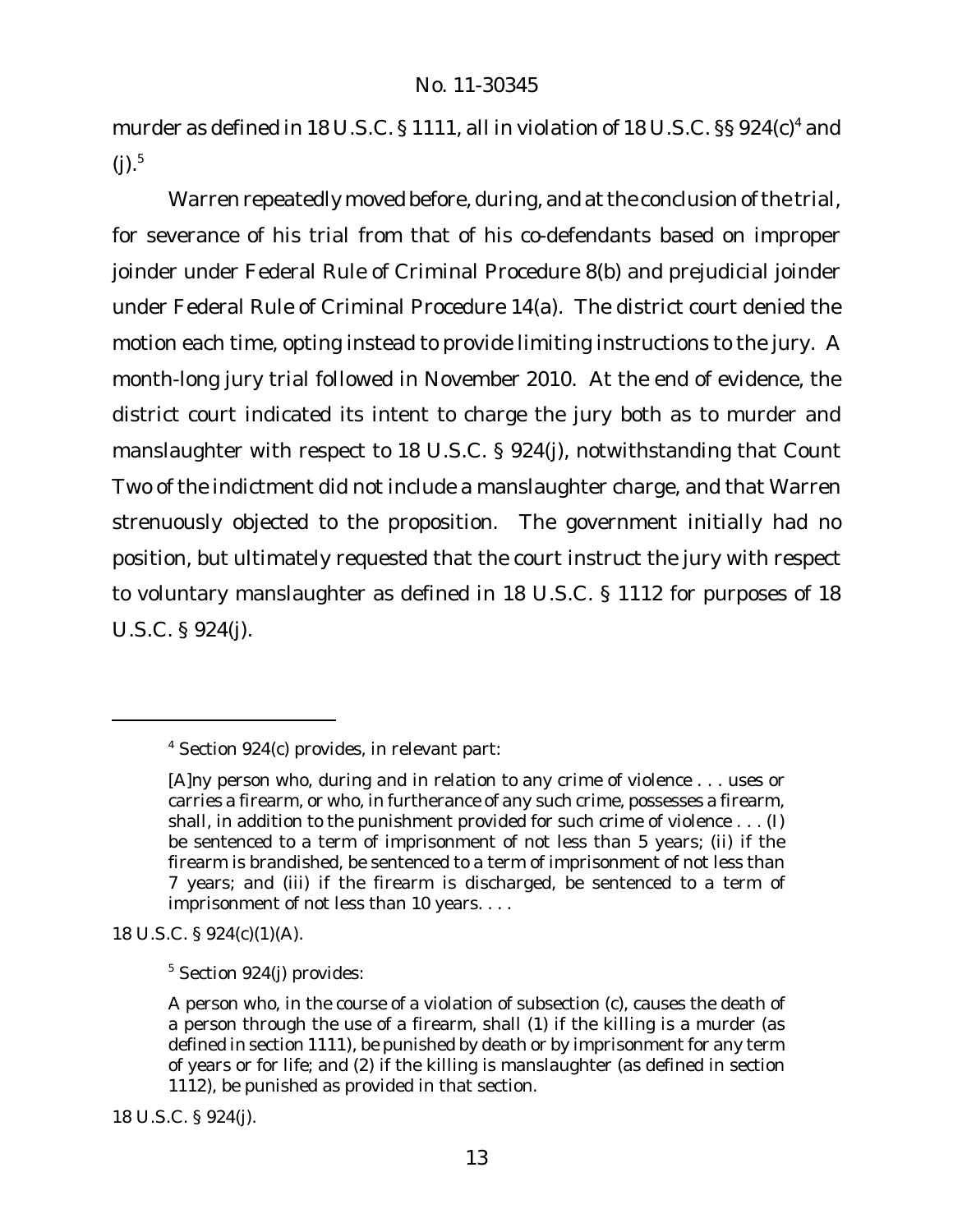The jury convicted Warren of depriving Glover of his right to be free from the use of unreasonable force by a law enforcement officer, in violation of 18 U.S.C. § 242. The jury found that the offense resulted in Glover's death and that the offense involved an attempt to kill. The jury also convicted Warren of carrying, using, and discharging a firearm in furtherance of a crime of violence resulting in an individual's death, in violation of 18 U.S.C. §§ 924(c) and (j). For purposes of § 924(j), the jury found that the offense did not constitute murder as defined in 18 U.S.C. § 1111 but that the offense did constitute voluntary manslaughter as defined in 18 U.S.C. § 1112. The district court overruled Warren's challenge to the constitutionality of § 924(c)'s application to law enforcement officers. The court sentenced Warren to 189 months of imprisonment on the § 242 conviction and 120 months on the §§ 924(c) and (j) conviction, determining that the sentences should run consecutively, for a total term of imprisonment of 309 months. Warren timely appeals.

### B.

### 1.

After Glover collapsed on the street, some of his friends and family made their way to the scene and gathered around him. Tanner appeared on the scene and offered to take Glover in his car to obtain medical assistance. Instead of taking Glover to a hospital, Tanner drove to Habans Elementary School, where the NOPD Special Operations Division maintained a temporary base. At trial, Tanner testified that he drove to Habans Elementary School because it was closer than any hospital, and he thought that Glover would receive medical assistance there.

Tanner, King, and Calloway arrived at Habans Elementary School in Tanner's car with Glover's body in the backseat. They were not so warmly greeted by a swarm of police officers and impolitely ordered at gunpoint to exit the car. A verbal and physical altercation ended with Tanner, King, and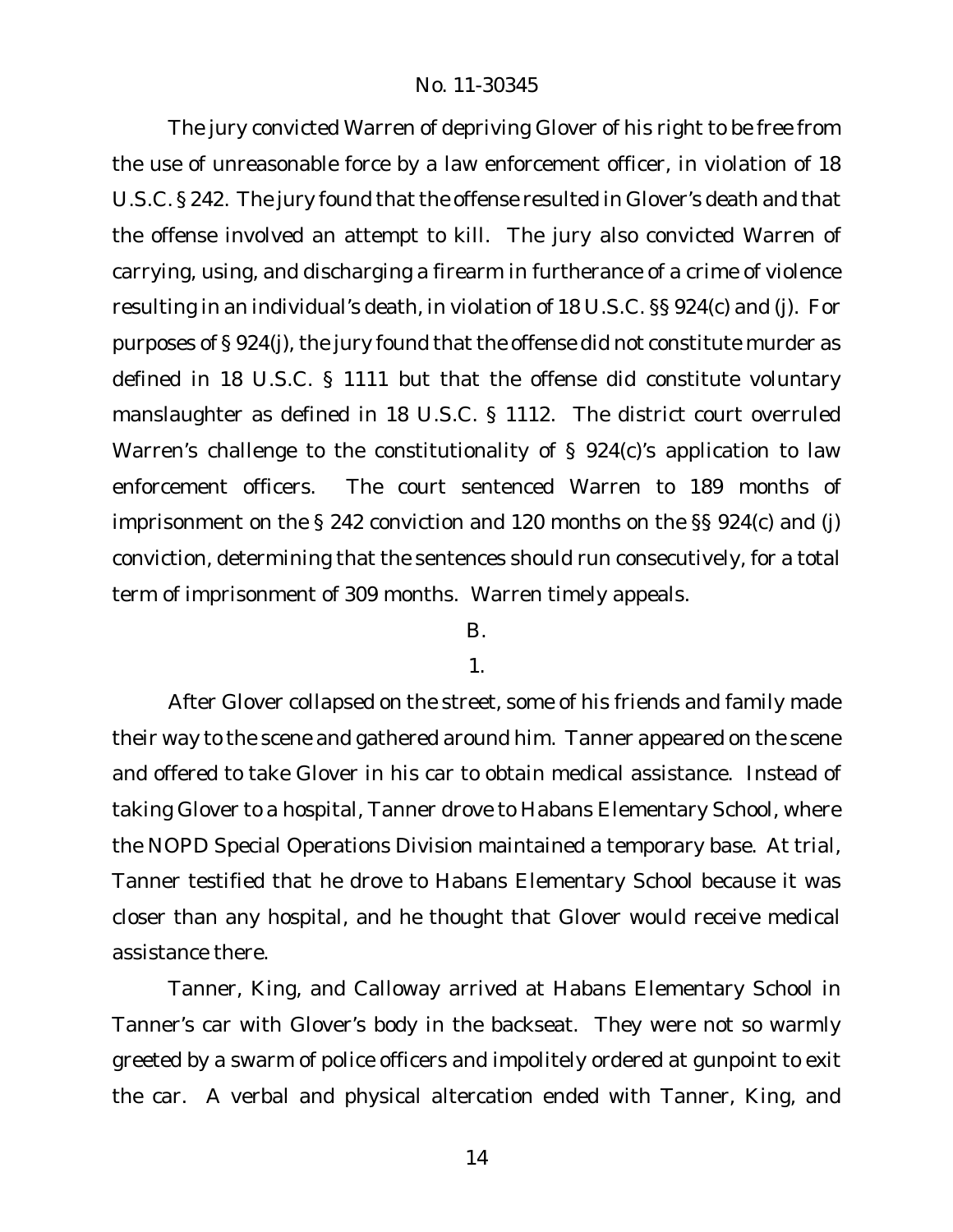Calloway in handcuffs, sitting on the ground.<sup>6</sup> During this altercation, King stated either that he intended to shoot whoever shot his brother or kill whoever killed his brother, depending on whose recollection of the events one credits. The fatally wounded Glover remained silently in the backseat of Tanner's car, and no one rendered Glover medical assistance. The police officers, to the extent it was on their minds, apparently thought that Glover was already dead. He may have been.

After the police officers subdued Tanner, King, and Calloway, Officer McRae moved Tanner's car to the schoolyard. McRae removed several items from the car, including a gasoline jug, jumper cables, and tools. Later, McRae moved Tanner's car to another area of the school property. Glover remained in the car, which was to become his coffin.

Captain Jeffrey Winn, who was responsible for the NOPD Special Operations Division, was not present at Habans Elementary School when Tanner, King, and Calloway arrived. He arrived at the school later and, after assessing the situation, instructed Officers Scheuermann and McRae to move Tanner's car, with Glover's body, to a more secure location away from the school. Scheuermann and McRae were to park the car at a location north of the school, over a levee near the Mississippi River, close to a police station and a United States Border Patrol office.

McRae and Scheuermann left the school in different cars. McRae drove Tanner's car and Scheuermann followed behind in a gray pick-up. McRae arrived at the levee shortly before Scheuermann. He drove Tanner's car over the levee and down a ramp, into an area of trees. He got out of the car, lit a road flare, tossed the flare into the car, closed the driver's side door, and walked away. As McRae walked back up the levee to join Scheuermann in the gray pick-

<sup>&</sup>lt;sup>6</sup> Tanner and King testified that the officers physically assaulted them, as well as directed degrading racial slurs toward the three men, who are all black, during the altercation.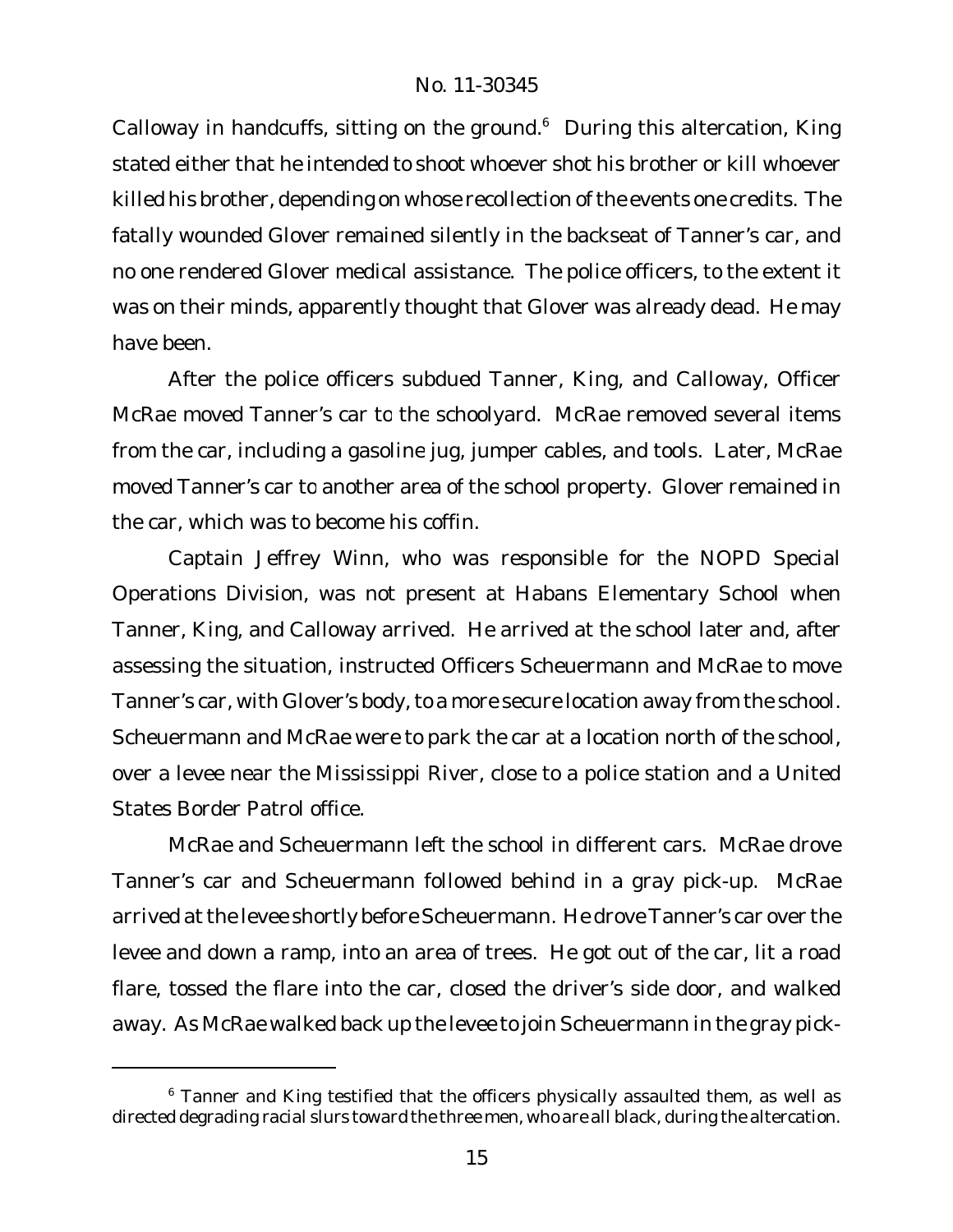up, he looked back and noticed that the flare was dying out. He walked back closer to the car, drew a pistol, and fired one shot into the car's rear glass. The shot ventilated the car. The car, with Glover's body, began to rapidly burn. The job was complete. McRae retreated to the gray pick-up.

When McRae got into the gray pick-up, Scheuermann asked him why he had set Tanner's car on fire. McRae responded that he "wasn't going to let it rot," referring to Glover's body. At trial, McRae testified that he decided to burn Tanner's car and Glover's body before he left Habans School, and that he made that decision on his own without consulting anyone. He testified that he had seen other dead bodies rotting in the chaotic aftermath of Hurricane Katrina, and that he did want Glover's body to suffer the same fate.

Two weeks later, Glover's charred remains were recovered and taken to a temporary morgue. A coroner performed an autopsy on the remains in late October 2005, but they were not identified as those of Glover until April 2006. Glover's family was then able to bury him.

2.

McRae was indicted on five criminal counts in the same indictment as Warren. Following the trial, the jury convicted him on Counts Four, Five, Six, and Seven for depriving Tanner of the right to be free from an unreasonable seizure by a law enforcement officer, in violation of 18 U.S.C. § 242, depriving Glover's descendants and survivors of the right to access courts to seek legal redress for a harm, in violation of 18 U.S.C. § 242, obstruction of a federal investigation, in violation of 18 U.S.C. § 1519, and use of fire to commit a felony, in violation of 18 U.S.C. § 844(h). The court sentenced McRae to concurrent 87 month sentences for his convictions under Counts Four, Five, and Six, and a consecutive 120 month sentence for his conviction under Count Seven. McRae timely appeals.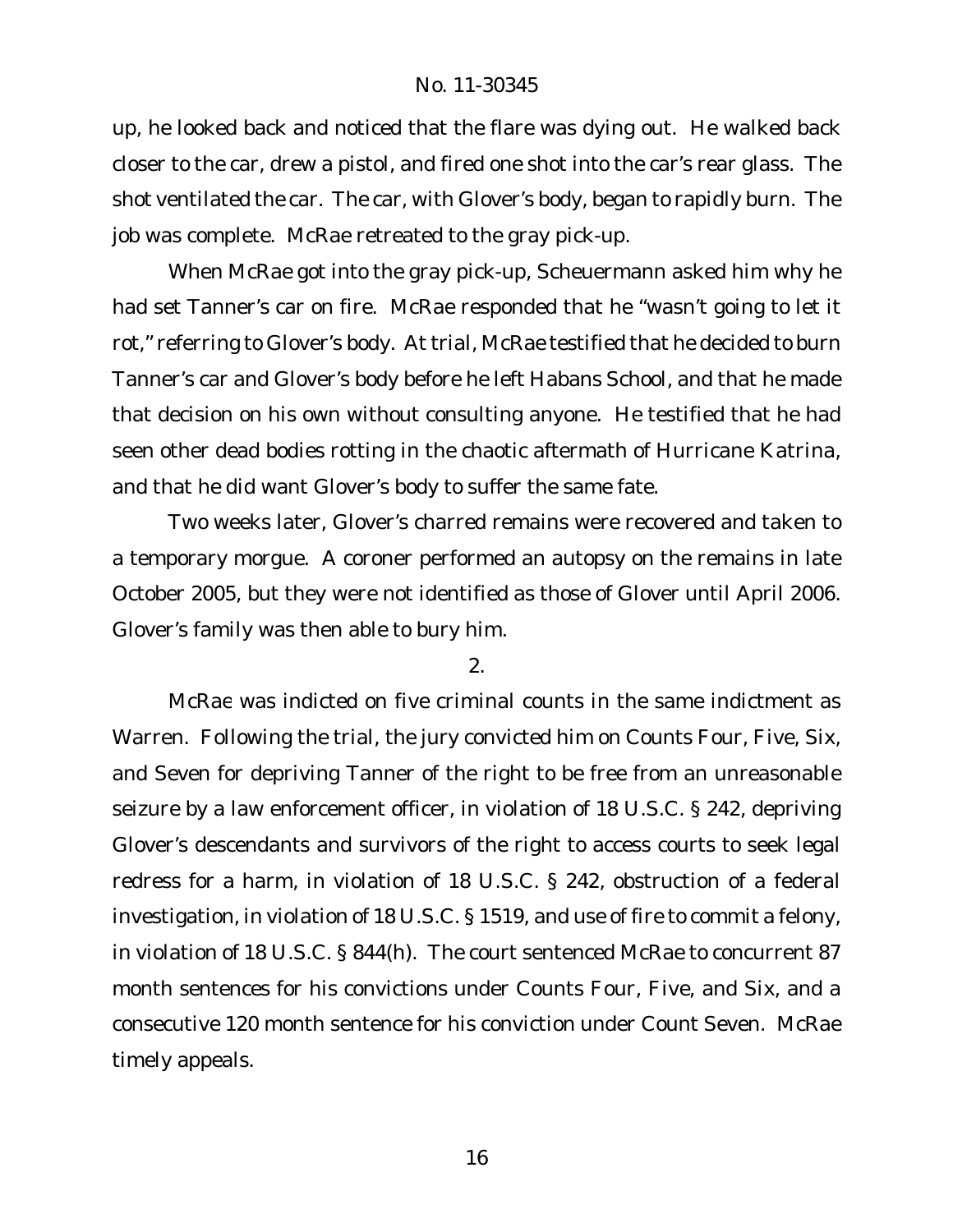C.

1.

In December 2005, Sergeant Simmons prepared a police report addressing Glover's shooting. In preparing this report, Sergeant Simmons interviewed Warren and Officer Howard. Warren testified that he and Sergeant Simmons discussed what happened that day, which was then reflected in the typed narrative report. Her report contained multiple pages and attachments, some handwritten. The true contents of her report and the manner in which it was prepared are disputed.

According to the government, Sergeant Simmons alone prepared an authentic first report based on interviews that she alone conducted, and someone then replaced her report with a fraudulent second report written by McCabe. The first report was unfavorable to Warren: It contained statements from Officer Howard indicating that Warren was not justified in shooting Glover. It also contained a description of a bloody towel at the scene of the shooting that discredited Warren's insistence that his shot missed Glover. No hard copy of the first report exists. The second report, a copy of which does exist, omitted these details and also contained a review of the shooting by Lieutenant Italiano and Captain Kirsch, higher-ranking NOPD officials, exonerating Warren. The government theorizes that McCabe prepared the second report to cover up Warren's wrongdoing.

According to McCabe, no cover-up took place. The second report is not a second report at all, but rather the authentic report, which Sergeant Simmons prepared with his assistance. In assisting Sergeant Simmons in preparing the report, McCabe took part in the interview of Officer Howard, who never made the statements the government now attributes to her in the supposed first report. McCabe told this basic version of the events to the FBI during its investigation of Glover's shooting, and again to the grand jury.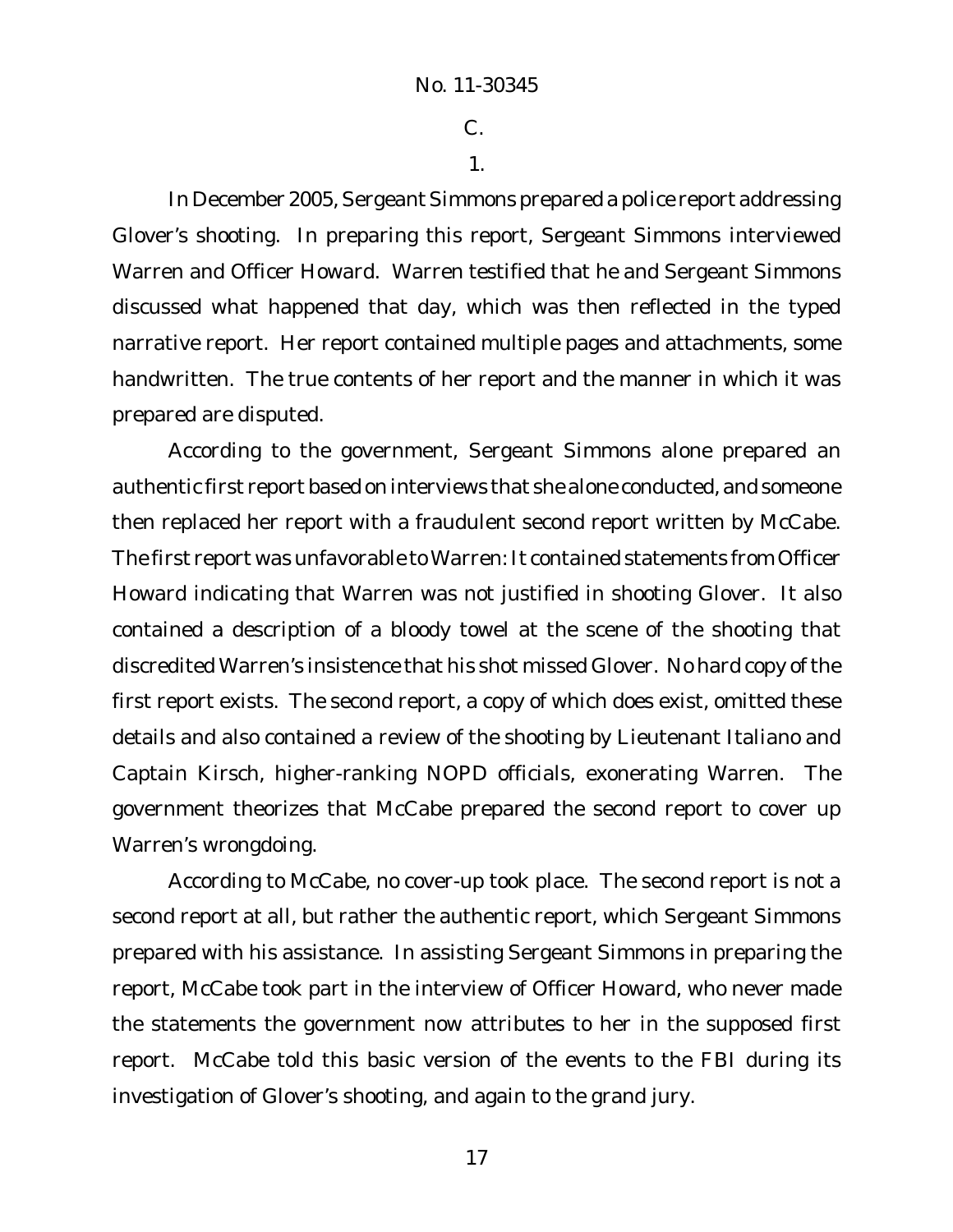2.

McCabe was indicted on three criminal counts in the same indictment as Warren and McRae. He was indicted on Counts Eight, Ten, and Eleven for obstruction of a federal investigation by falsifying a police report, in violation of 18 U.S.C. § 1519, making false statements to the FBI concerning the report, in violation of 18 U.S.C. § 1001, and making false statements to the grand jury concerning the report, in violation of 18 U.S.C. § 1623. The jury convicted McCabe on all three counts.

Following the trial of Warren, McRae, and McCabe, Warren's attorneys found a police report among the documents given to them by Warren to assist in the preparation of his defense. Importantly, the newly-discovered report was materially the same as the second, supposedly fraudulent report. Warren told his attorneys that Sergeant Simmons gave him this report in December 2005, at the time everyone agrees that Sergeant Simmons prepared a police report. Warren's attorneys notified McCabe's attorneys of the newly-discovered report, and McCabe then filed a motion for a new trial based on the existence of newlydiscovered evidence.

The district court received arguments on the motion for a new trial and conducted an evidentiary hearing. At the hearing, Warren testified that Sergeant Simmons had given him this heretofore-unknown copy of the report in a private meeting in December 2005. He stated that he alerted his attorneys to its existence during the trial when he noticed minor differences between the report admitted into evidence and the report that he remembered being given by Sergeant Simmons. His attorneys, who did not think that the additional report had any bearing on his defense, did not locate the report until after the trial. Sergeant Simmons also testified at the hearing, and stated that she never provided Warren with a copy of any police report related to Glover's shooting. After reviewing the newly-discovered report and considering its impact on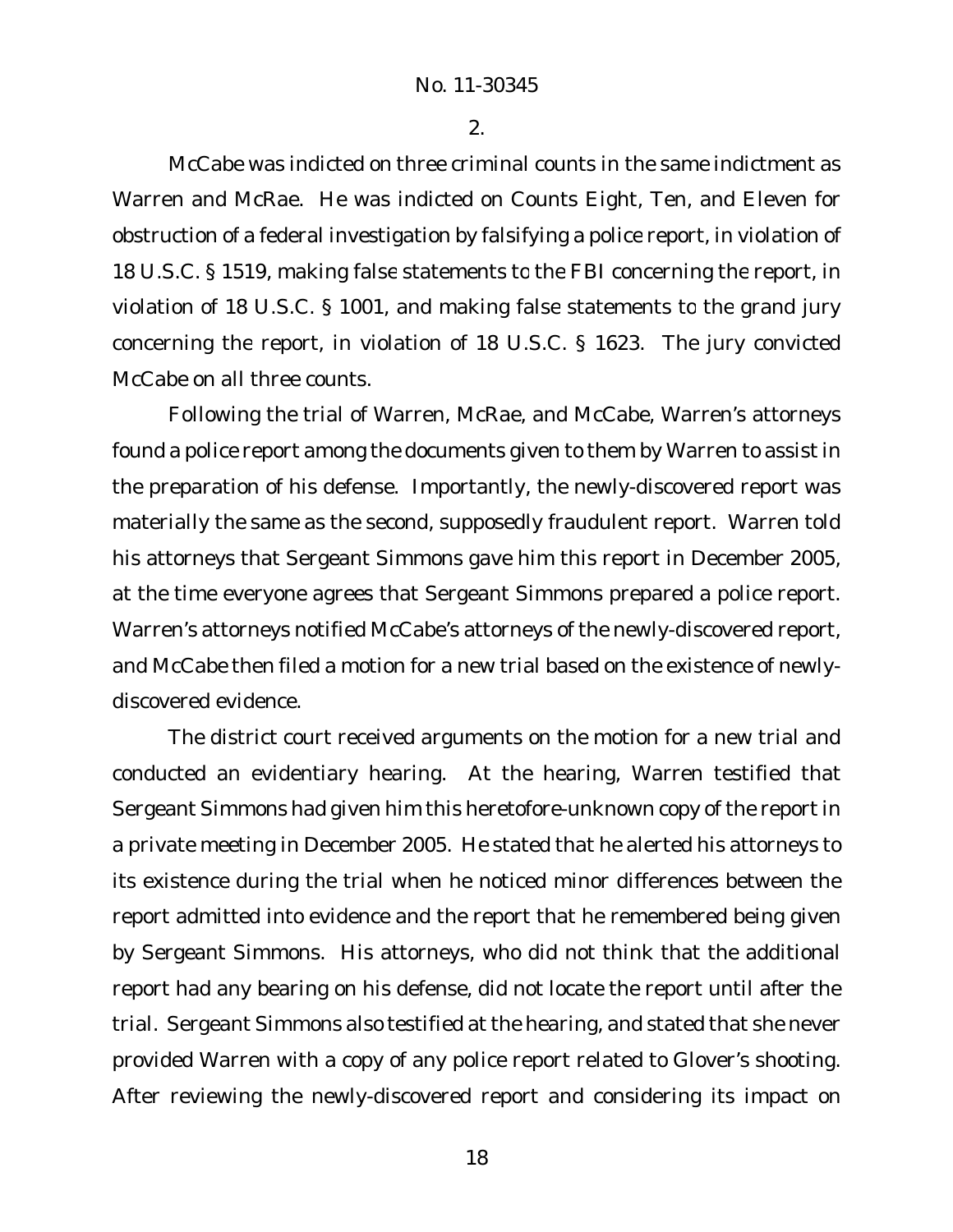McCabe's conviction, the district court concluded that the report supported McCabe's defense and badly undermined the government's theory. The court therefore granted McCabe's motion for a new trial in a sixteen-page order recounting these peculiar developments. The government timely appeals.

We exercise appellate jurisdiction over these appeals under 28 U.S.C. § 1291 and 18 U.S.C. § 3742.

#### II.

We now turn to the arguments raised by the separate appellants, beginning with Warren. Warren argues that the district court erred in denying his multiple motions for severance based on misjoinder under Rule 8(b) and prejudicial joinder under Rule 14(a) of the Federal Rules of Criminal Procedure. He contends that the district court's denial of these motions constitutes reversible error.

#### A.

First, Warren challenges the propriety of joining the charges against him with the charges against his co-defendants under Rule 8(b). "A claim of misjoinder is a matter of law that we review *de novo*, but we may affirm if we find that misjoinder occurred but that the error was harmless." *United States v. Whitfield*, 590 F.3d 325, 355 (5th Cir. 2009); *see also United States v. Maggitt*, 784 F.2d 590, 595 (5th Cir. 1986); *United States v. Manzella*, 782 F.2d 533, 540 (5th Cir. 1986). "Whether joinder is proper is normally determined from the allegations in the indictment." *United States v. Posada-Rios*, 158 F.3d 832, 862 (5th Cir. 1998) (citing *United States v. Faulkner*, 17 F.3d 745, 758 (5th Cir. 1994)).

Under Rule 8(b), two or more defendants may be charged in a single indictment "if they are alleged to have participated in the same act or transaction, or in the same series of acts or transactions, constituting an offense or offenses." Fed. R. Crim. P. 8(b). "All defendants need not be charged in each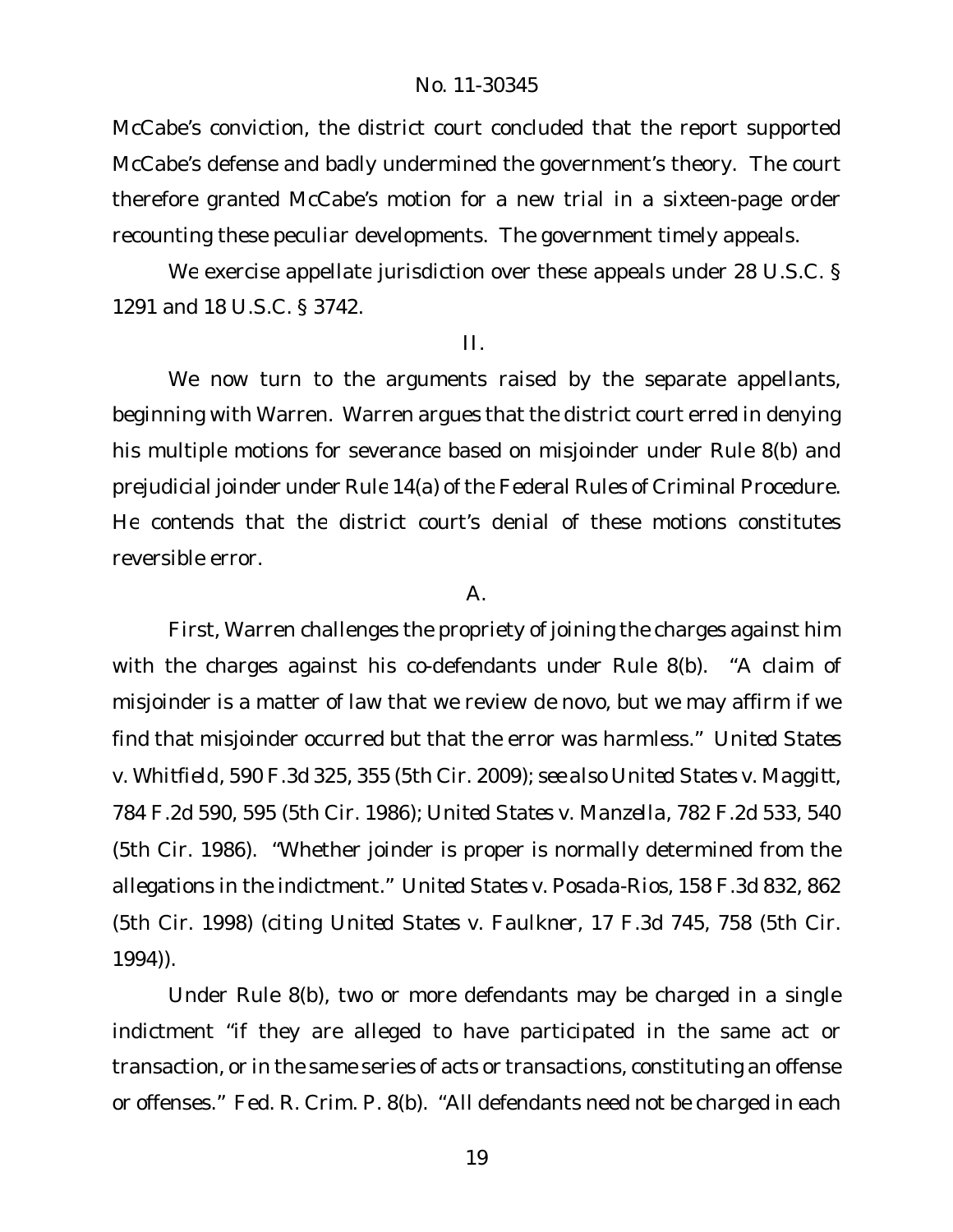count." *Id.* As the plain language of Rule 8(b) provides, there is no requirement "that each defendant have participated in the same act or acts." *United States v. Krenning*, 93 F.3d 1257, 1266 (5th Cir. 1996). Here, there can be no dispute but that the allegations in the eleven counts of the second superseding indictment do not charge Warren and his co-defendants with participating in the same act or transaction. "All that is required," however, "is 'a series of acts unified by some substantial identity of facts or participants.'" *Id.* (quoting *United States v. Dennis*, 645 F.2d 517, 520 (5th Cir. Unit B 1981), *overruled on other grounds*, *United States v. Lane*, 474 U.S. 438 (1986)). "Whether the counts of an indictment fulfill the 'same series' requirement is determined by examining the relatedness ofthe facts underlying each offense." *UnitedStates v. Harrelson*, 754 F.2d 1153, 1176 (5th Cir. 1985) (internal quotation marks omitted). "When the facts underlying each offense are so closely connected that proof of such facts is necessary to establish each offense, joinder of defendants and offenses is proper." *Id.* at 1176-77 (internal quotation marks omitted). "When there is no substantial identity of facts or participants between the two offenses, there is no 'series' of facts under Rule 8(b)." *Id.* at 1177 (internal quotation marks omitted). Accordingly, for joinder of the defendants to be proper in the second superseding indictment, there must be some substantial identity of facts or participants between the offenses.

Warren contends that proper joinder of multiple defendants in an indictment requires a conspiracy charge to fulfill the "same series" requirement. The second superseding indictment does not, as Warren correctly points out, charge a conspiracy among Warren and his co-defendants. Warren thus maintains that he should not have been indicted with McCabe, who was indicted for fabricating the December 2, 2005 police report (favorable to Warren) in connection with the Glover shooting, or with McRae, who disposed of and burned Glover's body by burning Tanner's car on the levee. Although multi-defendant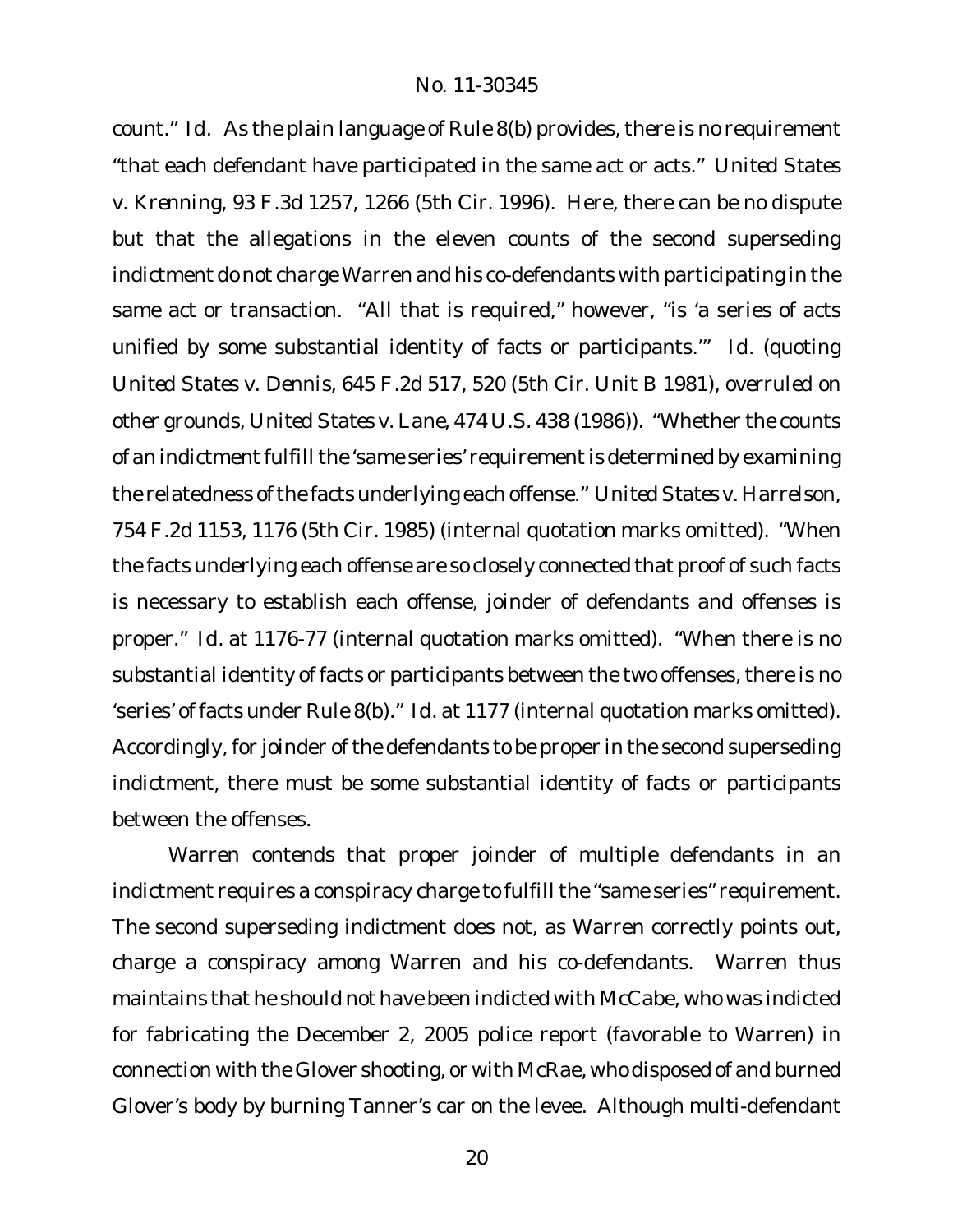and multi-offense indictments often charge a conspiracy among some or all defendants, we have rejected the contention that proper joinder of multiple defendants and multiple offenses requires a conspiracy charge. *Dennis*, 645F.2d at 520. In *Dennis*, we stated that "[i]t is clear that the government need not allege a conspiracy in order to join defendants or counts." *Id.* Instead, "[w]hat is required is a series of acts unified by some 'substantial identity of facts or participants.'" *Id.* (quoting *United States v. Nettles*, 570 F.2d 547, 551 (5th Cir. 1978)).

As we have recounted several times, Counts One and Two charge Warren with offenses related to the single incident of Glover's shooting at the shopping center. Although the remaining nine counts clearly are temporally separate from that event, Warren's shooting of Glover was nevertheless the catalyst for the events that followed, which are charged in the other counts. Put another way, the allegations related to the Glover shooting in Counts One and Two connect Warren to the allegations against the other defendants in Counts Three through Eleven; indeed, those nine remaining counts mention the shooting and/or burning of Glover's body. The government would need to prove that Glover was shot in order to put Tanner and King, Tanner's car, and Glover's body at Habans Elementary School. Furthermore, the government would need to establish the circumstances surrounding Glover's shooting in order to prove that Italiano and McCabe engaged in an obstructive cover-up of the shooting. Thus, the charges in the indictment build upon one another: Warren shoots Glover; Glover is transported to Habans Elementary School, where NOPD officers are alleged to have beaten Tanner and King, and then disposed of Tanner's car and Glover's body by burning the car on the levee; and Italiano and McCabe are alleged to have obstructed the subsequent investigation into the shooting and to have made false statements in connection with the shooting. The fact that Glover was shot ties the allegations related to the shooting itself,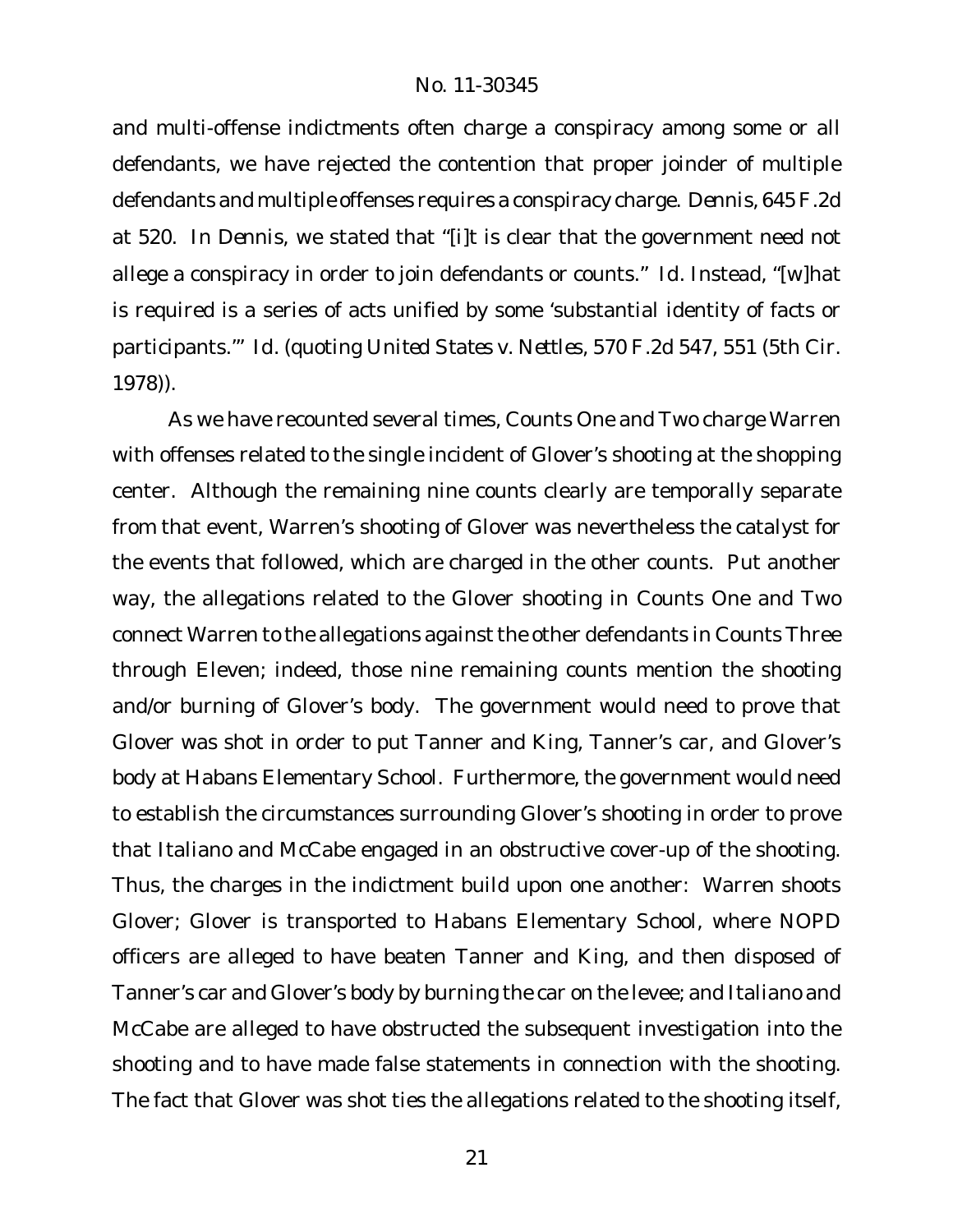with the burning of Tanner's car and Glover's body, with the subsequent coverup of the circumstances related to the shooting. In the light of the continuity of facts, therefore, we hold there was a series of acts unified by substantial identity of facts and joinder was proper under Rule 8(b). *Krenning*, 93 F.3d at 1266. The district court therefore did not err in denying the motion to dismiss based on improper joinder.

B.

We are much more convinced that the district court erred in not granting Warren's motions to sever his trial from that of his co-defendants under Rule 14(a). We review the denial of a motion to sever for abuse of discretion. *Whitfield*, 590 F.3d at 355-56; *United States v. Mitchell*, 484 F.3d 762, 775 (5th Cir. 2007). To prevail, however, Warren must overcome significant obstacles. The federal judicial system evinces a preference for joint trials of defendants who are indicted together because joint trials "promote efficiency and serve the interests of justice by avoiding the scandal and inequity of inconsistent verdicts." *Zafiro v. United States*, 506 U.S. 534, 537 (1993) (internal quotation marks omitted). It is the rule, therefore, not the exception, that "persons indicted together should be tried together, especially in conspiracy cases." *United States v. Pofahl*, 990 F.2d 1456, 1483 (5th Cir. 1993). But at the same time, the Federal Rules of Criminal Procedure recognize that circumstances may be presented where the prejudice to a defendant from joinder with a co-defendant(s) in a joint trial overrules the interest in judicial economy. Rule 14(a) therefore provides, in relevant part: "If the joinder of offenses or defendants in an indictment . . . appears to prejudice a defendant or the government, the court may order separate trials of counts, sever the defendants' trials, or provide any other relief that justice requires." Fed. R. Crim. P. 14(a).

Warren has not sat on his hands in this respect. He moved before, during, and at the conclusion of the evidence for severance under Rule 14(a), contending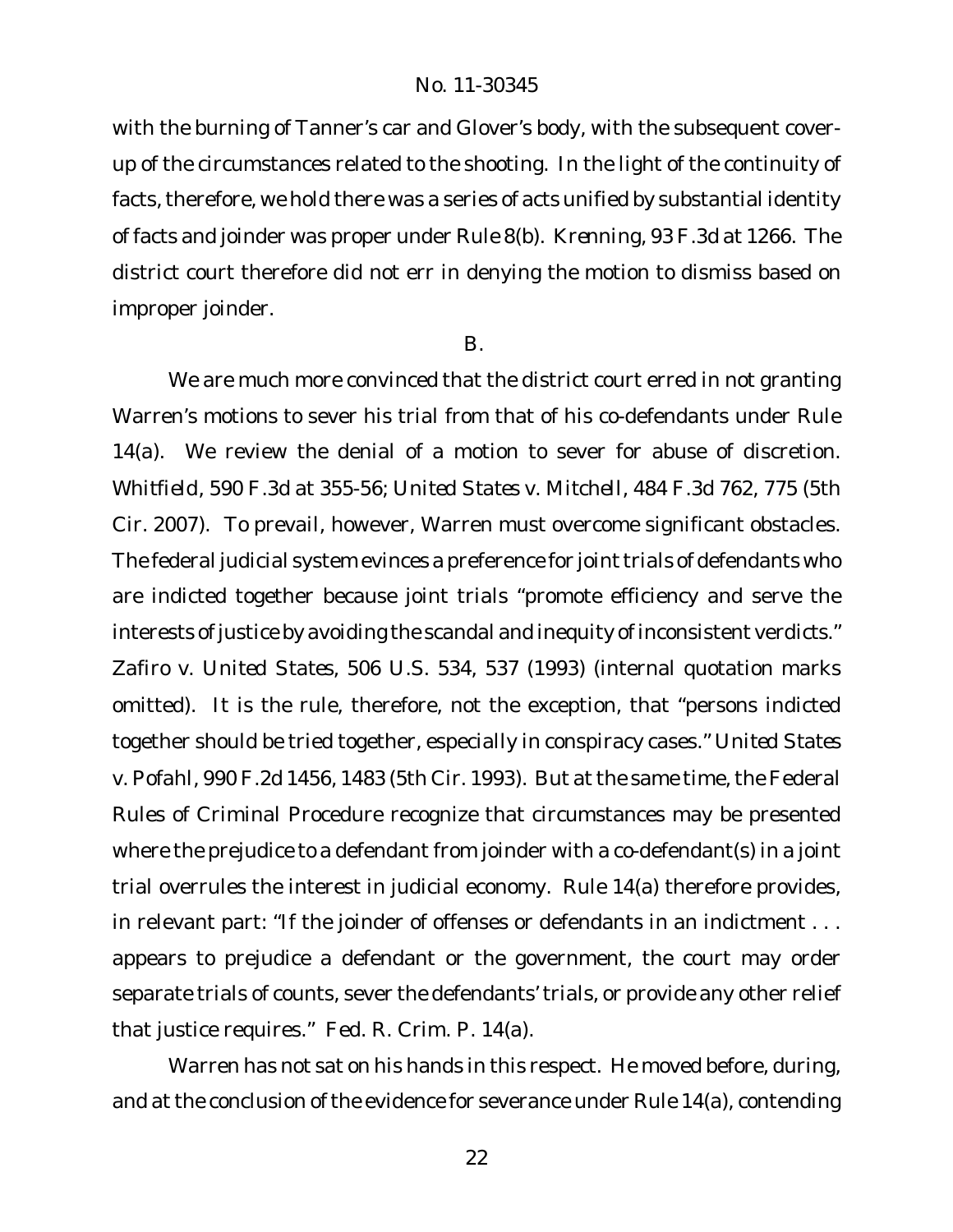that the spillover effect from the evidence presented in connection with his four co-defendants would deny him a fair trial. The district court was not receptive and denied each motion, opting instead to give the jury limiting instructions. The district court also denied his motion for a new trial under Rule 33 of the Federal Rules of Criminal Procedure based on the failure to sever. Warren continues to argue on appeal that the district court abused its discretion in refusing to sever his trial, recounting the substantial and compelling prejudice he suffered from the highly prejudicial and inflammatory evidence and testimony introduced in connection with the charges against the four other defendants that had little or no applicability to him.

Warren argues that, before the case was sent to the jury, crucial facts relevant to severance had become apparent: Up until the moment Warren encountered Glover and Calloway, he was dutifully performing his assignment of guarding a shopping center office, which contained police investigative files. He had not been involved in any conduct with the other officers on trial or with anyone else in unlawful or suspicious activity. After he shot Glover whom he thought to be a possibly armed looter, he continued to perform his guard duty, and he points out that he subsequently served as a police officer without blemish for two more years. He argues that he was unaware of and remained disassociated from the subsequent acts of the other co-defendant officers, who allegedly attempted to cover up facts related to the shooting. He further contends that there was a high risk that the jury would infer that he must have been guilty of a crime because of his fellow officers' attempt to cover it up or to obstruct its investigation. There was a substantial risk that if the jury found the other officers to have been guilty of cover-up crimes, it erroneously, and without supporting evidence, would also conclude that Warren had somehow participated with them, had received the benefit of their actions, and was therefore deserving of some level of punishment consistent with the other police officers' misconduct.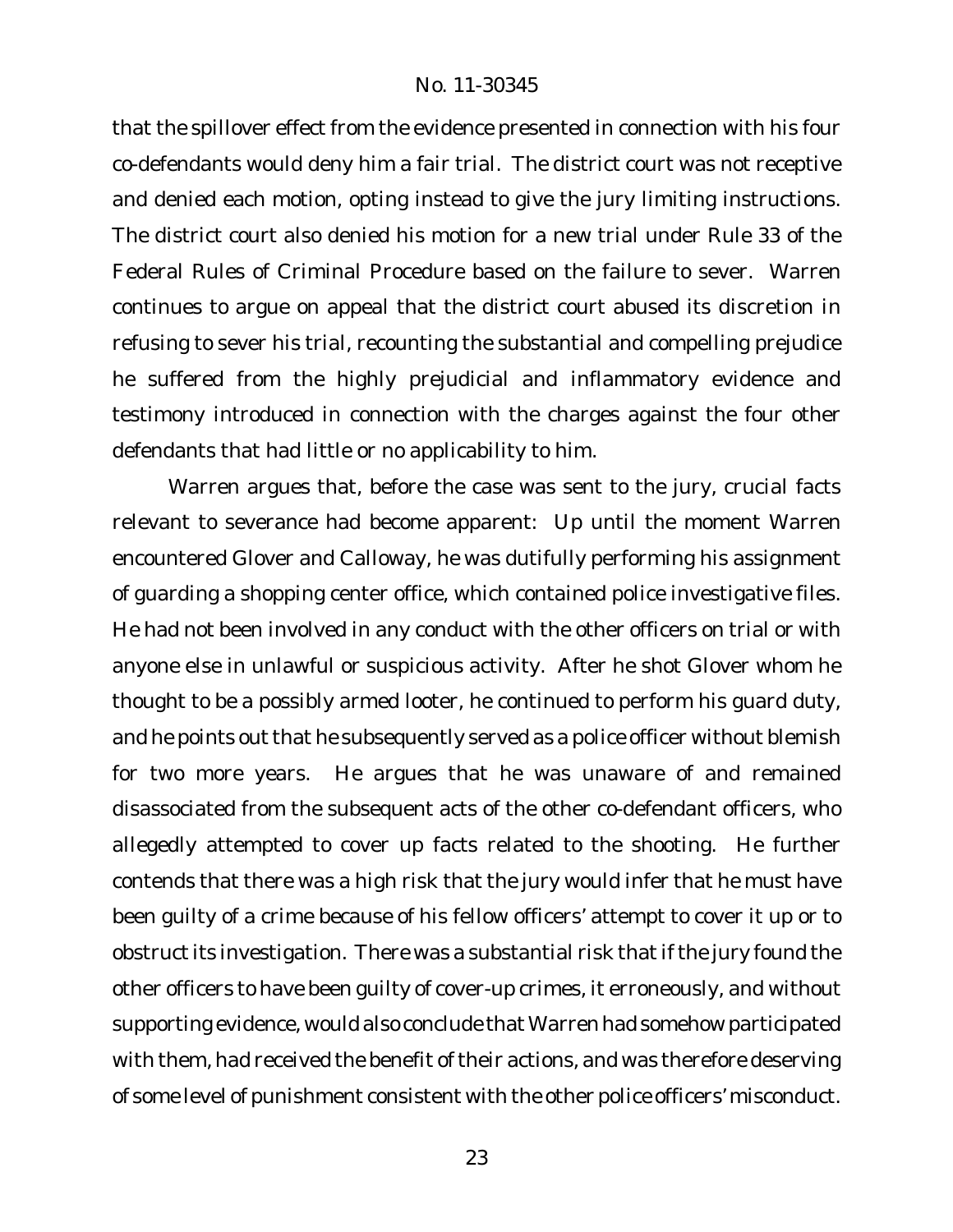Our case law does not reflect a liberal attitude toward severance: "We will not reverse a conviction based upon denial of a motion to sever 'unless the defendant can demonstrate compelling prejudice against which the trial court was unable to afford protection, and that he was unable to obtain a fair trial.'" *Whitfield*, 590 F.3d at 356 (quoting *United States v. Massey*, 827 F.2d 995, 1004 (5th Cir. 1987)); *see also Mitchell*, 484 F.3d at 775 ("To demonstrate that the court abused its discretion in denying the motion for severance, 'the defendant bears the burden of showing specific and compelling prejudice that resulted in an unfair trial, and such prejudice must be of a type against which the trial court was unable to afford protection.'" (quoting *United States v. Morrow*, 177 F.3d 272, 290 (5th Cir. 1999)). "Severance is proper 'only if there is a serious risk that a joint trial would compromise a specific trial right of one of the defendants, or prevent the jury from making a reliable judgment about guilt or innocence.'" *Mitchell*, 484 F.3d at 775 (quoting *Zafiro,* 506 U.S. at 539). "When the risk of prejudice is high, a district court is more likely to determine that separate trials are necessary, but less drastic measures, such as limiting instructions, often will suffice to cure any risk of prejudice." *Zafiro*, 506 U.S. at 539 (citing *Richardson v. Marsh*, 481 U.S. 200, 211 (1987)). "A defendant is entitled to a reversal on this issue only if he identifies specific events during trial and demonstrates that these events caused him substantial prejudice." *United States v. Thomas*, 627 F.3d 146, 157 (5th Cir. 2010) (citing *United States v. Lewis*, 476 F.3d 369, 384 (5th Cir. 2007)); *see also United States v. Ellender*, 947 F.2d 748, 755 (5th Cir. 1991) ("Meticulous advocacy is required to isolate events occurring in the course of a joint trial and then to demonstrate that such events caused substantial prejudice."). Our review of the record convinces us that the facts in Warren's appeal fall within the relatively few cases in which this and other courts have held that severance was warranted.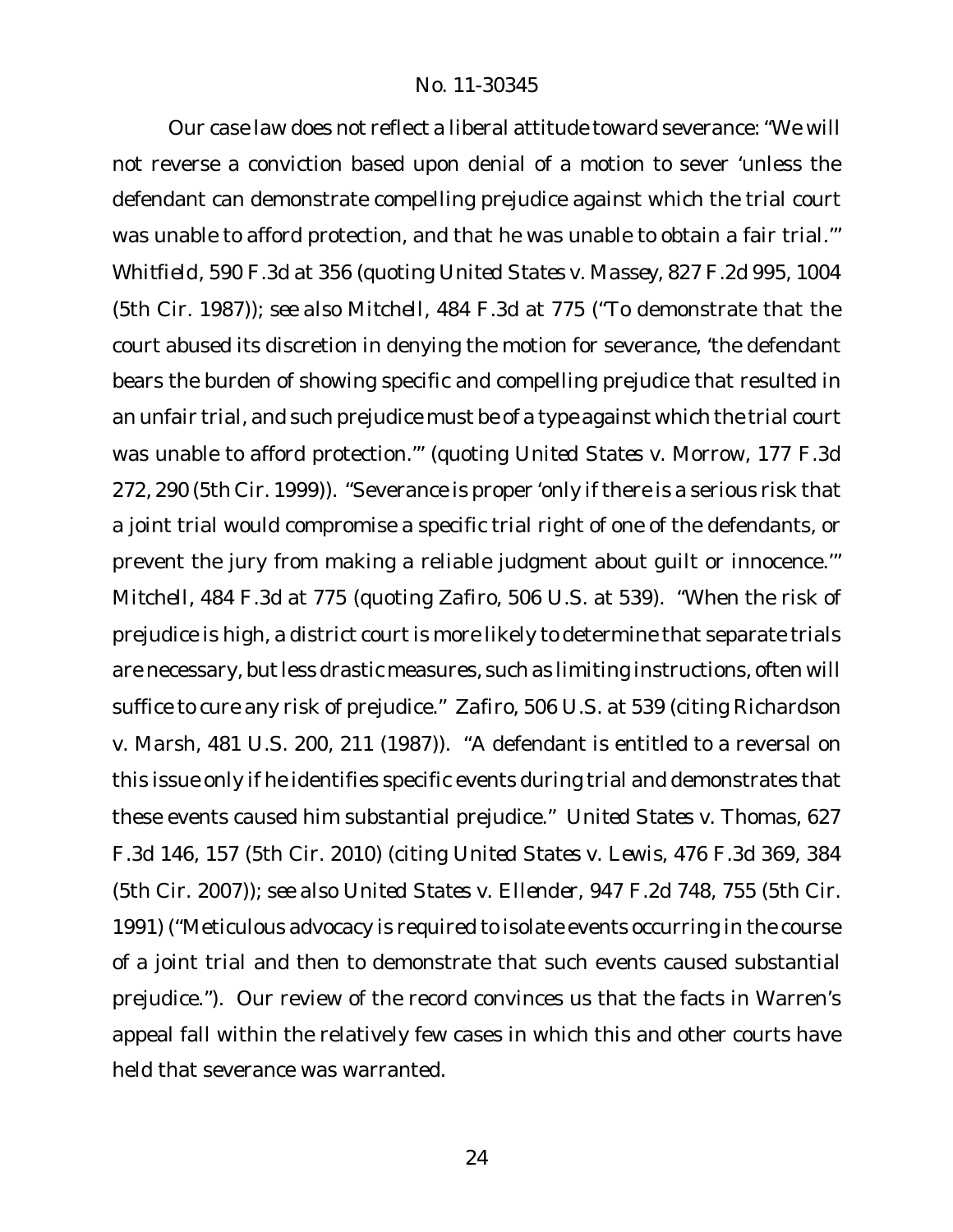In *United States v. Erwin*, 793 F.2d 656 (5th Cir. 1986), for example, we reversed the conviction of an appellant whose perjury charges were only peripherally related to a drug and racketeering conspiracy. *Id.* at 666. We determined that, as the trial progressed, very little of the "mountainous evidence," including evidence of two kidnappings, two beatings, and one killing, "was usable against her, and almost none of it applied directly." *Id.* We thus held that the prejudice from the joint trial "far outweighed" any benefit of judicial economy. *Id.* Here, the charge against Warren–that he acted unlawfully in shooting Glover–was only tangentially relevant to McRae's alleged ghoulish crime of obstruction related to Glover and the alleged cover-up charged against McCabe. Indeed, McRae and McCabe could have been convicted even if Warren had been found innocent, and as the trial progressed it became increasingly apparent that very little of the evidence of the alleged cover-ups was properly usable against Warren, and that almost none of it applied directly to him.

In *United States v. Cortinas*, 142 F.3d 242 (5th Cir. 1998), we held that Rodriguez and Mata were entitled to a severance of their trial from seven others tried for offenses involved in a drug conspiracy. Although they had been part of the conspiracy initially, the record showed clearly that Rodriguez and Mata withdrew from the conspiracy in 1989, before a violent motorcycle gang, "the Bandidos," joined the conspiracy and later committed a drive-by shooting and other violence in Michigan as part of their collection efforts for the conspiracy. "Prejudice was found in that case because the defendants were never associated with the ["Bandidos"] gang, and because the evidence of the gang's activities was 'highly inflammatory' . . . ."*U.S. v. Bieganowski*,313 F.3d 264, 288 (5th Cir. 2002) (citing *Cortinas*, 142 F.3d at 438).

Similar to the situation in *Cortinas,* in Warren's trial, there was no evidence that he acted dishonestly or was in any way associated with the acts of his co-defendant officers in obstructing justice and covering-up evidence. He was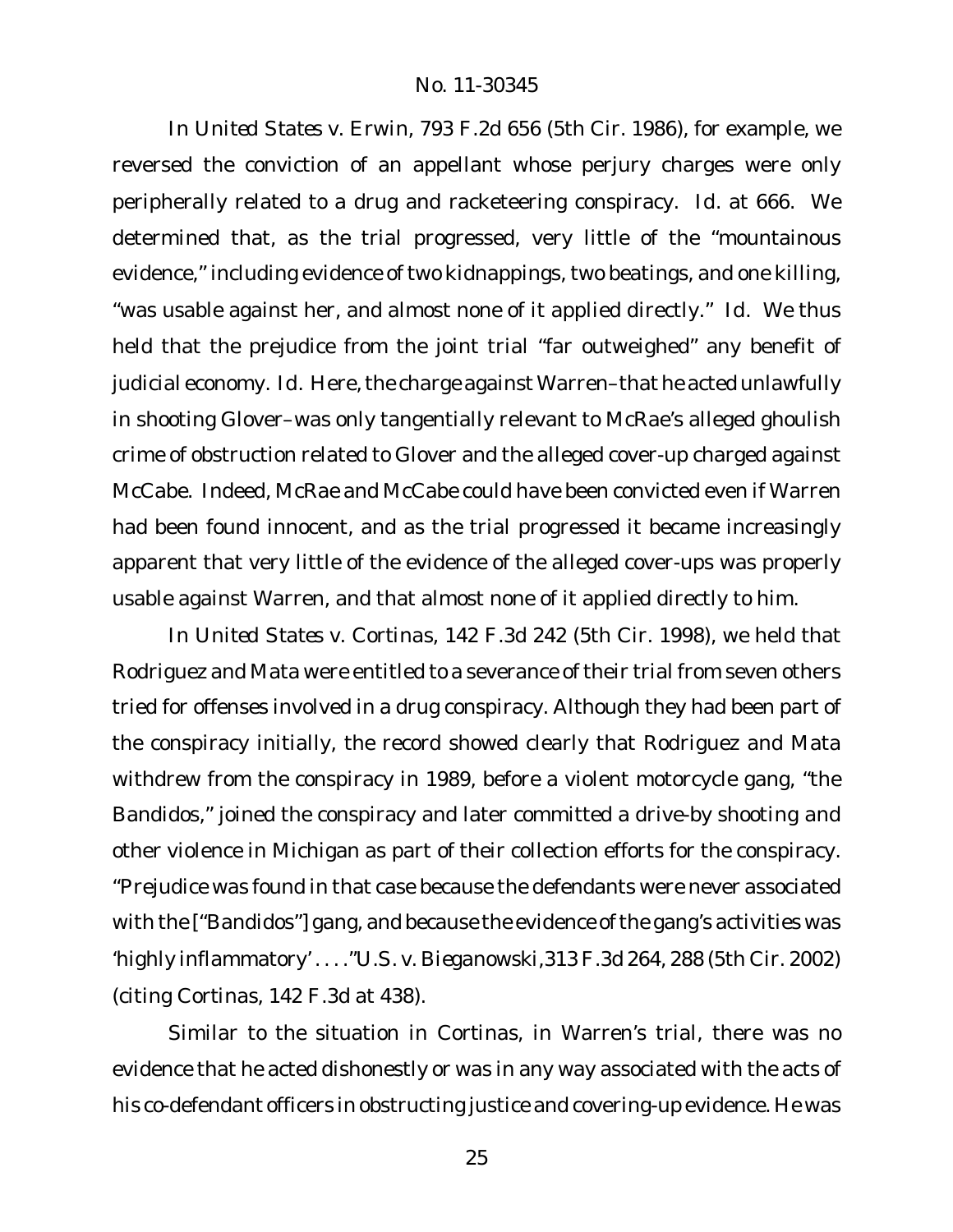not charged with the alleged obstruction and cover-up crimes, but still he was required to sit before the jury while the emotion-charged testimony was unveiled to the jury and to hear his name bandied around the fringes of those offenses as part of the "Fourth District Fraternity" intent on protecting one of its own. With the similarities between Warren's case, *Erwin,* and *Cortinas* in mind, we proceed.

1.

To set the stage, we will review the charges and allegations against the defendants. Warren again reminds us that he was charged only in Counts One and Two of the second superseding indictment. The allegations in those counts *only* involved the shooting of Glover at the shopping center on the morning of September 2, 2005. Scheuermann (who was acquitted) and McRae were charged in Counts Three through Seven under the civil rights statutes for the beating of King and Tanner, the seizure of Tanner's car through burning, and the burning of Glover's body. For burning the car and Glover's body, they also were charged with obstructing the investigation into the Glover shooting and with the use of fire to commit civil rights deprivations and obstruction of justice. Next, Italiano (who was acquitted) and McCabe were charged in Counts Eight through Eleven with preparing and submitting a false narrative report with the intent to obstruct the federal investigation into Glover's shooting, with making false statements to theFBI during its investigation into the Glover shooting, and with making false statements to a federal grand jury concerning the allegedly false narrative report. Of significance to our consideration of Warren's argument is that the grand jury charged no conspiracy among the defendants to cover up Warren's role in Glover's shooting.

First, we consider the McCabe prosecution. To demonstrate compelling prejudice from the court's refusal to sever his trial, Warren points to the extensive evidence and testimony presented during the government's case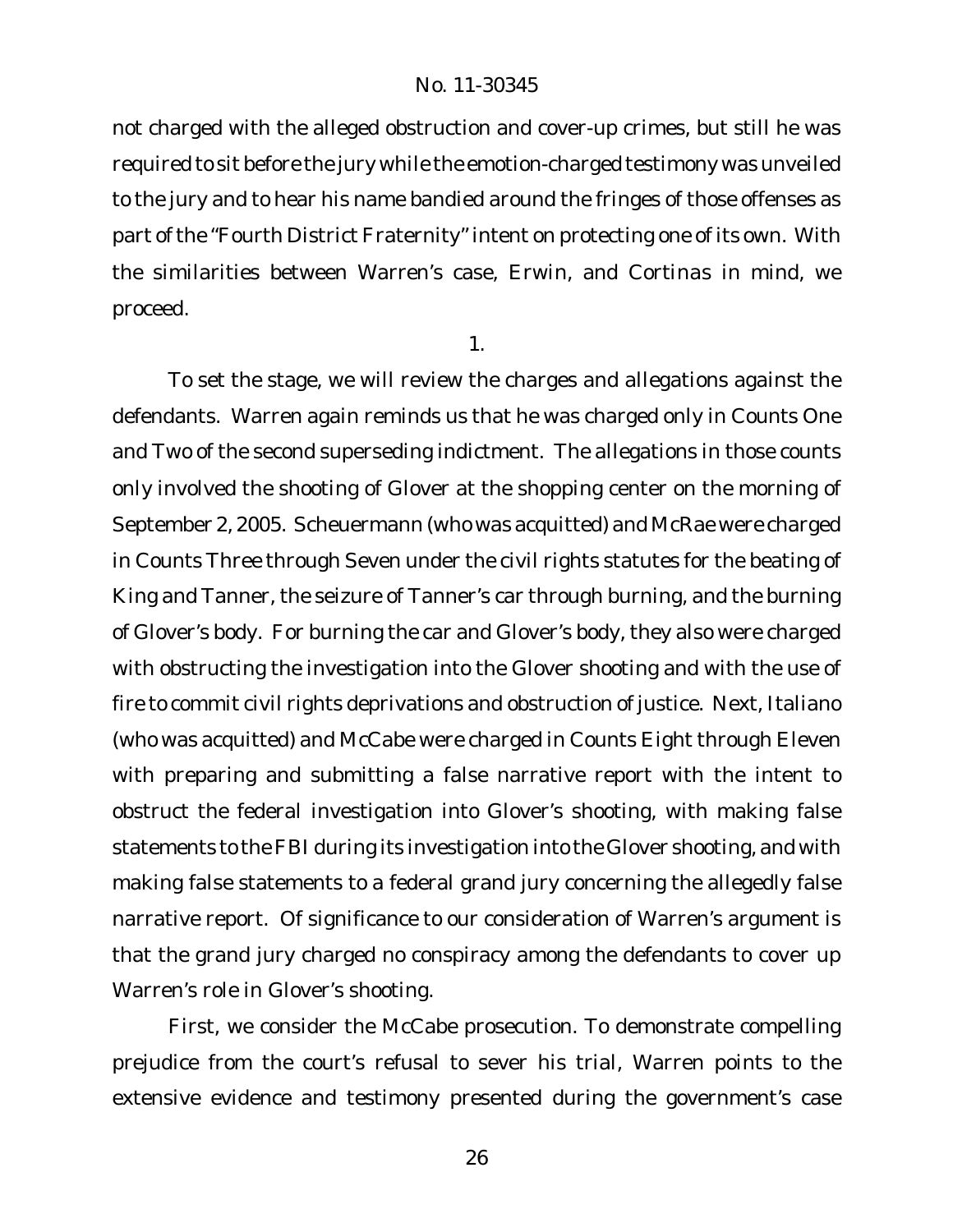against McCabe concerning the allegedly false narrative report McCabe drafted. Warren argues that he was forced to stand trial on his charges against a backdrop of evidence related to a report that tended to exonerate him for shooting Glover, but which the government was contending was a made-up lie. In other words, he asserts that the failure to grant a severance resulted in his being tried for a "cover-up" investigation with  $McCabe.<sup>7</sup>$  Thus, he maintains there can be "no doubt" but that the jury made findings with respect to the falsity of the report—finding McCabe guilty of authoring and submitting the false report to obstruct the investigation into the Glover shooting, of making false statements to the FBI, and of making false statements to the grand jury—which spilled over into its determination of Warren's guilt or innocence on Counts One and Two.

Next, we look to the prosecution of McRae. Warren contends that he suffered specific and compelling prejudice from the ton of horrible evidence the government used to convict McRae, and that little of it was relevant to the indictment against him. Warren notes that Tanner's car and Glover's body were burned after the separate events pertaining to his conduct at the shopping

 $7$  The government charged that McCabe had drafted his own sanitized, fraudulent version of the two-page narrative section of the December 2, 2005 police report and submitted that version as if it had been written by Sergeant Simmons. McCabe's version of the narrative section exonerated Warren and omitted the primary evidence the government sought to use against him: the inculpatory statements of Officer Howard, along with the so-called "bloody towel" that tended to disprove Warren's claim that he believed he had not hit anyone with his shot from the balcony that morning. McCabe's version of the report also contained a "fictitious review" of the incident by Italiano and Captain Kirsch that exonerated Warren in the shooting. The government thus contended at trial, and elicited testimony from Sergeant Simmons and Officer Howard, that Sergeant Simmons had authored an original version of the narrative section detailing the Glover shooting and that this original version accurately detailed the shooting with both Officer Howard's trial version and Warren's version of what had occurred that morning. The government elicited this testimony notwithstanding the facts that it could not actually produce Sergeant Simmons's original version of the report and that Sergeant Simmons could not explain how she came to have in her possession the second page of the allegedly fraudulent report–instead, the government permitted Sergeant Simmons to describe to the jury the information she had included in her original, unproduced version.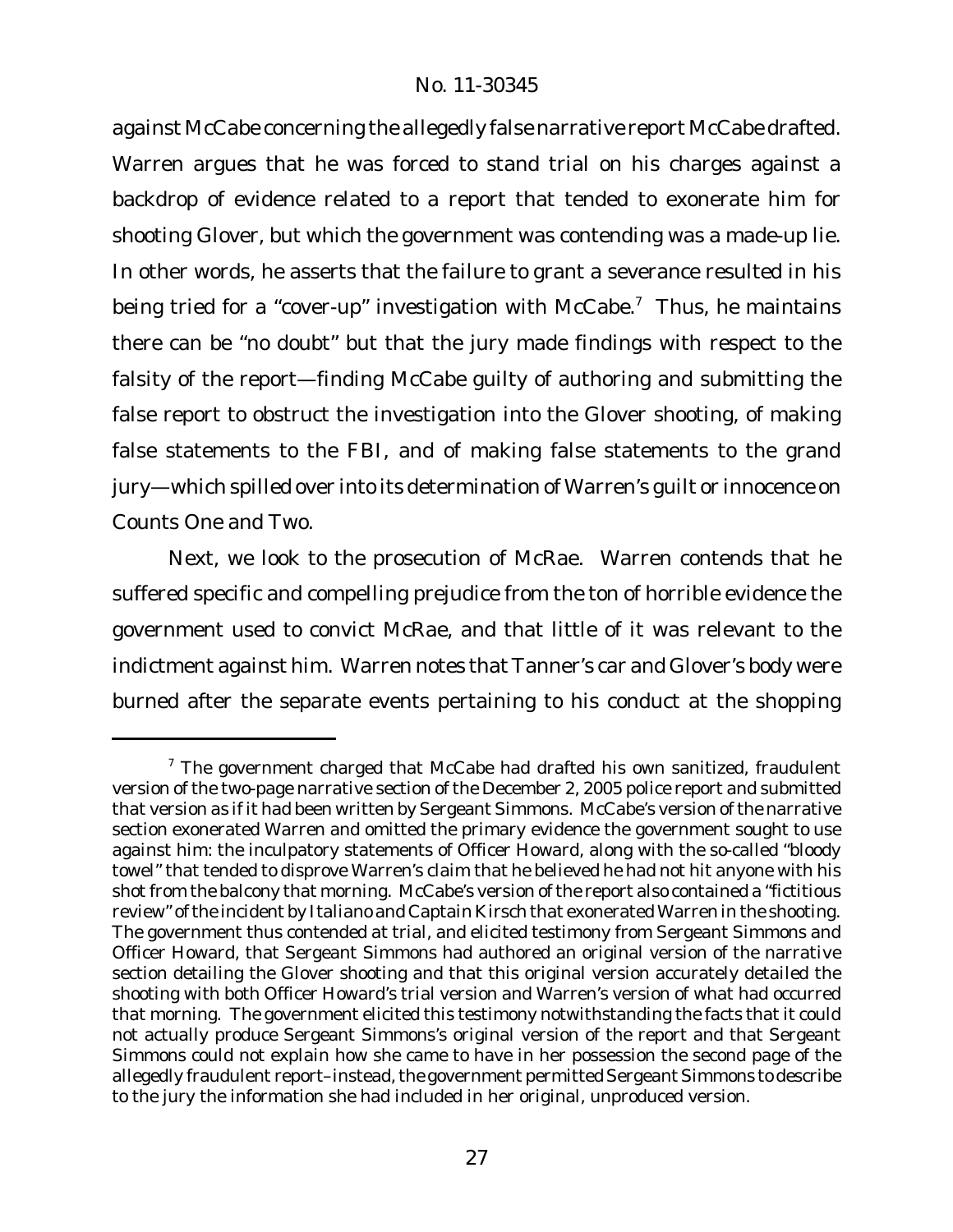center, and that the government introduced no evidence that Warren knew of the burning or that he ever communicated with McRae about destruction of the body as part of a cover-up. Warren nevertheless argues that at trial the government treated the counts against McRae as evidence of a cover-up, in which Warren was involved and guilty by association–he was a member of the "Fourth District Fraternity." Warren further points to the testimony and evidence presented (and later argued) by the government: the trauma suffered by Glover's family as they sought answers to his disappearance after he had been shot. Warren also points to the highly emotional and prejudicial photographs of Glover's burned body–the "bag of bones." Although the district court excluded some photographs after defense objections, Warren contends that the photographs of Glover's bones and skull were shown with testimony about how the skull later went missing from evidence. Warren also points to the inflammatory testimony elicited concerning the beating by white officers–McRae and Scheuermann–of King and Tanner, who are both black. The jury also heard testimony that, during the beatings, the two officers used degrading racial slurs toward King, Tanner, and Calloway. Even though Warren had no connection to these allegations, the government's evidence, he argues, compounded the racial aspect of his own case, $^8$  thereby further prejudicing the jury and conflating his conduct with culpable members of the Fourth District. Finally, Warren complains about adverse spillover from witnesses who testified during Italiano's defense, during McCabe's cross-examination, and during the government's rebuttal case.

In sum, Warren argues that the spillover effect from the cumulative evidence and testimony overwhelmed the jury's consideration of the simple issue it had to decide in determining a verdict on Counts One and Two: whether

<sup>&</sup>lt;sup>8</sup> Warren is white, while Glover was black. In addition, Officer Howard, Sergeant Simmons, and Officer Bell are black.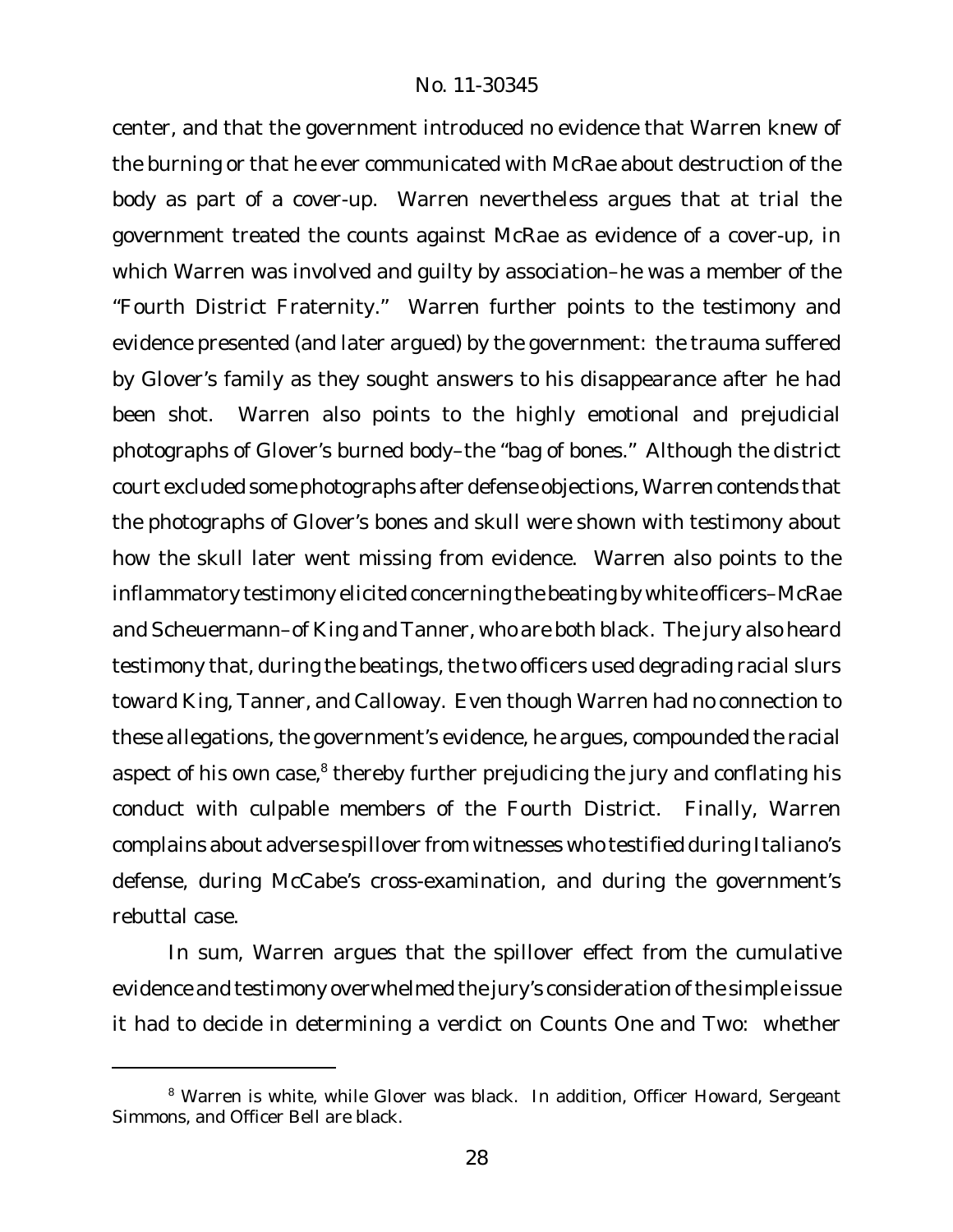Warren acted unlawfully when he shot Glover from the balcony of the shopping center.

The government responds that Warren was not tried for the criminal acts committed by the other defendants. It does not, however, address Warren's primary prejudice arguments; for example, the argument of prejudice resulting from being tried with a defendant who was indicted and being prosecuted for fabricating the police report almost completely favorable to Warren's version of the shooting.

We really do not view this question as close in view of how the trial of this case unfolded. First, we hold that Warren has met the difficult burden of showing that, as a result of the district court's refusal to sever his trial, he suffered compelling prejudice. During oral argument before this court, counsel for Warren suggested that, if Warren had been tried alone, the trial would have lasted three days, an approximation our review of the trial transcript confirms. Instead of a three-day trial focused only on evidence and testimony concerning the events underlying the allegations in Counts One and Two–whether Warren unlawfully shot Glover in the shopping center parking lot–Warren was subjected to sit before the jury for a trial lasting a month, in which sordid evidence and testimony was introduced about the beatings of King and Tanner at Habans Elementary School, the disposal and burning of Tanner's car and Glover's body; and, through the trial of McCabe relating to the cover-up of the Glover shooting through the alleged fabrication of the police report, in which the government sought to show that a report tending to exonerate Warren in the Glover shooting was a contrivance and fraud.

In evaluating the degree of prejudice inflicted by the joint trial, Warren was clearly prejudiced from the joint trial, to the extent that, we think, there may have been a different result if he had not been tried with McRae and McCabe, even if such a result may not necessarily have been complete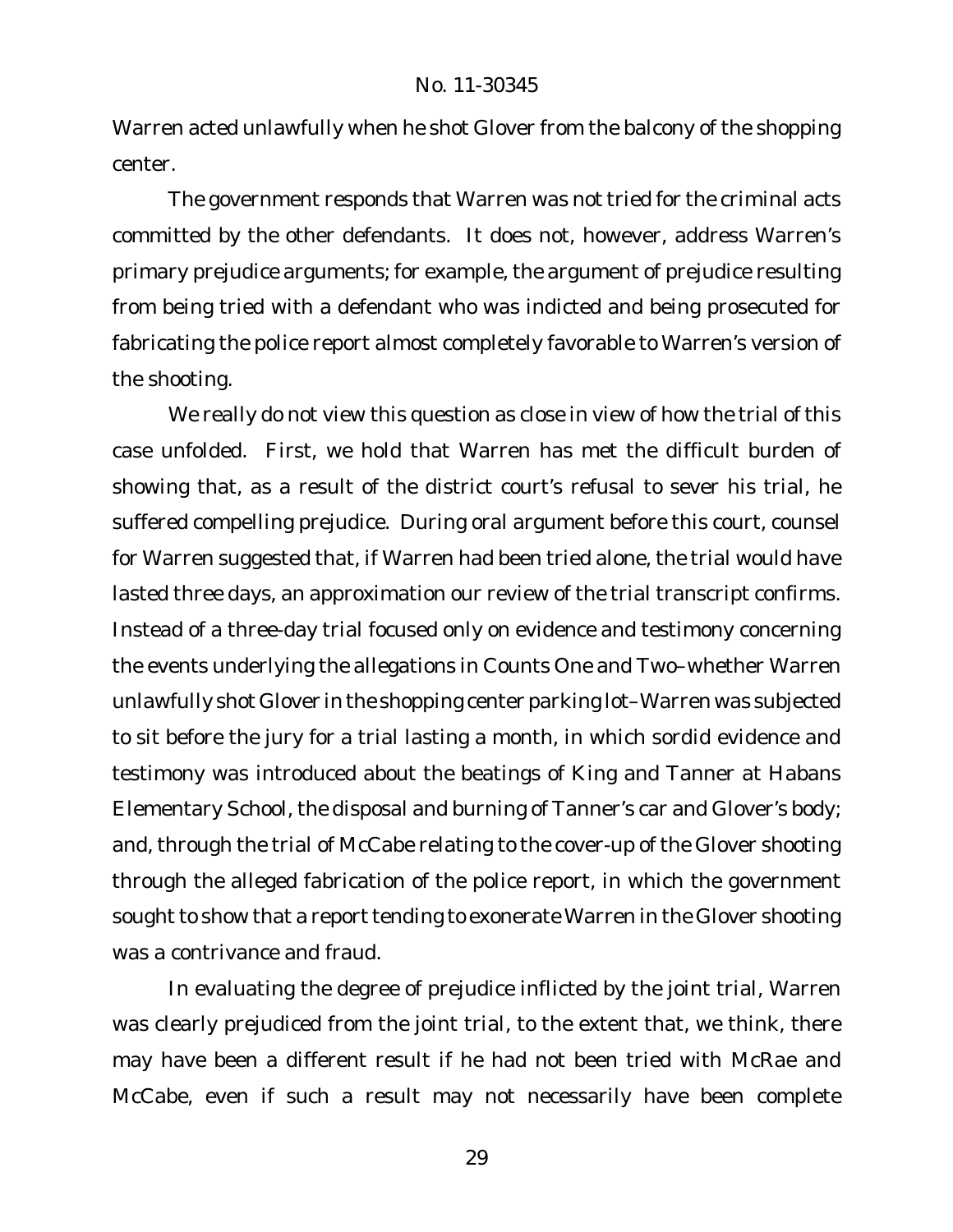exoneration of all charges. Voluminous evidence and testimony was presented which, as a result of the joint trial, suggested that McCabe was in a conspiracy with Warren to exonerate Warren for his conduct on the morning of September 2, 2005. The narrative report McCabe was convicted of fabricating to obstruct the investigation into the Glover shooting tended to, if not fully exonerate Warren, minimize the wrongfulness of his conduct in shooting Glover.

Furthermore, notwithstanding that *no* conspiracy was charged among the defendants, our review of the record strongly suggests that the government was attempting to try the cases against each defendant as a whole piece, in effect a conspiracy, involving each of the defendants in a grand scheme in the Fourth District to engage in criminal conduct to protect Warren for his role in Glover's shooting. For instance, government counsel asked Warren during crossexamination if he knew that his transfer to the Fourth District had been made formal on December 2, 2005, the same date that appears on the report of the Glover shooting. Warren testified that he believed his transfer had been made effective prior to that date. Government counsel followed up with a series of questions–later sustained after Warren objected–about other officers, including McCabe, who had also received promotions in and around the time of December 2005. Extensive questioning then followed concerning the telephone call Warren received at the Royal Sonesta Hotel in November 2005 and whether Warren had been transferred to the Fourth District at the time he directed the caller to the Fourth District for further information about her son.<sup>9</sup> Warren testified that he

<sup>&</sup>lt;sup>9</sup> Warren testified that, while working telephone duty at the NOPD command at the Royal Sonesta Hotel in November 2005, he received a phone callfrom a woman trying to locate her son. The woman said that her son had been shot near a Chuck E. Cheese restaurant on September 2 and taken to Habans Elementary School where there had been some problems. She also stated that his body had been placed in a car that was then burned on a levee. In response, Warren explained to her that she had not reached the Fourth District station and that, to obtain information, she should go in person to the Fourth District station and speak with an officer there. He testified that he believed her story to be "fantastic," and that as a result, he thought she needed to speak with someone in person at the station. Warren did not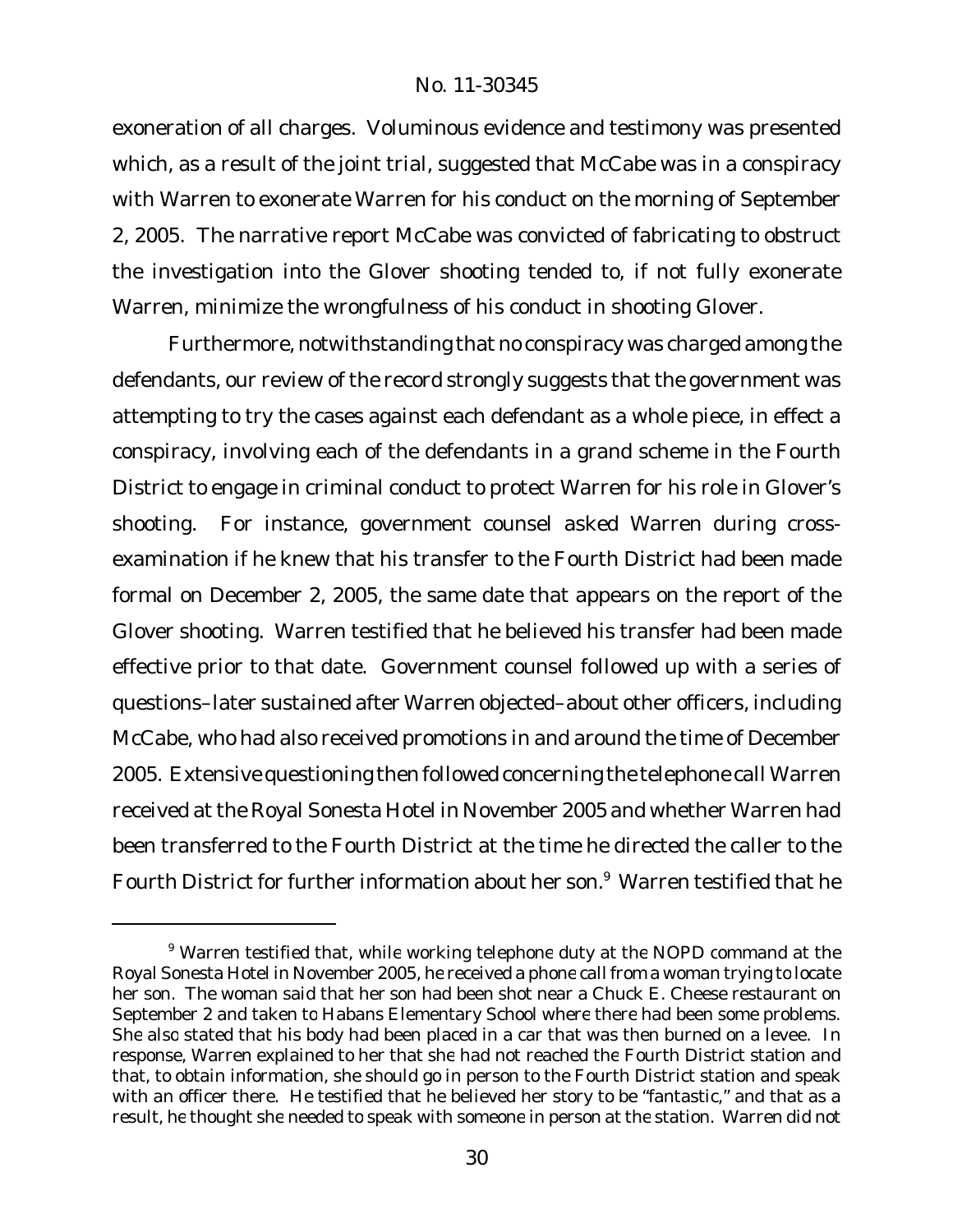recalled being transferred at some point earlier but was unaware of the administrative formalities of the transfer process. Government counsel then asked: "But in any event, by that point you were part of this 4th District Fraternity and you knew to keep your mouth shut about what Ms. Glover had told you?" Objections and a limiting instruction followed.

The most compelling prejudice, in our mind, resulted from the evidence, testimony, and photographs presented in connection with the government's case against McRae for the burning of Glover's body, all of which had an effect of associating Warren with the burning of Glover's body and subsequent cover-up. Especially troubling were the photographs of Glover's remains after they had been burned and the emotional testimony of Glover's family. Some of the evidence and testimony would have been inadmissible against Warren had he been tried alone,<sup>10</sup> and we are convinced that the severely emotional nature of the testimony and photographs prejudiced Warren. The government furthermore attempted, at various points, to subtly link Warren with McRae and the burning of Glover's body by presenting testimony that Warren had driven by Tanner's charred car on the levee in the weeks after the shooting. The argument for the irrelevance of this type of evidence in a case tried individually would have been much stronger. In sum, although "'the mere presence of a spillover effect does not ordinarily warrant severance,'" *United States v. McCord*, 33 F.3d 1434, 1452 (5th Cir. 1994) (quoting *Faulkner*, 17 F.3d at 759), in these circumstances,

report the phone call to anyone at the Fourth District. Warren did not learn or hear anything further about the woman who made the phone call, but the similarities between the time and place she described to him, aroused doubts whether he had missed the man with his shot on September 2, 2005.

 $10$  We decline to speculate which specific pieces of evidence would have been admissible at Warren's standalone trial.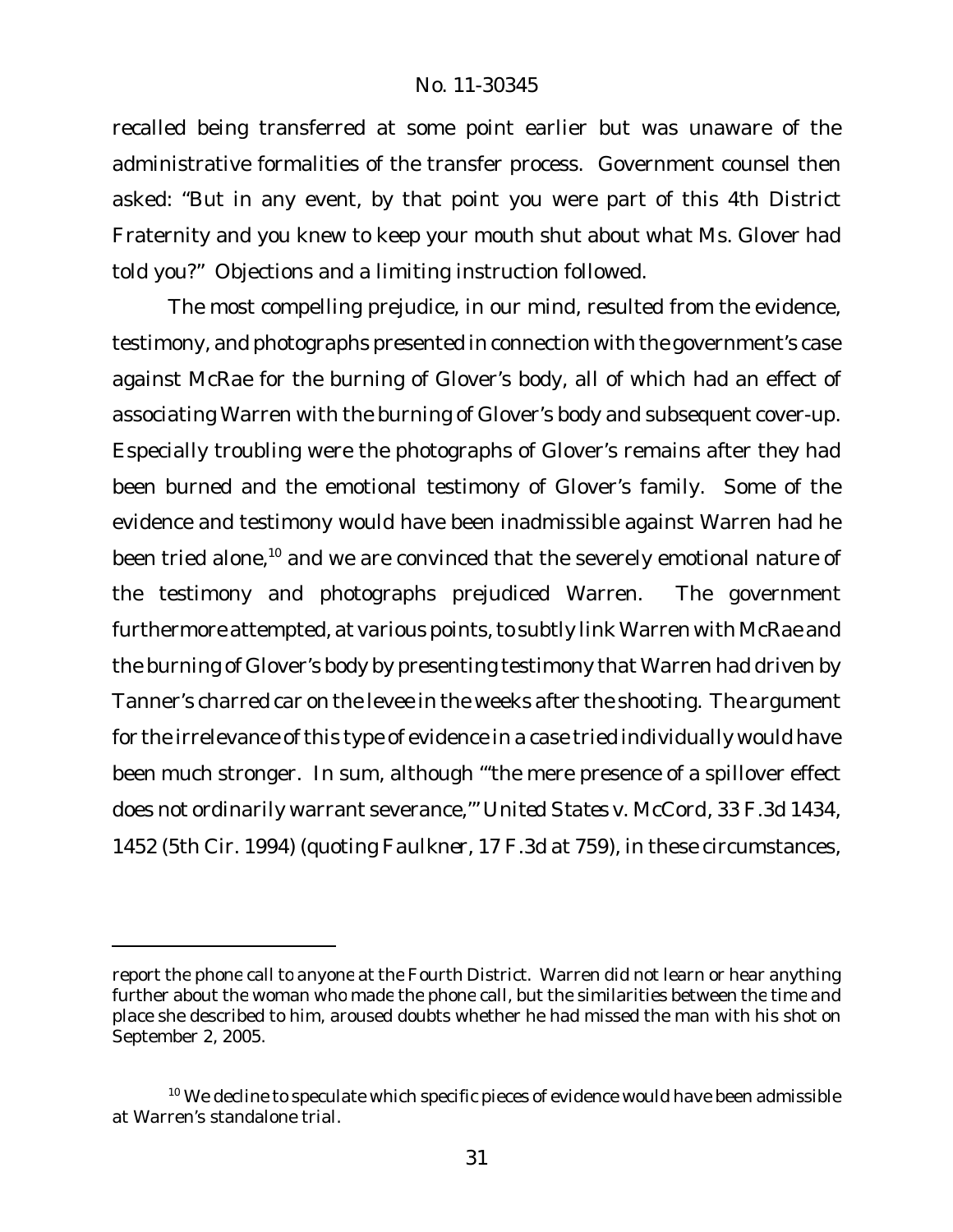we must conclude that Warren has cited specific and compelling instances of prejudice that resulted from joinder at trial with his co-defendants.

#### 2.

Even though Warren has shown that, as a result of a joint trial, he has suffered compelling prejudice that resulted in an unfair trial, he also must demonstrate that the district court was unable to afford protection against the prejudice. *Mitchell*, 484 F.3d at 775. Warren acknowledges that, as a general proposition, limiting instructions are sufficient to cure prejudicial joinder, but contends that the instructions given by the district court here did not allow the jury to make a reliable judgment about his guilt because the jury was prevented from compartmentalizing the evidence to apply only to the culpable defendant. Further compounding juror confusion, the district court, in connection with the limiting instructions, made a series of rulings relating to contentious testimonial statements made by Warren admitted "not for the truth of the matter asserted." The government argues that the limiting instructions given by the district court at various points in the trial were sufficient to cure any prejudice.

The rule has been stated by the Supreme Court: "When the risk of prejudice is high, a district court is more likely to determine that separate trials are necessary, but . . . less drastic measures, such as limiting instructions, often will suffice to cure any risk of prejudice." *Zafiro*, 506 U.S. at 539 (citing *Richardson*, 481 U.S. at 211); *see also Faulkner*, 17 F.3d at 759; *Manzella*, 782 F.2d at 540; *Harrelson*, 754 F.2d at 1174-75. Here, however, we are unconvinced that limiting instructions did, or could have cured the prejudice of the spillover effect from the government's case against McCabe for the alleged cover-up or the voluminous testimony, and evidence the government presented in connection with McRae's burning of Glover's body. *See Cortinas*, 142 F.3d at 248. And as government counsel aptly demonstrated during closing arguments, it was easy to confuse the allegations against the defendants. In response to defense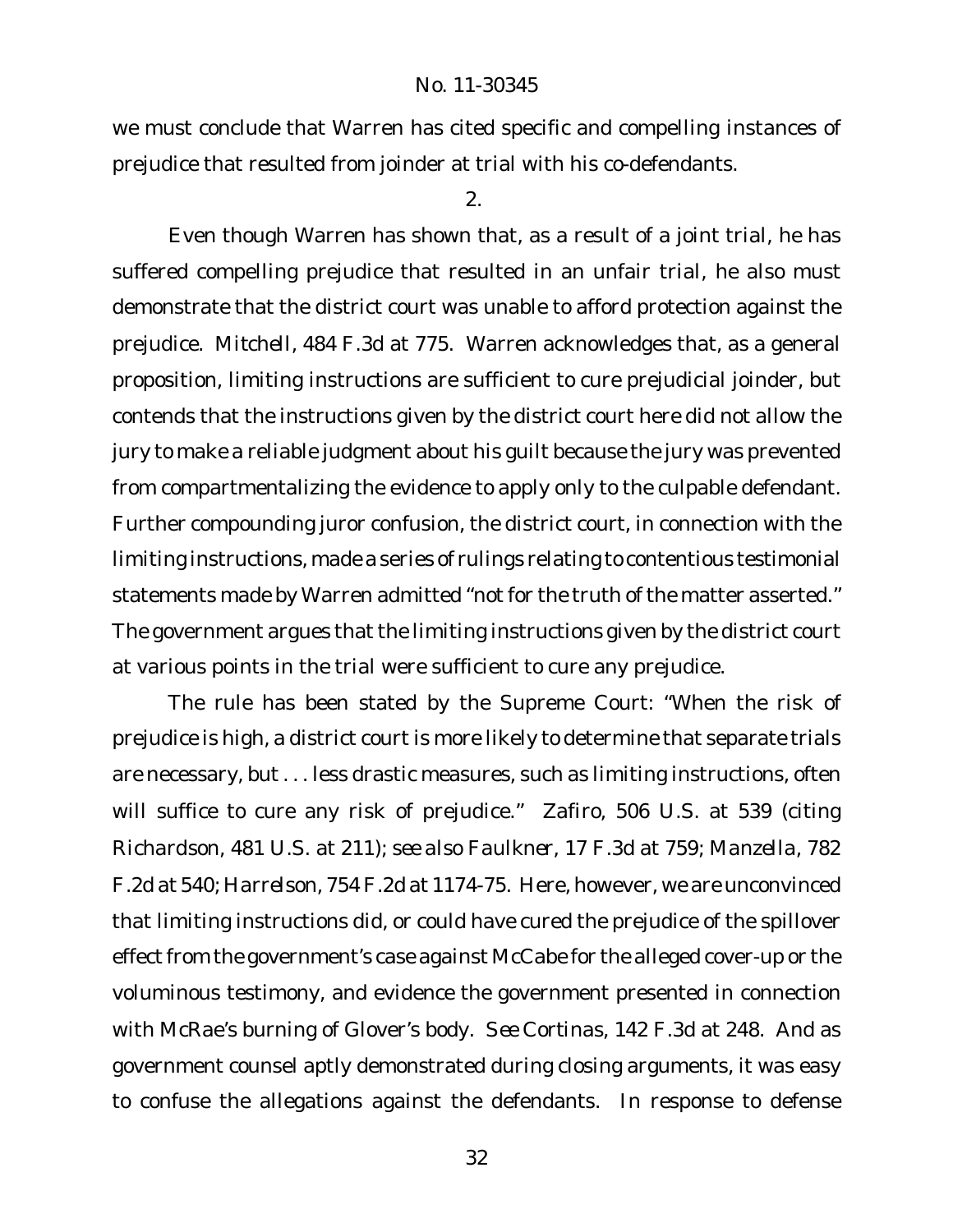argument that there was no forensic evidence to verify whether the pictures of Glover's wound<sup>11</sup> depicted an entry or exit wound, and whether a dark spot on his shirt was a bullet hole, government counsel stated during closing:

So I wish I could tell that that dark spot was in fact a hole but I can't, and that's why the burning here is so pernicious and so evil because it denied justice and denied the Glover family the opportunity to do those kind [*sic*] of testing. And I wish it hadn't happened, but it did. And the defendants can't be like the Menendez brothers, okay, you remember them, you know, who killed their parents and then kind of cried and whined that they were orphans. All right. They can't say they don't have any forensic evidence and then go burn the body. That's ridiculous.

Warren's counsel quickly objected, arguing that Warren had not been charged in the counts concerning the burning of the body. Government counsel qualified his argument, stating that Warren "didn't have anything to do with the burning, okay, I am not suggesting that." But if the government could so nonchalantly group the defendants together, then we cannot be reasonably confident that the jury could compartmentalize the evidence separately for each defendant. *See United States v. Merida*, 765 F.2d 1205, 1219 (5th Cir. 1985) ("The test for severance under Rule 14 is whether the jury could sort out the evidence reasonably and view each defendant and the evidence relating to that defendant separately.").

We do not fault the district court for declining to sever Warren's case before trial, but as the trial progressed, however, and the evidence and testimony presented became irrelevant and unusuable against Warren, and increasingly inflammatory to him, we are of the belief that limiting instructions could not mitigate the prejudice. In particular, (1) the marginal relationship between the charge and the evidence against Warren and that against his co-

<sup>&</sup>lt;sup>11</sup> Photographs of Glover's body-before it had been burned-lying face-down in the blood-covered backseat of Tanner's car were taken at Habans Elementary School and admitted into evidence.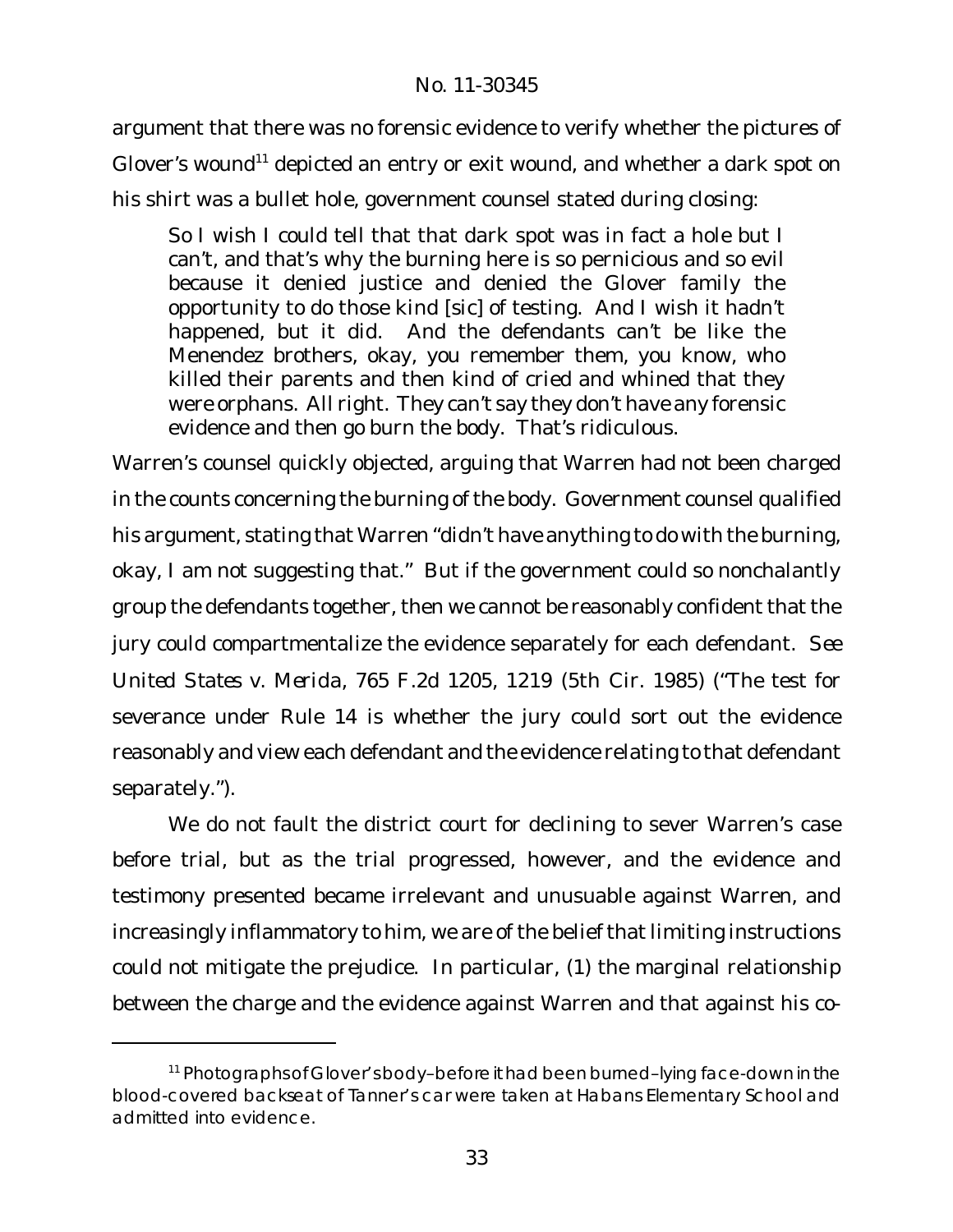defendants; (2) the significant difference between the simpleness of the underlying charges–essentially use of excessive force–against Warren, in the performance of his duty as a police officer, and the crimes alleged against his codefendants involving dishonesty, corruption, obstruction and cover-up; (3) the highly inflammatory and prejudicial nature of the charges and evidence against the co-defendants, from which Warren was disassociated, involving the burning Glover's body inTanner's car, the racially motivated beating of Tanner and King; and the alleged alteration and distortion of a police investigative report convince us that the district court abused its discretion.

Warren's case is one of those situations warranting a severance as opposed to the majority of cases that do not require severance because the inflammatory prejudice was not as great, e.g. *Bieganowski*, 313 F.3d at 288, or the difference between the types of crimes charged, on the one hand, and the related evidence, on the other, was not so great. We therefore hold that the district court abused its discretion in denying Warren's severance motion when it was reurged at the close of evidence. For the reasons given, Warren's convictions and sentences are vacated and the matter is remanded to the district court for further proceedings not inconsistent with this opinion.<sup>12</sup>

 $12$  Warren also challenges his convictions and sentence on various other grounds. He argues that the government's failure to disclose a crucial discrepancy in the testimony of a key government witness constituted reversible error under *Brady v. Maryland*, 373 U.S. 83, 87 (1963). Because we are remanding for a new trial, this argument is moot. In addition, he contends that the district court erred in giving the jury an instruction, over his objection, with respect to manslaughter under 18 U.S.C. § 1111 as it relates to his indictment under 18 U.S.C. §§ 924(c) and (j). The principle of double jeopardy, we note, prevents the government from retrying Warren on 18 U.S.C. § 924(j)(1)–as it is incorporated in the 18 U.S.C. § 924(c) charge–because the jury found that the death of Glover did not constitute murder as defined in 18 U.S.C. § 1111; instead the jury found it constituted manslaughter under 18 U.S.C. § 1112. Warren also maintains: that the district court erred in several of its evidentiary rulings; that the district court erred in holding that 18 U.S.C. § 924(c) applies to a law enforcement officer in the performance of his duties; and that the district court erred in holding that 18 U.S.C. § 924(j) requires a mandatory consecutive sentence. We pretermit consideration of these issues in view of the fact that Warren must be retried; any analysis and discussion would be dicta as unnecessary to resolve this appeal.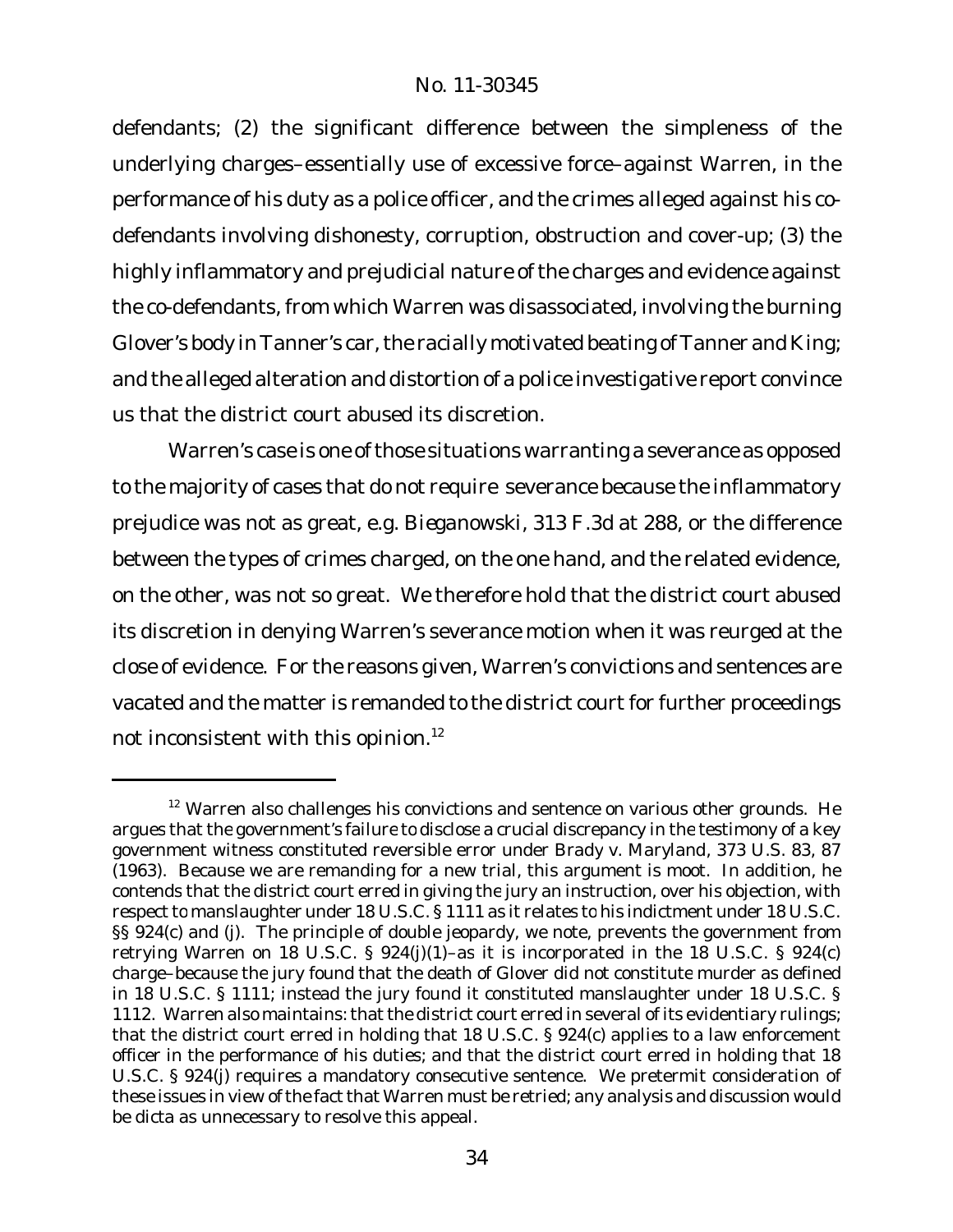III.

We now turn to the arguments raised by appellant Gregory McRae. McRae was convicted on four criminal counts based on the conduct we have described: denying Glover's family access to courts, seizing Tanner's car, obstructing a federal investigation, and using fire to commit a felony.

# A.

McRae was convicted under 18 U.S.C. § 242 for—in somewhat of an odd fit, given the gruesome circumstances of the crime—denying Glover's descendants and survivors the right of access to courts to seek legal redress for a harm. Under the same statute, he was convicted of using fire and a dangerous weapon during the commission of this offense. The statute provides, in pertinent part:

> Whoever, under color of any law, statute, ordinance, regulation, or custom, willfully subjects any person in any State, Territory, Commonwealth, Possession, or District to the deprivation of any rights, privileges, or immunities secured or protected by the Constitution or laws of the United States, or to different punishments, pains, or penalties, on account of such person being an alien, or by reason of his color, or race, than are prescribed for the punishment of citizens, shall be fined under this title or imprisoned . . . and . . . if such acts include the use, attempted use, or threatened use of a dangerous weapon, explosives, or fire, shall be fined under this title or imprisoned not more than ten years, or both . . . .

18 U.S.C. § 242. Of course, the civil right of access to courts is a well-established and fundamental right protected by the United States Constitution. *Ryland v. Shapiro*, 708 F.2d 967, 971 (5th Cir. 1983) (citing *Chambers v. Balt. & Ohio R.R. Co.*, 207 U.S. 142, 148 (1907)). Thus, because the Constitution protects the right of access to courts, the plain language of § 242 suggests criminal liability for those who, under color of law, willfully deprive others of that right. 18 U.S.C. § 242.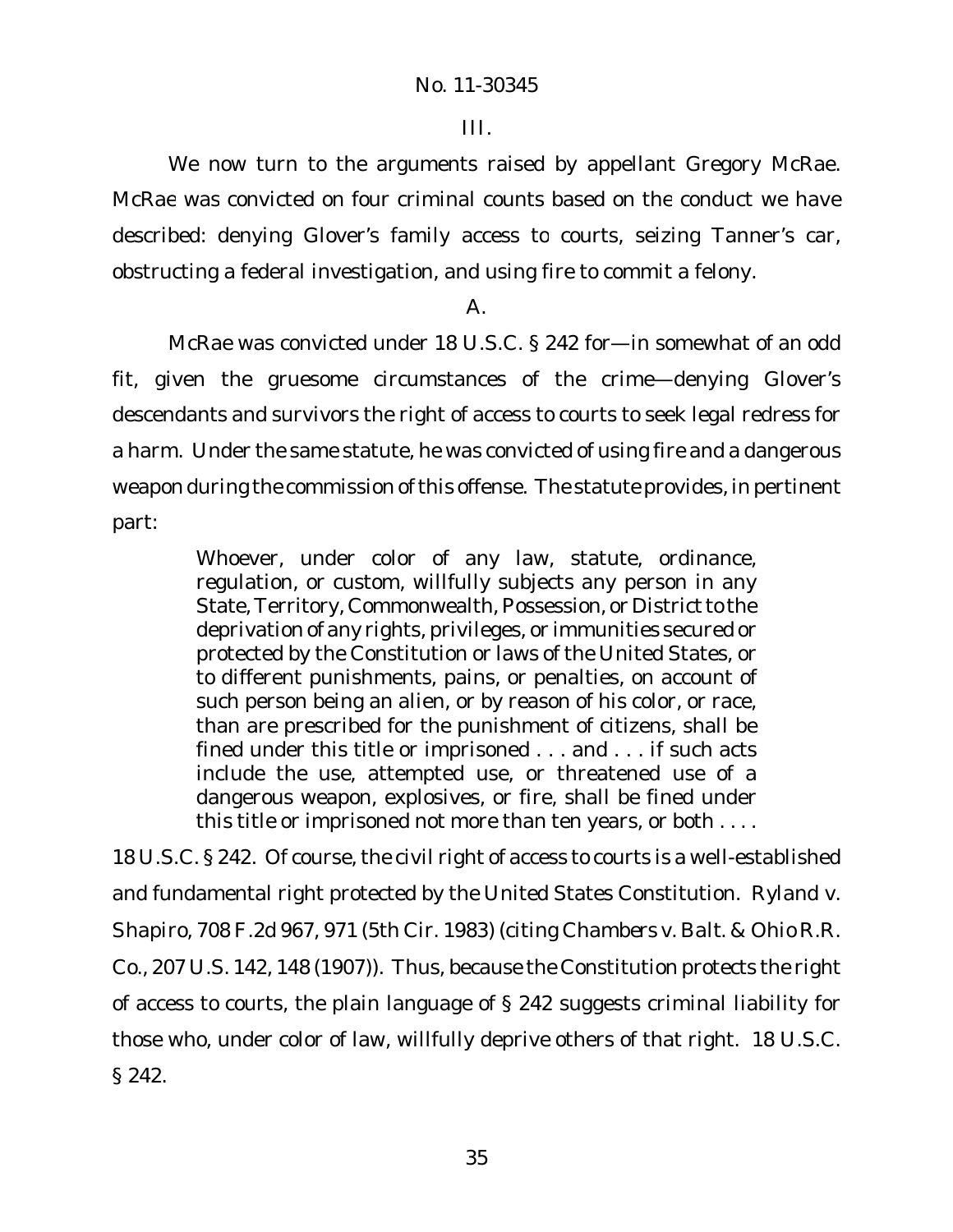The government's theory is that by burning Glover's body, McRae frustrated a lawsuit that Glover's family might have pursued to redress Glover's wrongful death or loss of constitutional rights. McRae's conduct delayed the identification of Glover's remains and made it more difficult to discern the cause of his death, thereby denying Glover's family meaningful access to courts. McRae contends that the evidence is insufficient to support a conviction on this theory. He points out that there was no denial of such a right because the government did not present evidence that any member of Glover's family, or anyone else, intended to bring a lawsuit or that any particular cause of action was available to a member of Glover's family.

McRae preserved his challenge to the sufficiency of the evidence in the district court through a motion for acquittal, and we therefore review de novo the district court's denial of his motion. *United States v. Mitchell*, 484 F.3d at 768 (citing *United States v. Anderson*, 174 F.3d 515, 522 (5th Cir.1999)). We will view the evidence in the light most favorable to the verdict and determine whether a rational jury could have found McRae guilty beyond a reasonable doubt based on the evidence presented. *Id.*

Before reviewing the sufficiency of the evidence, however, we establish a background fact for our review: Although the right of access to courts is well established, vindicating that right through criminal prosecution is not. The government has not been able in its appellate brief or oral argument to cite any other case in which a criminal defendant was charged under § 242 for denying access to courts. The United States Department of Justice Civil Rights Division submitted a post-argument letter advising the Court that it "is aware of no other such prosecution." We are left, therefore, in the uncomfortable position of reviewing a conviction under a novel theory of criminal liability, without precedent to light our way.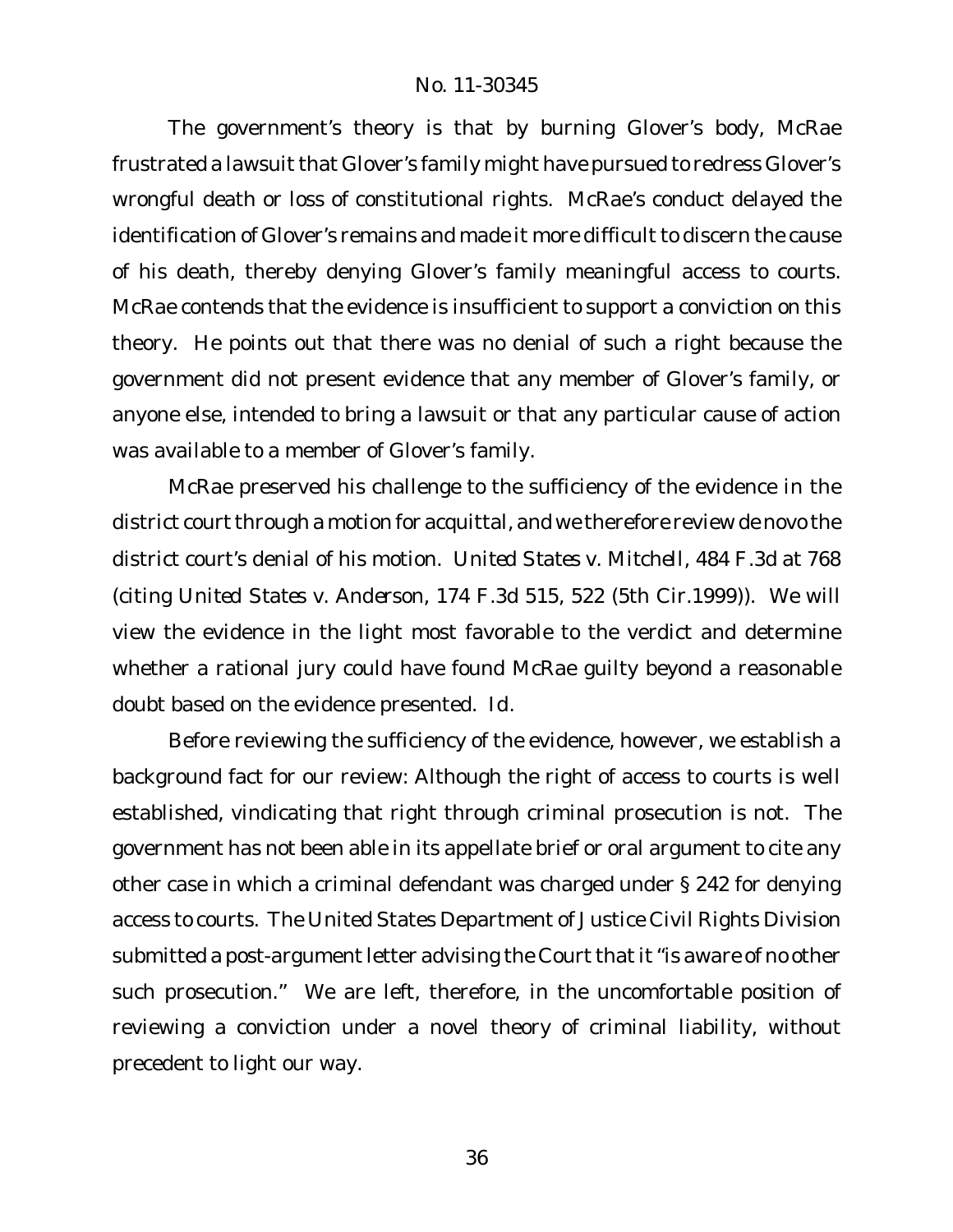To the extent that it is relevant, we will draw on precedent in which individuals sought to vindicate the right of access to courts through civil actions. Under this line of precedent, two types of claims emerge:

> In the first are claims that systemic official action frustrates a plaintiff or plaintiff class in preparing and filing suits at the present time. Thus, in . . . prison-litigation cases, the relief sought may be a law library for a prisoner's use in preparing a case, or a reader for an illiterate prisoner, or simply a lawyer. In denial-of-access cases challenging filing fees that poor plaintiffs cannot afford to pay, the object is an order requiring waiver of a fee to open the courthouse door for desired litigation . . . . In cases of this sort, the essence of the access claim is that official action is presently denying an opportunity to litigate for a class of potential plaintiffs. The opportunity has not been lost for all time, however, but only in the short term; the object of the denial-of-access suit, and the justification for recognizing that claim, is to place the plaintiff in a position to pursue a separate claim for relief once the frustrating condition has been removed.

> The second category covers claims not in aid of a class of suits yet to be litigated, but of specific cases that cannot now be tried (or tried with all material evidence), no matter what official action may be in the future. The official acts claimed to have denied access may allegedly have caused the loss or inadequate settlement of a meritorious case, the loss of an opportunity to sue, or the loss of an opportunity to seek some particular order of relief . . . . These cases do not look forward to a class of future litigation, but backward to a time when specific litigation ended poorly, or could not have commenced, or could have produced a remedy subsequently unobtainable. The ultimate object of these sorts of access claims, then, is not the judgment in a further lawsuit, but simply the judgment in the access claim itself, in providing relief obtainable in no other suit in the future.

*Christopher v. Harbury*, 536 U.S. 403, 413-14 (2002) (internal citation omitted).

We think that the government's theory in this case is most analogous to the second type, or backward-looking, claim. There is no prospective relief that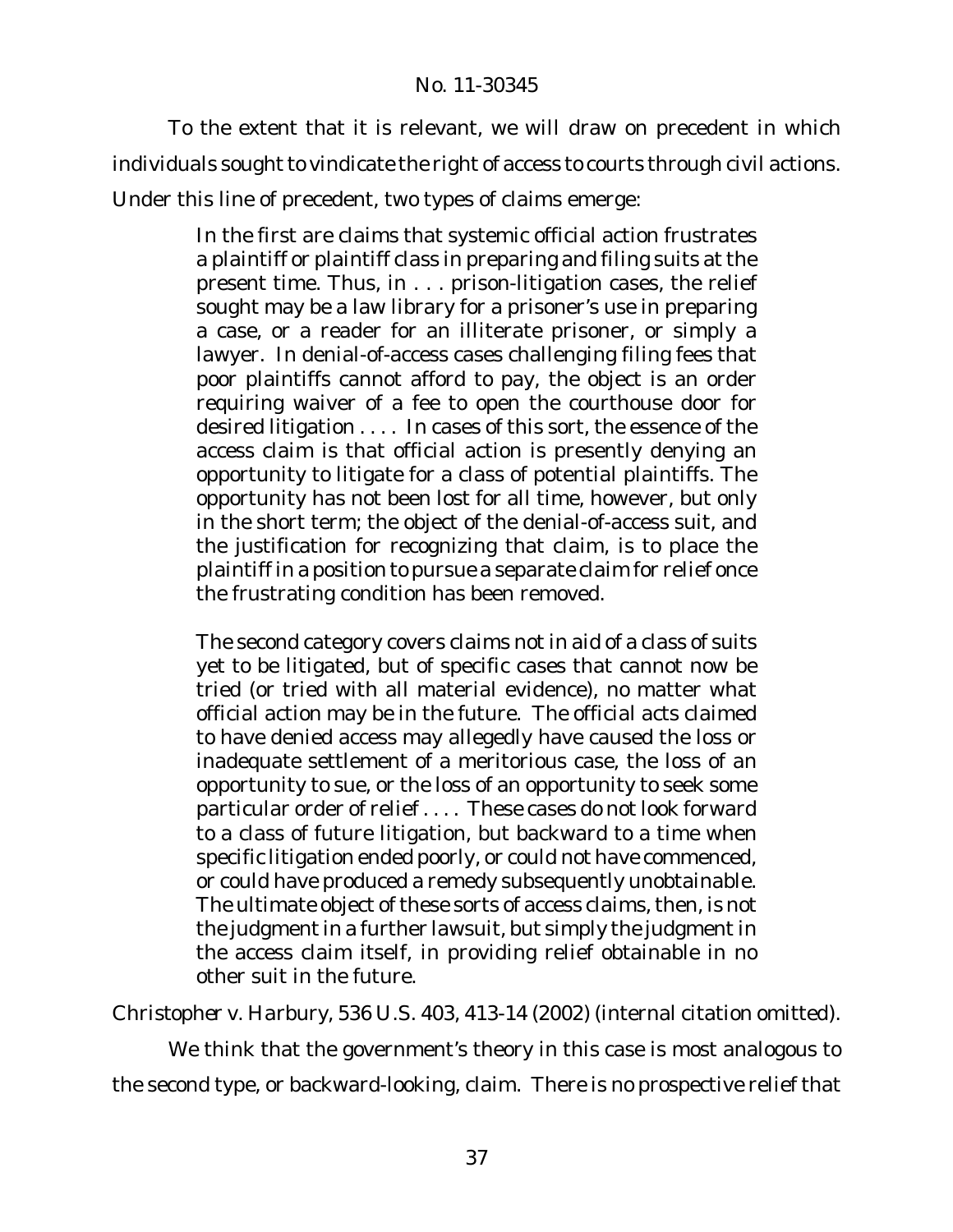can undo the burning of Glover's body or provide clearer physical evidence on which to base a lawsuit. Any loss of access to courts in the instant case cannot be redressed by future official action.

To maintain a backward-looking claim, a plaintiff must identify (1) a nonfrivolous underlying claim; (2) an official act that frustrated the litigation of that claim; and (3) a remedy that is not otherwise available in another suit that may yet be brought. *Id.* at 415. We think it is reasonable that if a civil claim requires proof bearing on these three elements, a criminal conviction requires at least as much. The government failed to present evidence to support these elements, and therefore McRae's conviction for this offense cannot stand.

The government failed to present evidence of a nonfrivolous underlying claim because it never identified an actual cause of action that an actual person lost. *Id.* at 418; *Lewis v. Casey*, 518 U.S. 343, 349 (1996). The government did not specify, in the second superseding indictment, which of Glover's descendants or survivors were denied access to courts, and what cause of action they lost. In a subsequent bill of particulars, the government stated that the relevant descendants or survivors included "any children, parents or siblings of Glover who would be eligible under state or federal law to file a claim" and that the causes of action "include, but are not limited to, wrongful death actions in state court and civil actions for deprivation of rights in federal court." Although the bill of particulars shed some insight on the government's theory of liability, it still did not identify a particular person or a particular cause of action.

The lack of clarity in the indictment carried forward into the government's presentation of evidence. The government never explained what it meant by a cause of action for the "deprivation of rights" or who had standing to pursue that nebulous cause of action. We can infer that the "wrongful death" action to which the government alluded is a wrongful death action under Louisiana state law, but again no evidence was presented as to who had standing to pursue the claim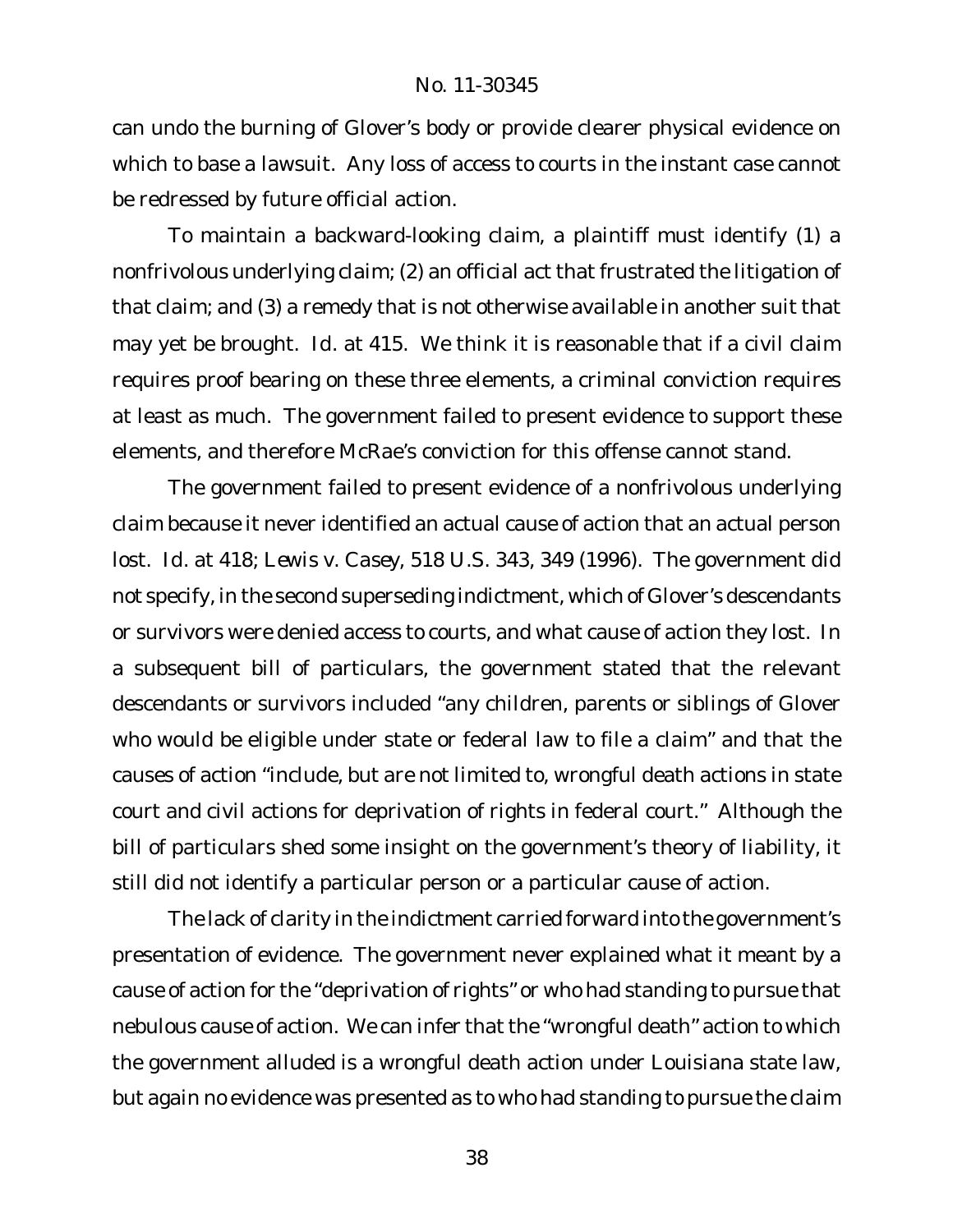or with respect to the elements necessary to support it. The failure to produce evidence of an actual cause of action that an actual person lost is critical because it makes it impossible to assess, as we must, whether the person's claim would be non-frivolous. *See Christopher*, 536 U.S. at 415. This defect is especially acute in the context of wrongful death, a statutory cause of action that strictly limits who may bring a claim based on who survives the deceased. La. Civ. Code Art. 2315.2.A.

Although the government's evidence introduced various of Glover's survivors—a sister, a mother, and a child, to name a few—it provided no indication that any survivor had any intention to sue. There is extensive evidence that Glover's family was concerned for him, and that they persistently sought information on what happened to him. But concern and persistence are not tantamount to a frustrated intent to sue. The jury cannot have rationally concluded that someone lost a claim without evidence that someone intended to bring a claim in the first place; or stated differently, the jury could not have rationally concluded that someone suffered a constitutional injury if he has not been harmed by the denial of a constitutional right he never asserted. Here for example, no person came to the door of the courthouse so no one was ever denied the constitutional right of entry.

Without presenting evidence of a nonfrivolous underlying claim, it was impossible for the government to then present evidence that the litigation of such a claim was frustrated or that the remedy that would accompany such a claim was irretrievably lost.

The only attempt that the government made to present evidence on these points was to jointly stipulate that the statute of limitations for a civil action under 42 U.S.C. § 1983 is one year from the date on which a plaintiff becomes aware of an injury. It is not clear what purpose this stipulation served. The government never identified anyone who intended to bring a claim under § 1983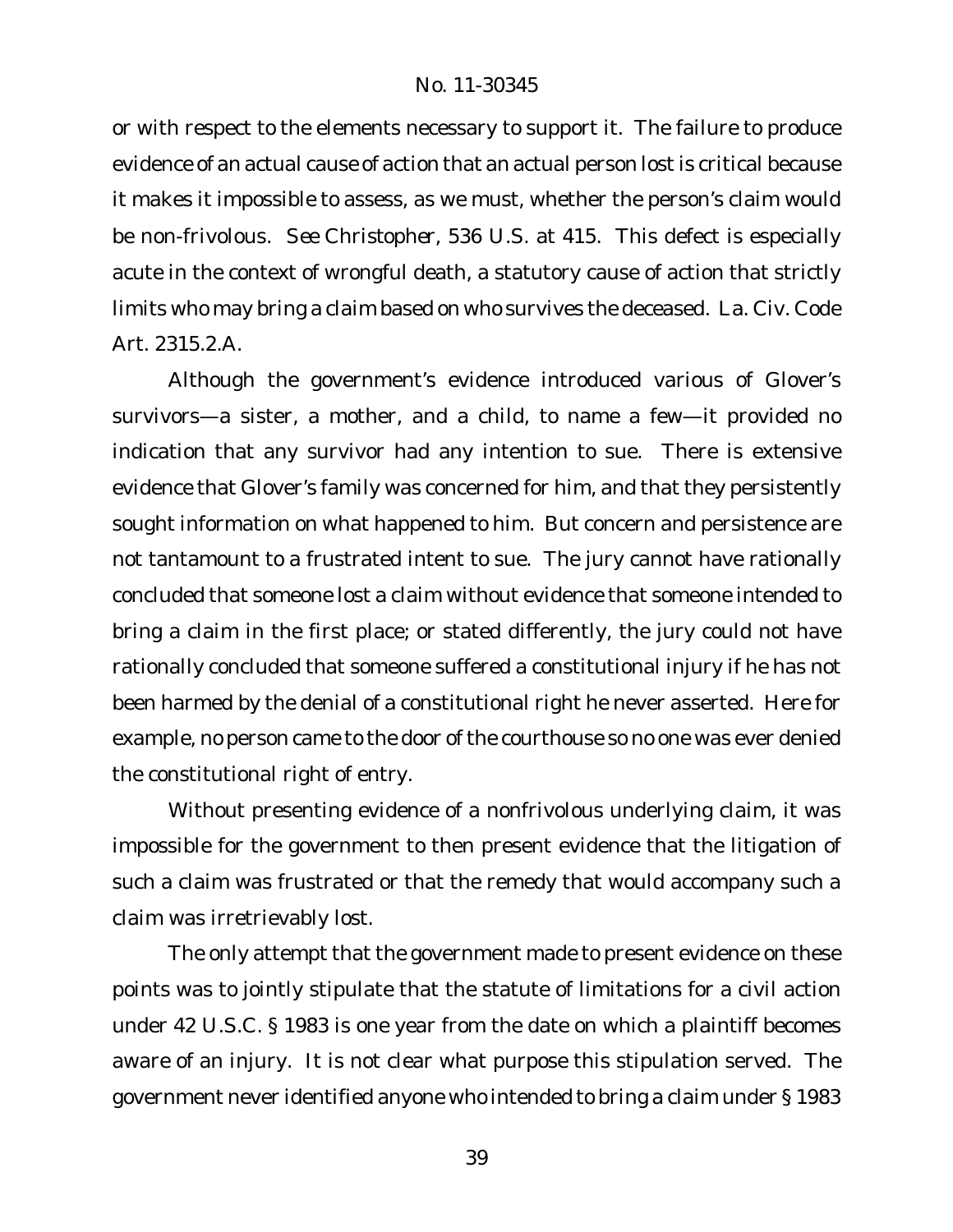or what, specifically, that person's claim would have been. Assuming that a particular family member had intended to bring a claim for excessive force under § 1983, it is not clear how the statute of limitations stood in that person's way. The evidence at trial indicated that Glover's family knew that he was a victim of a police shooting the day that he was shot. Glover's family was capable of knowing that Glover died from that shooting at least by the time that his remains were identified in April 2006. Although the government presented evidence that McRae's burning of Glover's body made it difficult to discern the precise cause of death, it presented no evidence that bringing a § 1983 claim would have been impracticable based on the evidence available through civil discovery. Perhaps the government feared that in arguing that it would be impracticable to prove a civil claim for an unjustifiable police shooting, it might contradict itself. After all, the government in this very case attempted to prove an unjustifiable police shooting beyond a reasonable doubt, while Glover's family member bringing a civil claim would only have needed to prove the same by a preponderance of the evidence.

To be clear, we take no position on whether McRae, in fact, prevented one of Glover's family members from bringing a § 1983 claim. We simply think that stipulating as to the statute of limitations for such a claim does not prove that the claim, and its accompanying remedy, was forever lost because of McRae's conduct.

We hold that the evidence is insufficient to support McRae's conviction for denying Glover's family members access to courts, and we therefore reverse his conviction on count five of the second superseding indictment.

B.

McRae was also convicted under 18 U.S.C. § 242 for depriving William Tanner of his right to be free from an unreasonable seizure. He was convicted of using fire and a dangerous weapon during the commission of this offense.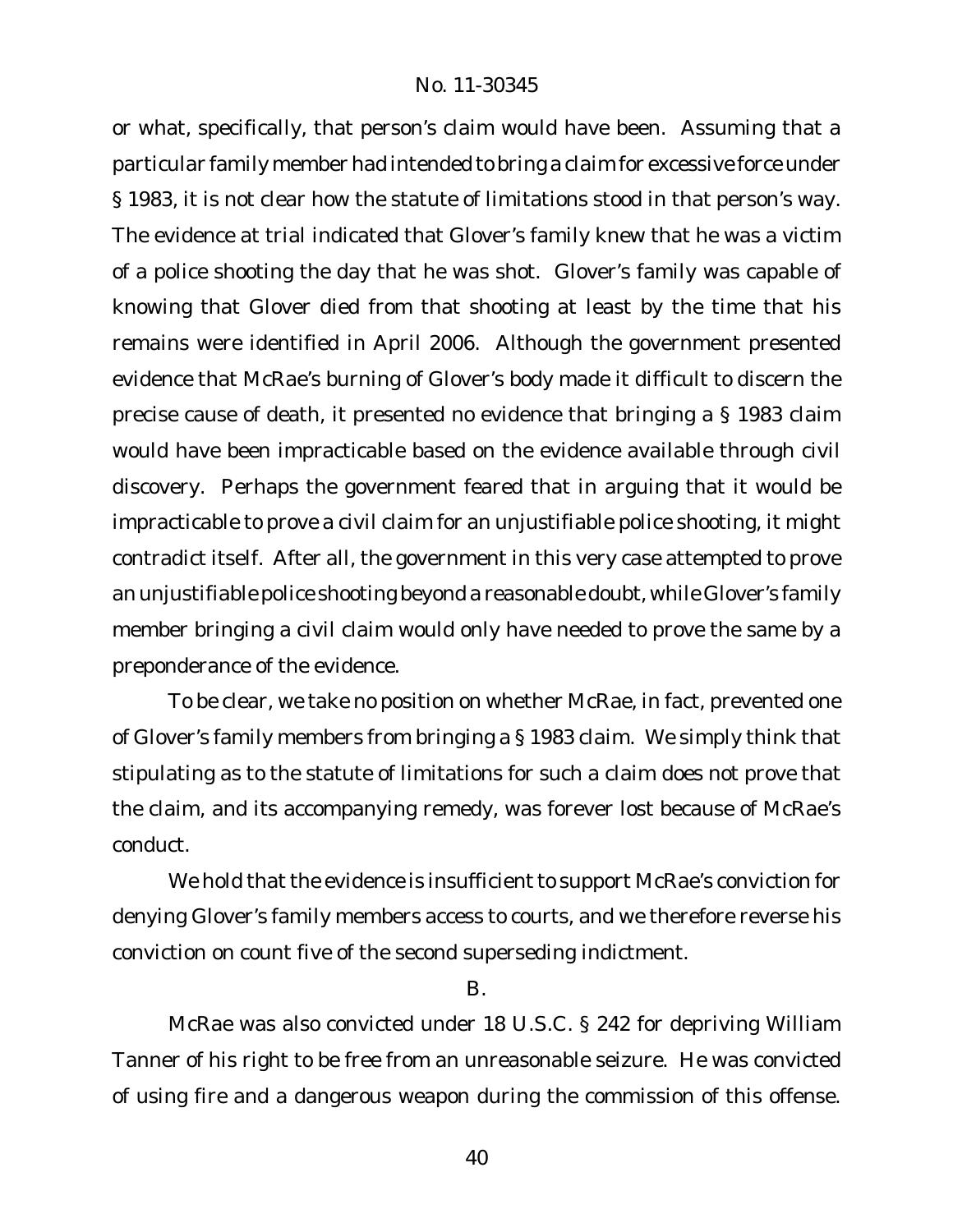Again, 18 U.S.C. § 242 prohibits the willful deprivation of constitutional rights under color of law. The right at issue for this conviction is the Fourth Amendment "right of the people to be secure in their persons, houses, papers, and effects, against unreasonable searches and seizures." U.S. Const. amend. IV. "A 'seizure' of property occurs when there is some meaningful interference with an individual's possessory interests in that property." *United States v. Jacobsen*, 466 U.S. 109, 113 (1984).

Importantly, the second superseding indictment charged McRae with seizing Tanner's car by burning it. McRae contends that he cannot have seized the car by burning it because the car had already been seized at that point: the car had been moved twice on the school property, and driven away from the school before it was burned. He argues that Tanner's possessory interest in the car had therefore already suffered meaningful interference. The government responds that the burning was merely the culmination of a course of conduct, all of which constitutes an unreasonable seizure.

McRae raises this argument for the first time on appeal, and we therefore review only for plain error. *United States v. Jasso*, 587 F.3d 706, 709 (5th Cir. 2009). Plain error review involves four prongs:

> First, there must be an error or defect. . . . Second, the legal error must be clear or obvious, rather than subject to reasonable dispute. Third, the error must have affected the appellant's substantial rights, which in the ordinary case means he must demonstrate that it 'affected the outcome of the district court proceedings.' Fourth and finally, if the above three prongs are satisfied, the court of appeals has the discretion to remedy the error—discretion which ought to be exercised only if the error 'seriously affect[s] the fairness, integrity or public reputation of judicial proceedings.'

*United States v. Delgado*, 672 F.3d 320, 329 (5th Cir. 2012) (en banc) (quoting *Puckett v. United States*, 556 U.S. 129, 135 (2009)) (alterations in original).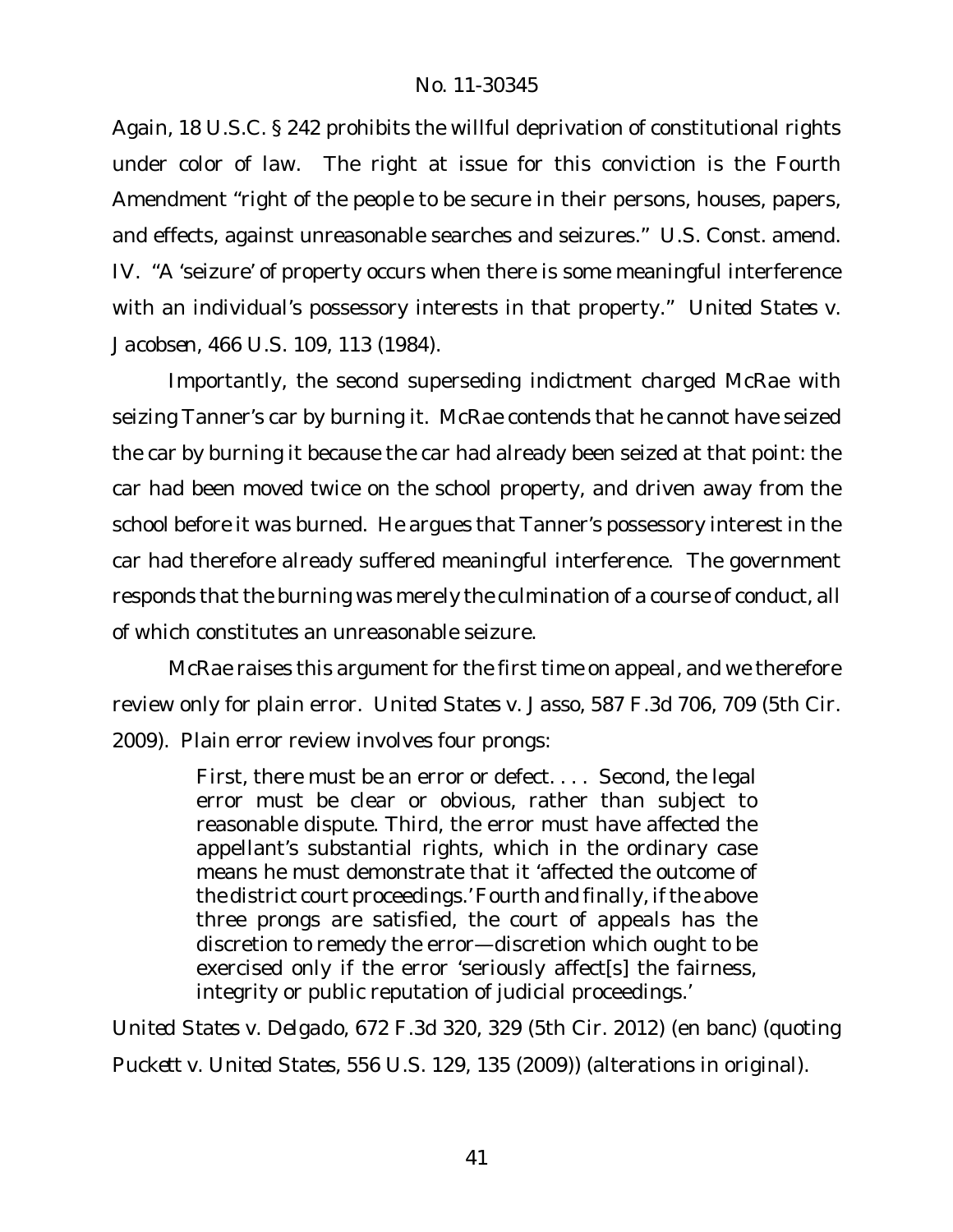Although McRae's position is eminently logical, we do not think that the district court, in entering judgment based on this conviction, committed any error that is beyond reasonable dispute. Assuming that it is error to regard the burning of the car as a seizure, the error is not plain because the law neither clearly nor obviously limits the meaning of seizure to the initial moment of dispossession.

McRae correctly observes that some circuits, with respect to the seizure of property, limit the meaning of seizure to initial dispossession. *See Lee v. City of Chicago*, 330 F.3d 456, 466 (7th Cir. 2003); *Fox v. Van Oosterum*, 176 F.3d 342, 351 (6th Cir. 1999); *United States v. Jakobetz*, 955 F.2d 786, 802 (2d Cir. 1992). But at least one other circuit defines the seizure of property more broadly, to include a course of conduct that interferes with possessory interests. See Presley *v. City of Charlottesville*, 464 F.3d 480, 487-89 (4th Cir. 2006). McRae does not point to any precedent in this circuit staking a position in this split, and we are not aware of any. "Because this circuit's law remains unsettled and the other federal circuits have reached divergent conclusions on this issue . . . [McRae] cannot satisfy the second prong of the plain error test—that the error be clear under existing law." *United States v. Salinas*, 480 F.3d 750, 759 (5th Cir. 2007).

With respect to seizures of the person, rather than property, the law is equally unclear, and the lack of clarity further undermines a contention of plain error in this case. We know that seizures of the person do not end at the initial moment of seizure. *See Graham v. Connor*, 490 U.S. 386, 394-96 (1989). How long the seizure of the person goes on, however, is not defined with precision in our circuit, and it is a question that divides other circuits. *See Brothers v. Klevenhagen*, 28 F.3d 452, 455-57 (5th Cir. 1994); *Valencia v. Wiggins*, 981 F.2d 1440, 1443-44 (5th Cir. 1993). The imprecision in describing the temporal quality of seizure in the context of seizures of the person discredits any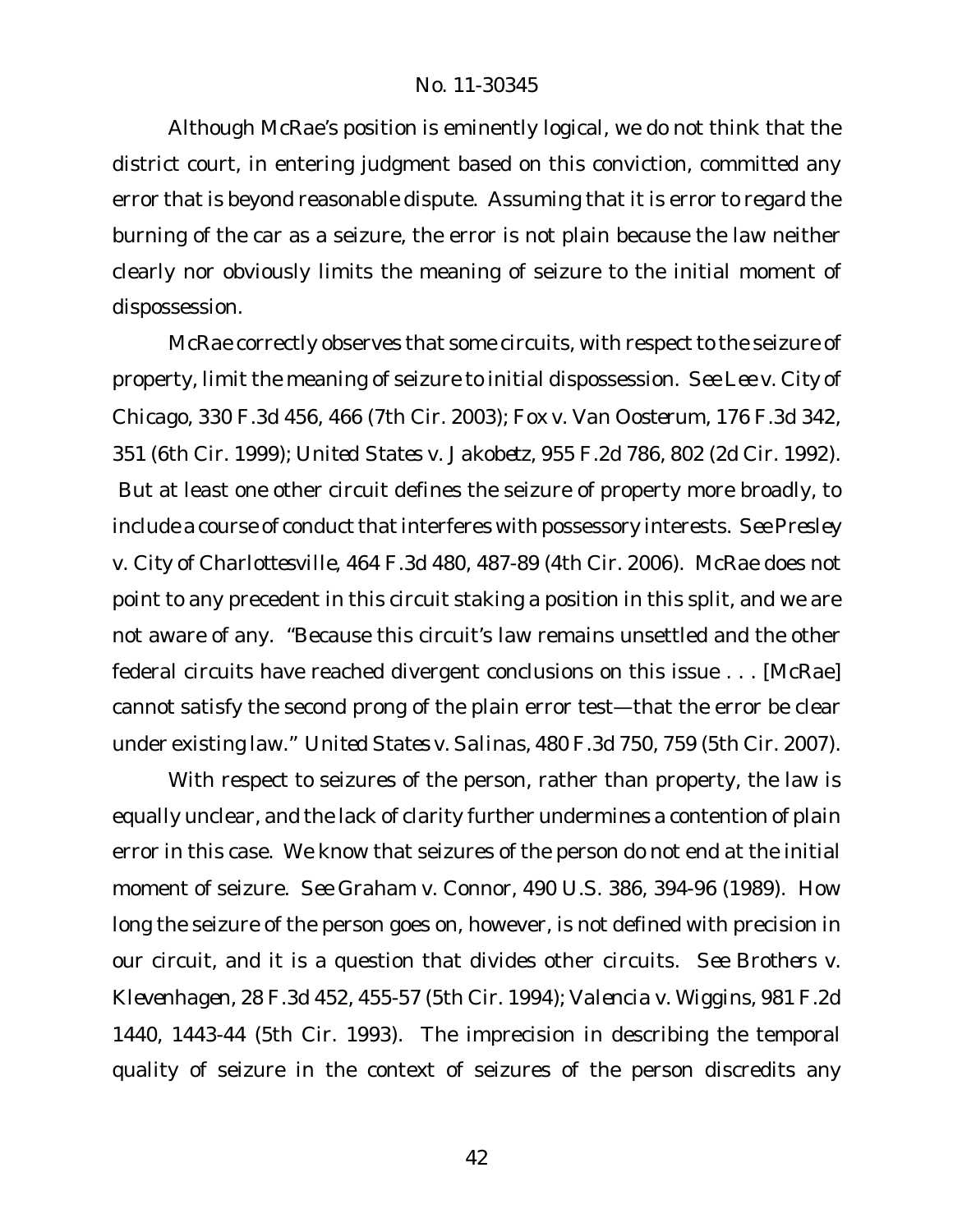argument that it is clear or obvious that a seizure is over at the moment of initial dispossession in this context—that is, seizure of property.

We hold that it is neither clear nor obvious that McRae's burning of Tanner's car could not constitute an unreasonable seizure under the Fourth Amendment, and we therefore affirm his conviction under count four of the second superseding indictment.

# C.

McRae was also convicted under 18 U.S.C. § 1519 for obstructing a federal investigation by burning Tanner's car, which contained Glover's body. The statute under which McRae was convicted provides as follows:

> Whoever knowingly alters, destroys, mutilates, conceals, covers up, falsifies, or makes a false entry in any record, document, or tangible object with the intent to impede, obstruct, or influence the investigation or proper administration of any matter within the jurisdiction of any department or agency of the United States or any case filed under title 11, or in relation to or contemplation of any such matter or case, shall be fined under this title, imprisoned not more than 20 years, or both.

# 18 U.S.C. § 1519.

McRae raises two challenges to this conviction, which we will consider separately.

1.

McRae first contends that the evidence is insufficient to support his conviction because although he admits to burning Tanner's car and Glover's body, the government presented no evidence that he knew that Glover had been shot by another police officer. This insufficiency is important, McRae argues, because if he did not knowingly destroy evidence of a police shooting, then he did not knowingly obstruct an investigation within the jurisdiction of federal authorities. The government points to evidence that suggests McRae may have known that Glover was shot by another police officer. It also contends that even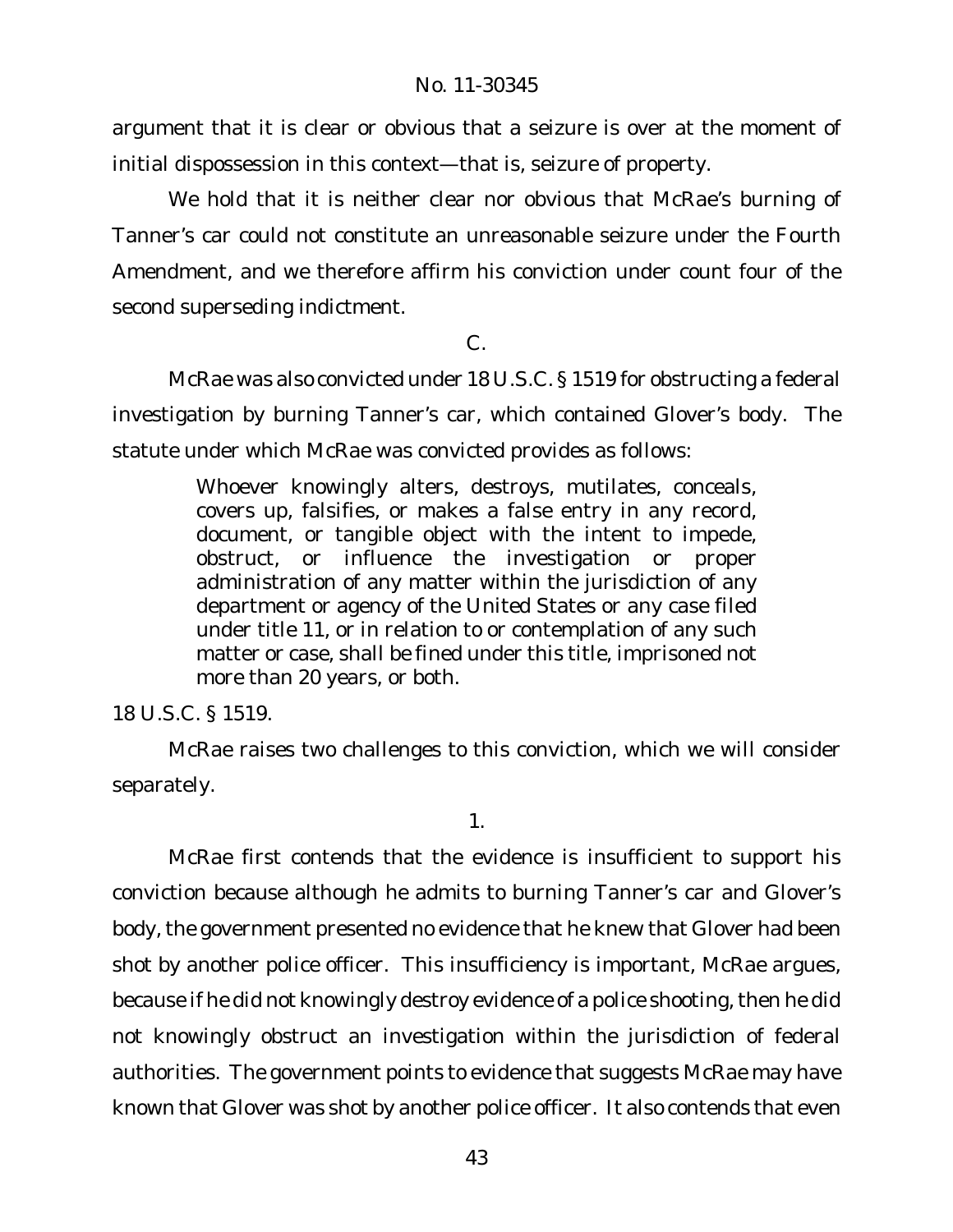if McRae did not know that Glover was shot by a police officer, § 1519 still criminalizes his conduct because the federal nature of what the statute proscribes is only jurisdictional.

By framing this argument principally as a challenge to the sufficiency of the evidence, McRae invites us to skip past a threshold question of statutory interpretation: whether § 1519's requirement that a defendant act knowingly and with an obstructive intent—the statute's mens rea—applies to the federal nature of the investigation that the defendant obstructs. *See id*. If the statute does not require McRae to have known that the investigation he would obstruct would be a federal investigation, then there was no need for the government to present evidence on that point. If, in other words, the statute's mens rea does not apply to the federal nature of the investigation, then there is no reason for us to review the evidence on whether McRae knew that Glover had been shot by a police officer. We must therefore address the meaning of the statute first.

The problem for McRae is that he never argued in the district court that § 1519 requires knowledge or intent of the federal nature of the investigation obstructed. This point was never raised in his motions for acquittal or in his motion for a new trial. The most obvious way to raise the argument would have been by objecting to the jury instructions. But here again, McRae failed to make an argument about what § 1519 requires. Instead, he allowed the jury to be instructed as follows:

> The government is not required to prove that the defendant knew his conduct would obstruct a federal investigation, or that a federal investigation would take place, or that he knew the limits of federal jurisdiction. However, the government is required to prove that the investigation that the defendant intended to . . . obstruct . . . did, in fact, concern a matter within the jurisdiction of an agency of the United States.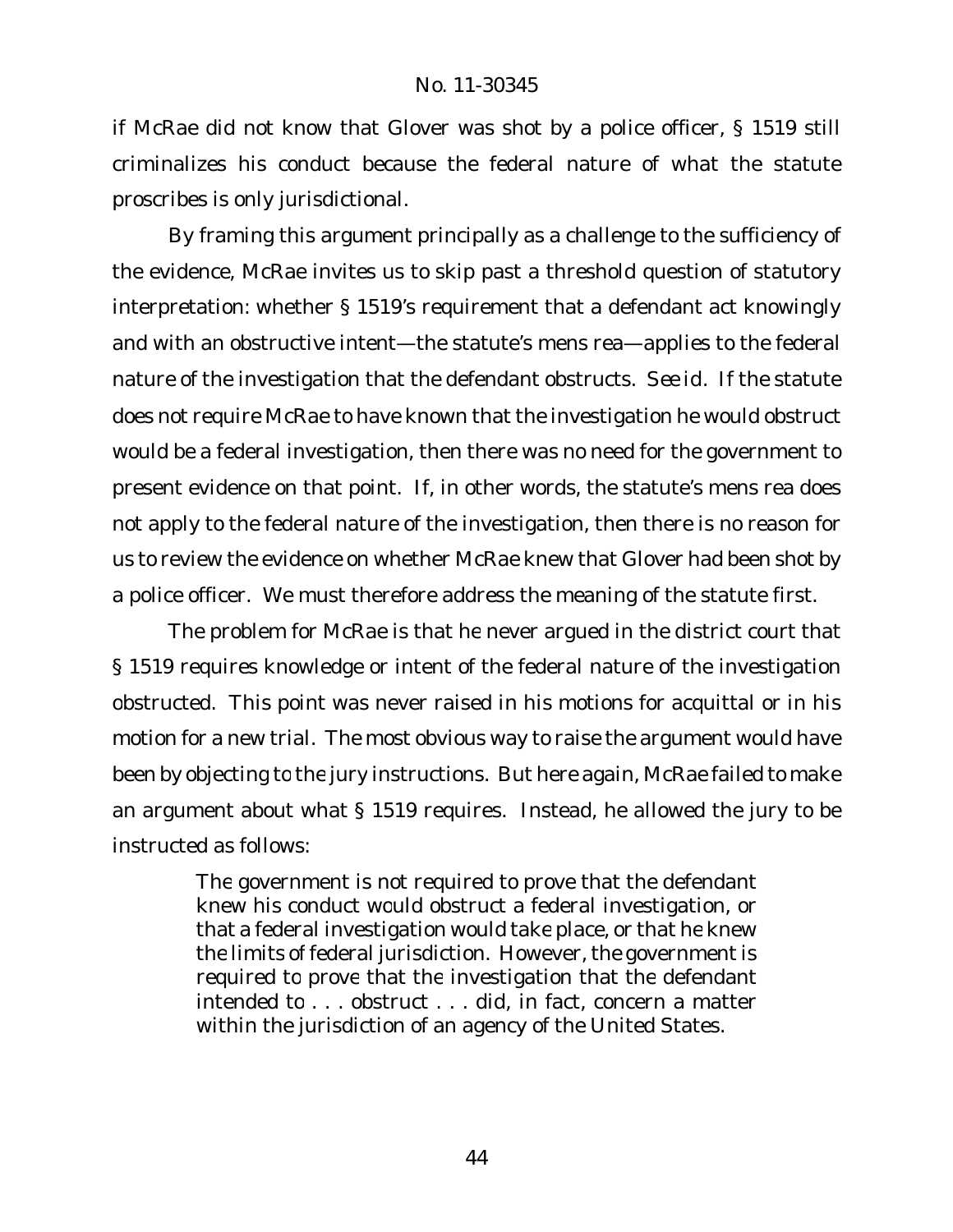Because McRae failed to object to this instruction, which is directly adverse to the argument he now advances on appeal, we review only for plain error.<sup>13</sup> Fed. R. Crim. P. 30(d). Although McRae may have preserved a challenge to the sufficiency of the evidence, he did not preserve this challenge concerning the meaning of the statute. Essentially, his argument on appeal "is that there was insufficient evidence to convict him under the jury instruction that the court should have given," despite his acquiescence to the instruction the court actually gave. *United States v. Fontenot*, 611 F.3d 734, 737 (11th Cir. 2010). Under the circumstances, plain error is the appropriate standard of review. *Id*. <sup>14</sup> We will therefore reverse only if faced with an error that is so clear or obvious that it is not subject to reasonable dispute.<sup>15</sup> *Delgado*, 672 F.3d at 329.

<sup>&</sup>lt;sup>13</sup> In a post-argument letter, McRae's appellate counsel conceded that McRae "did not file objections to the district court's jury instruction[s] and did not file proposed instructions." McRae joined in the objections and instructions filed by his co-defendant, Dwayne Scheuermann, but Scheuermann did not challenge the district court's instructionswithrespect to § 1519.

<sup>&</sup>lt;sup>14</sup> Although Fontenot was a case from the Eleventh Circuit, we note that the Supreme Court has stressed that plain-error review applies to "all" forfeited errors. *Puckett v. United States*, 556 U.S. 129, 136 (2009). Additionally, there is no question that plain-error review applies to a failure to object to jury instructions. *See* FED. R. CRIM. P. 30(d); *Johnson v. United States*, 520 U.S. 461, 465-66 (1997); *United States v. Betancourt*, 586 F.3d 303, 305-06 (5th Cir. 2009). If a defendant could obtain de novo review of what *should have been* charged by challenging evidentiary sufficiency, he could work an end-run around forfeiture of a challenge to jury instructions. *Fontenot*, 611 F.3d at 737 ("Fontenot's [insufficiency] argument is, in essence, that there was insufficient evidence to convict him under the jury instruction that the court should have given.").

 $15$  McRae made a related argument in his post-verdict motions and in his appellate brief that because the Second Superseding Indictment stated that the investigation involved a shooting "by a . . . Police Department Officer" the government then had to prove that McRae knew that Glover had been shot by a police officer. This argument is seriously flawed.

First, the argument came after the verdict, and after the jury had been instructed to the contrary. Second, the requisite mens rea derives from the statute, not the indictment. McRae still has not contested the meaning of the statute. Third, even if the mens rea derives from the indictment, the indictment merely states that the investigation McRae intended to obstruct involved a police shooting. It takes a monumental leap to conclude that McRae had to know this detail, or other details, of the shooting to be guilty of obstructing an investigation into it. If, for example, the indictment stated that McRae "intended to obstruct an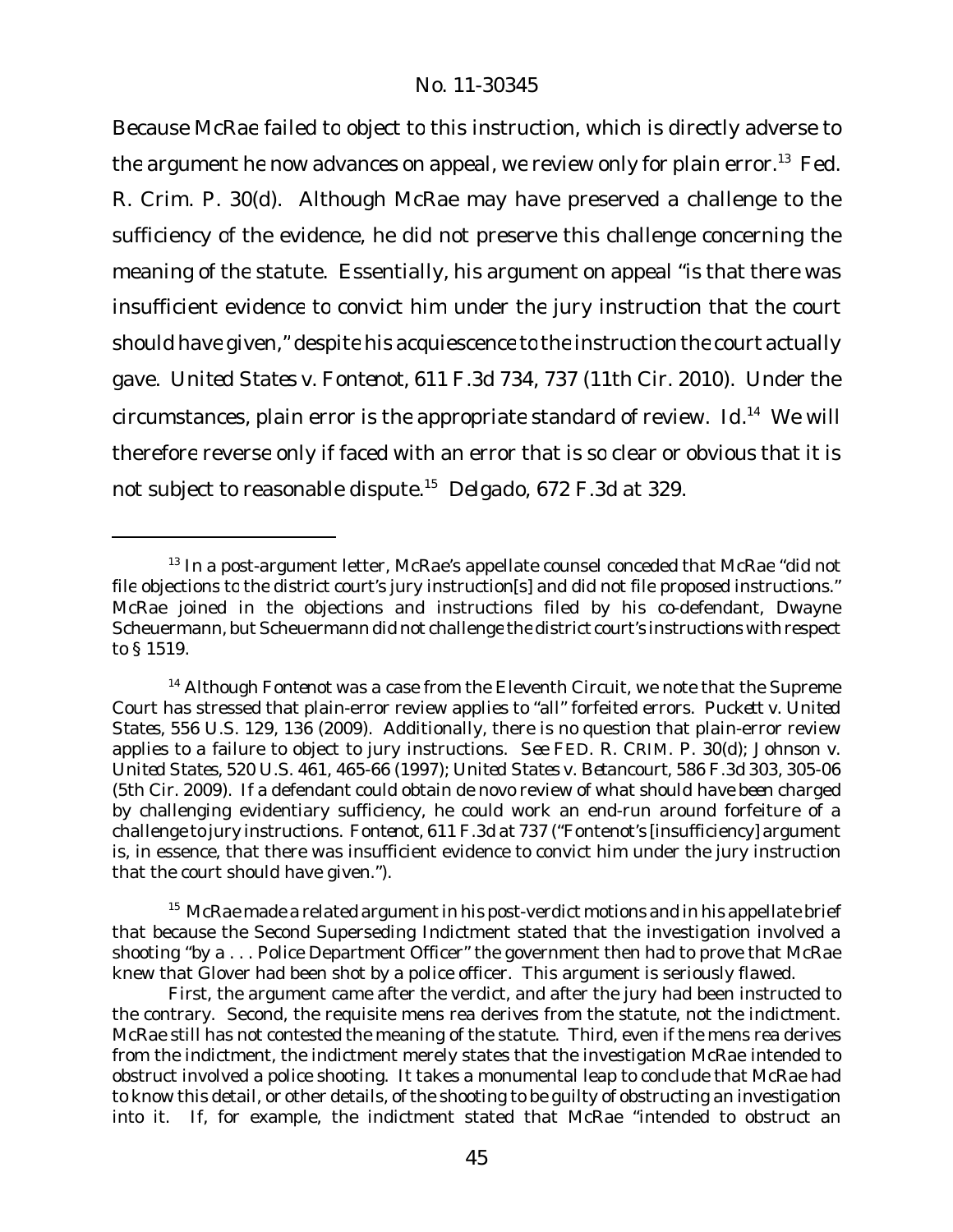It is neither clear nor obvious that § 1519 requires that a defendant know that the investigation he obstructs will be a federal investigation. The statute prohibits knowingly destroying evidence "with the intent to impede, obstruct, or influence the investigation or proper administration of any matter *within the jurisdiction of any department or agency of the United States*." 18 U.S.C. § 1519 (emphasis added). On its face, § 1519 appears to make the relationship between the United States and the matter being obstructed a jurisdictional relationship. *Id*. This is significant in that the mens rea of a federal criminal statute does not ordinarily extend to the statute's jurisdictional elements. *UnitedStates v.Feola*, 420 U.S. 671, 677 n.9 (1975). The text of the statute, then, does not plainly support McRae.<sup>16</sup>

 $16$  The available legislative history further discredits McRae's position. Senator Leahy entered the following statement in the Congressional Record:

Section 1519 is meant to apply broadly to any acts to destroy or fabricate physical evidence so long as they are done with the intent to obstruct, impede or influence the investigation or proper administration of any matter, and such matter is within the jurisdiction of an agency of the United States, or such acts done either in relation to or in contemplation of such a matter or investigation. The fact that a matter is within the jurisdiction of a federal agency is intended to be a jurisdictional matter, and not in any way linked to the intent of the defendant.

148 Cong. Rec. 14,449 (2002). The Senate Report is consistent with Senator Leahy's view: Section 1519 is meant to apply broadly to any acts to destroy or fabricate physical evidence so long as they are done with the intent to obstruct, impede or influence the investigation or proper administration of any matter, and such matter is within the jurisdiction of an agency of the United States, or such acts done either in relation to or in contemplation of such a matter or investigation.

S. Rep. No. 107-146, at 14 (2002). Based on this legislative history, it appears that Congress did not intend that a criminal defendant's knowledge or intent would have to extend to the

investigation into a shooting that occurred on Camp Street," it would be unreasonable to suggest that the government had to prove that McRae knew that the relevant shooting occurred on Camp Street. Fourth, the sentence in the indictment on which McRae bases his argument follows a sentence that charges McRae with the generic elements of § 1519. The sentence on which he bases his argument fleshes out the factual basis for the charge, whereas the preceding sentence fleshes out the legal basis. The factual basis is accurate: Glover was, in fact, shot by a police officer. In sum, McRae's argument concerning the indictment is not well-received and does not influence our analysis.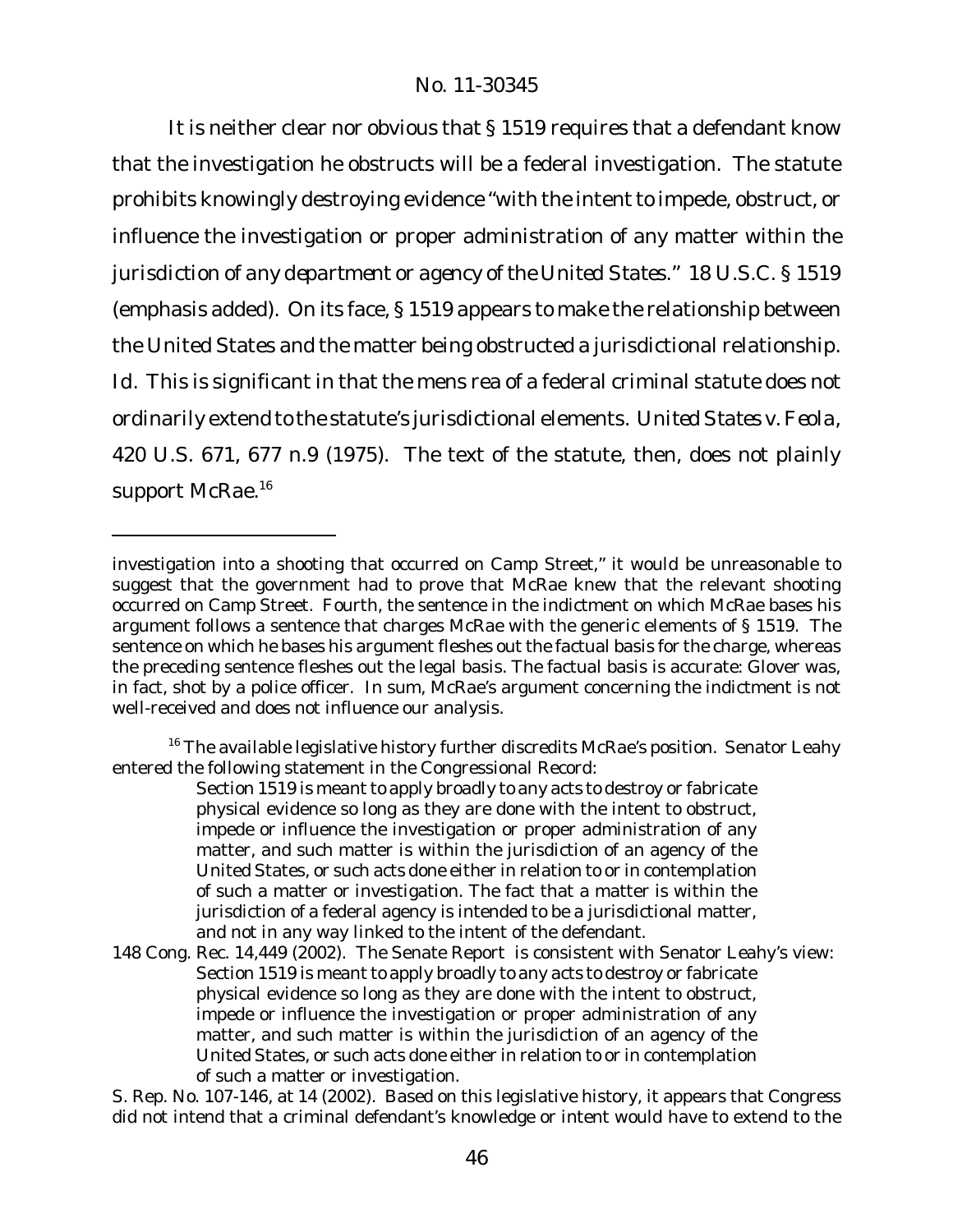We are not aware of any United States Supreme Court or Fifth Circuit precedent addressing this issue, much less resolving the issue in McRae's favor. The Eighth Circuit, however, has concluded that "the term 'knowingly' in § 1519 modifies only the surrounding verbs" and that the matter obstructed need only be "within the jurisdiction of a federal agency as a factual matter." *United States v. Yielding*, 657 F.3d 688, 713-14 (8th Cir. 2011). The Eleventh Circuit, while disclaiming any holding regarding the actual requirements of the statute, has nonetheless concluded that it is "plausible" to read the language in § 1519 referring to federal agencies as "a simple jurisdictional element that operates independently of the defendant's intent or knowledge." *Fontenot*, 611 F.3d at 737.

In the light of the statute's text and the available precedent from other circuits, we hold that it is neither clear nor obvious that a defendant must know or intend that the investigation he obstructs be of a federal nature in order to be convicted under 18 U.S.C. § 1519. Even assuming the district court erred in its interpretation of the statute, it did not plainly err. For McRae, this means that he did not have to know that Glover had been shot by a police officer, and therefore that Glover's death might become the subject of a federal, rather than state, investigation.<sup>17</sup>

2.

McRae further contends that § 1519 is unconstitutionally vague. He argues that because the statute is ungrammatical, does not require obstruction of a pending or imminent investigation, and does not require a corrupt intent, it fails to provide fair notice of what conduct is prohibited. McRae further argues

federal nature of the matter being obstructed.

 $17$  McRae does not argue that he was unaware that Glover's body would be the subject of some kind of investigation. At trial, McRae testified that at the time he burned Glover's body, he thought that Glover was a homicide victim.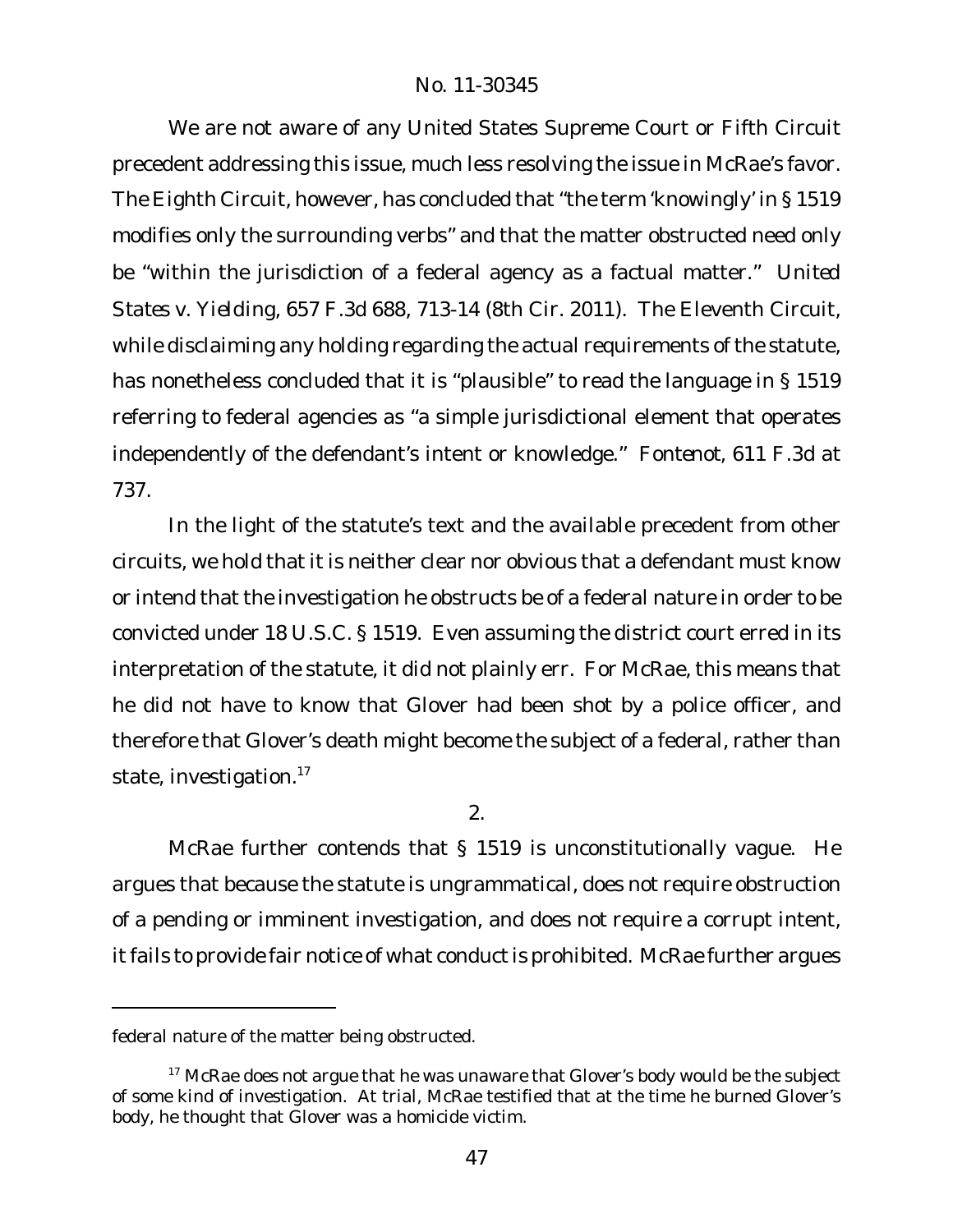that the statute affords federal authorities discretion to prosecute innocent conduct. The government responds that because § 1519 clearly prohibits McRae's conduct, he cannot complain of its vagueness.

McRae raises these arguments for the first time on appeal, and we therefore review for plain error. *Jasso*, 587 F.3d at 709. As explained above, we will reverse only if faced with an error that is so clear or obvious that it is not subject to reasonable dispute. *Delgado*, 672 F.3d at 329.

The Fifth Amendment's Due Process Clause protects against criminal convictions based on impermissibly vague statutes. *Holder v. Humanitarian Law Project*, 130 S. Ct. 2705, 2718 (2010). "'A conviction fails to comport with due process if the statute under which it is obtained fails to provide a person of ordinary intelligence fair notice of what is prohibited, or is so standardless that it authorizes or encourages seriously discriminatory enforcement.'" *Id.* (quoting *United States v. Williams*, 553 U.S. 285, 304 (2008)). A person whose conduct is clearly proscribed by a statute cannot, however, complain that the law is vague as applied to the conduct of others. *Id*. at 2719 (quoting *Hoffman Estates v. Flipside, Hoffman Estates, Inc.*, 455 U.S. 489, 495 (1982)).

McRae's argument concerning the vagueness of the statute's grammar is that the intent requirement—"intent to impede, obstruct, or influence"—applies to the object, "any matter within the jurisdiction of any department or agency of the United States," but does not apply to the later clause, "or in relation to or contemplation of any such matter or case." 18 U.S.C. § 1519. Consequently, McRae argues, the statute criminalizes "knowingly . . . destroy[ing] . . . [a] tangible object . . . in relation to or contemplation of [a] matter or case," without any requirement of an obstructive intent. *Id*. Under this construction, a person could be convicted of obstructing justice without ever having intended to obstruct justice.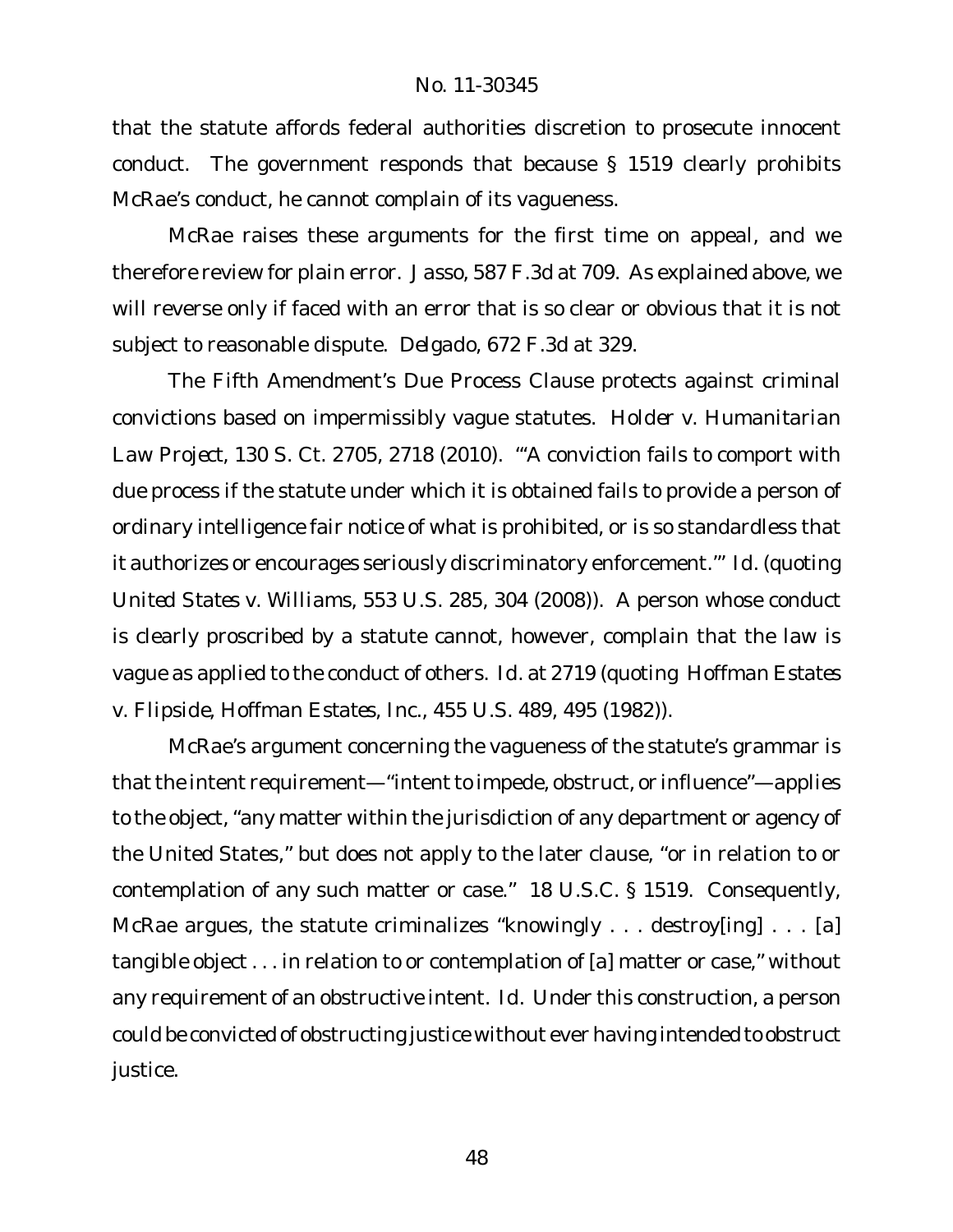McRae is not the first person to notice § 1519's awkward wording. But other circuits, faced with the same argument, have construed the statute as criminalizing three circumstances involving a matter within the jurisdiction of a federal agency and a defendant acting with an obstructive intent: "(1) when a defendant acts directly with respect to the investigation or proper administration of any matter, that is, a pending matter, (2) when a defendant acts in contemplation of any such matter, and (3) when a defendant acts in relation to any such matter." *Kernell*, 667 F.3d at 753 (internal quotation marks and alterations omitted); *Yielding*, 657 F.3d at 711. This construction, which reads intent into every clause, is plausible and gives effect to the statute's language as a whole. Because the statute is reasonably susceptible to this construction, we do not think that it is so ungrammatical that the district court committed a clear or obvious error in this case.

McRae next argues that § 1519 is vague because unlike other obstruction of justice statutes, which require a "relationship in time, causation or logic" between the defendant's conduct and an investigation, § 1519 criminalizes the obstruction of contemplated investigations, which may happen in the distant future. *United States v. Aguilar*, 515 U.S. 593, 599 (1995). Because § 1519 does not appear to require the obstruction of a pending or imminent investigation, McRae argues that § 1519 might criminalize conduct with a highly tenuous connection to any investigation at all. The connection between the defendant's conduct and an investigation might be so remote in some cases that the statute punishes innocent conduct.

Although we are receptive to McRae's well-presented argument on this point, the potential for other hypothetical defendants to be punished for conduct remotely connected to an investigation is not a reason for overturning this particular conviction. In reviewing a statute for vagueness, we ask whether the statute gave the defendant fair notice that his conduct was prohibited. If the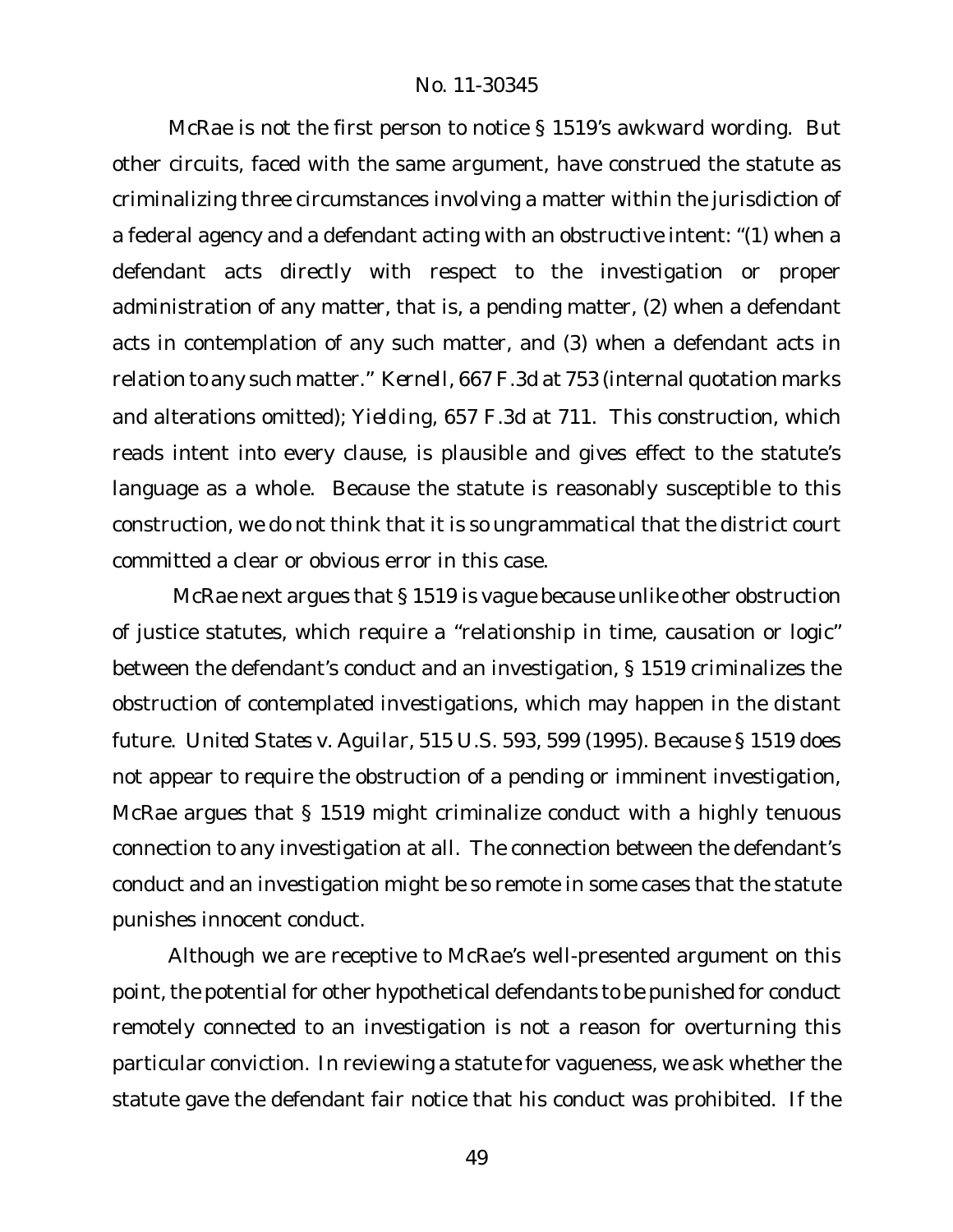statute notified McRae that his conduct was unlawful, he cannot complain about the notice it might provide to others. *Humanitarian Law Project*, 130 S. Ct. at 2719; *United States v. Mazurie*, 419 U.S. 544, 550 (1975); *Parker v. Levy*, 417 U.S. 733, 756 (1974).

McRae did not clearly or obviously lack notice that his conduct was unlawful. He knowingly burned the body of a homicide victim and must have realized that an investigation into that homicide would follow. McRae testified that he did not know exactly how Glover died, but he also testified that he thought that Glover was the victim of a homicide. As a police officer, there can be little doubt that McRae understood that Glover's body—that is, a homicide victim's body—would be the subject of an investigation. As fate would have it, the investigation that McRae obstructed was no ordinary homicide investigation, but instead a far-reaching federal investigation into alleged civil rights violations and an alleged police cover-up. But the fact that the actual investigation was not of the sort that McRae expected does not mean that the statute failed to notify him that burning a body violated its terms. McRae is unlike a hypothetical defendant who, for example, innocently shreds a document that ends up being implicated in a federal investigation years later. His speculation about the notice furnished to such a hypothetical defendant does not render § 1519 clearly unconstitutionally vague. *Humanitarian Law Project*, 130 S. Ct. at 2719.

McRae next argues that § 1519 fails to give adequate notice of the conduct prohibited because it does not require a "corrupt" intent, as other obstruction of justice statutes do. *Compare* 18 U.S.C. § 1519 *with* 18 U.S.C. §§ 1512(b), 1503. According to McRae, the absence of the word "corrupt" in § 1519 removes any requirement of knowing wrongdoing or evil intent, which is a fixture of obstruction of justice. *See Arthur Andersen, LLP v. United States*, 544 U.S. 696, 705-06 (2005).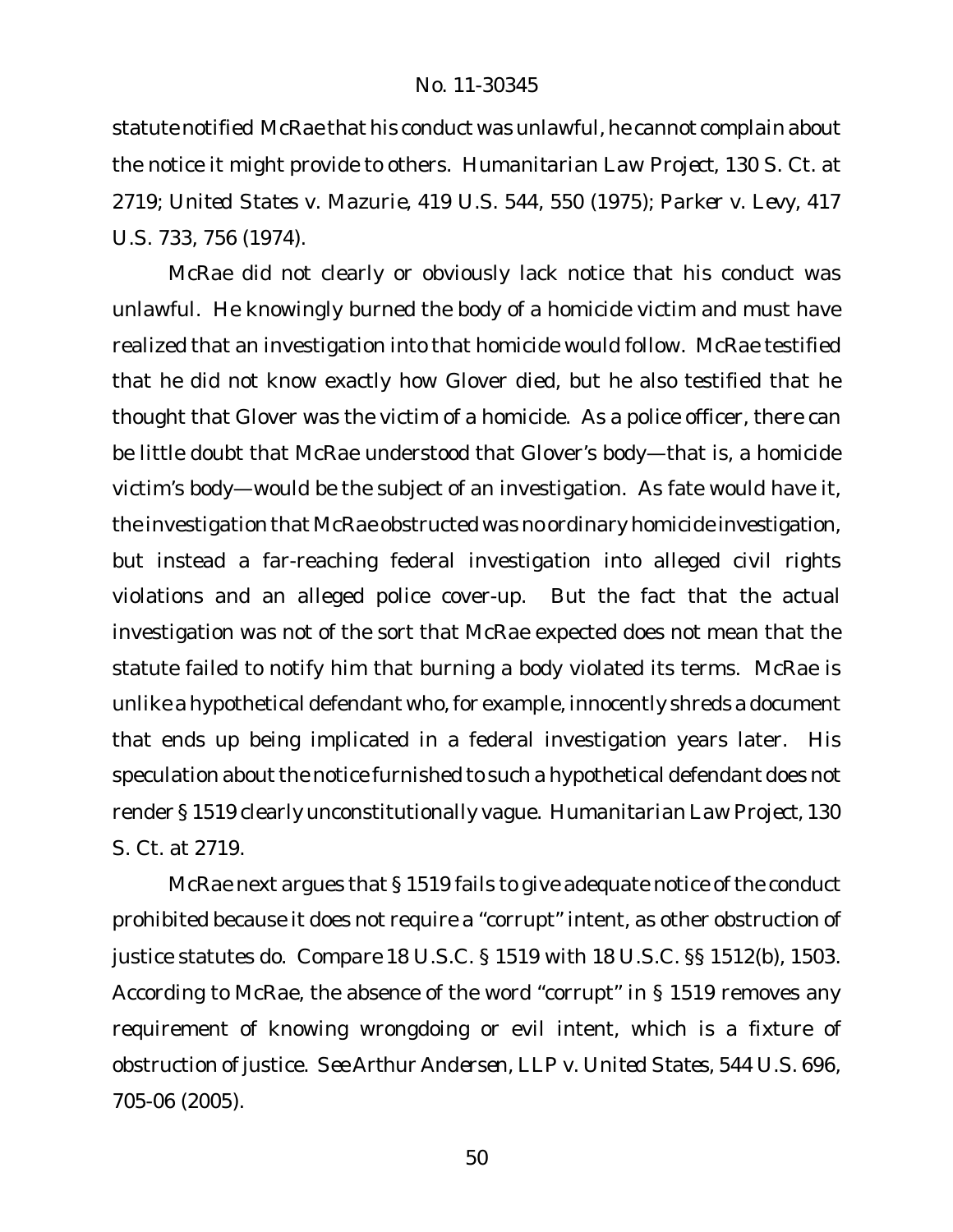Here again, McRae does not reveal clear or obvious unconstitutional vagueness. Although the statute may not require a "corrupt" intent, it still requires some form of obstructive intent, specifically a knowing destruction undertaken with the "intent to impede, obstruct, or influence the investigation or proper administration of [a] matter." 18 U.S.C. § 1519. At least one other circuit to consider the meaning of this language has suggested that there is "no dispute" that criminal liability under § 1519 requires some corrupt intent. *Kernell*, 667 F.3d at 754. In any event, due process does not require Congress to draft all obstruction of justice statutes uniformly, and we are unpersuaded that McRae lacked sufficient notice of the criminal state of mind described in § 1519.

McRae's last argument concerning vagueness is that because the statute is so broadly worded, it affords limitless discretion to federal authorities on what conduct to prosecute. He proposes that the statute might allow authorities to prosecute the well-intended destruction of contraband or the technically false completion of paperwork by a person assuming a new identity in a witness protection program. Because this argument is, again, based entirely on the effect that the statute may have on other, hypothetical defendants, we have no reason to consider it. *Humanitarian Law Project*, 130 S. Ct. at 2719.

We hold that § 1519 is not clearly or obviously unconstitutionally vague as it pertains to McRae.

3.

In sum, McRae's challenges to his conviction for obstructing a federal investigation fail because he fails to demonstrate plain error. In reviewing this particular conviction for plain error, we have not had occasion to make any holdings as to what § 1519 requires. We have simply held that the district court did not plainly err, and we affirm McRae's conviction on Count Six of the second superseding indictment for that reason.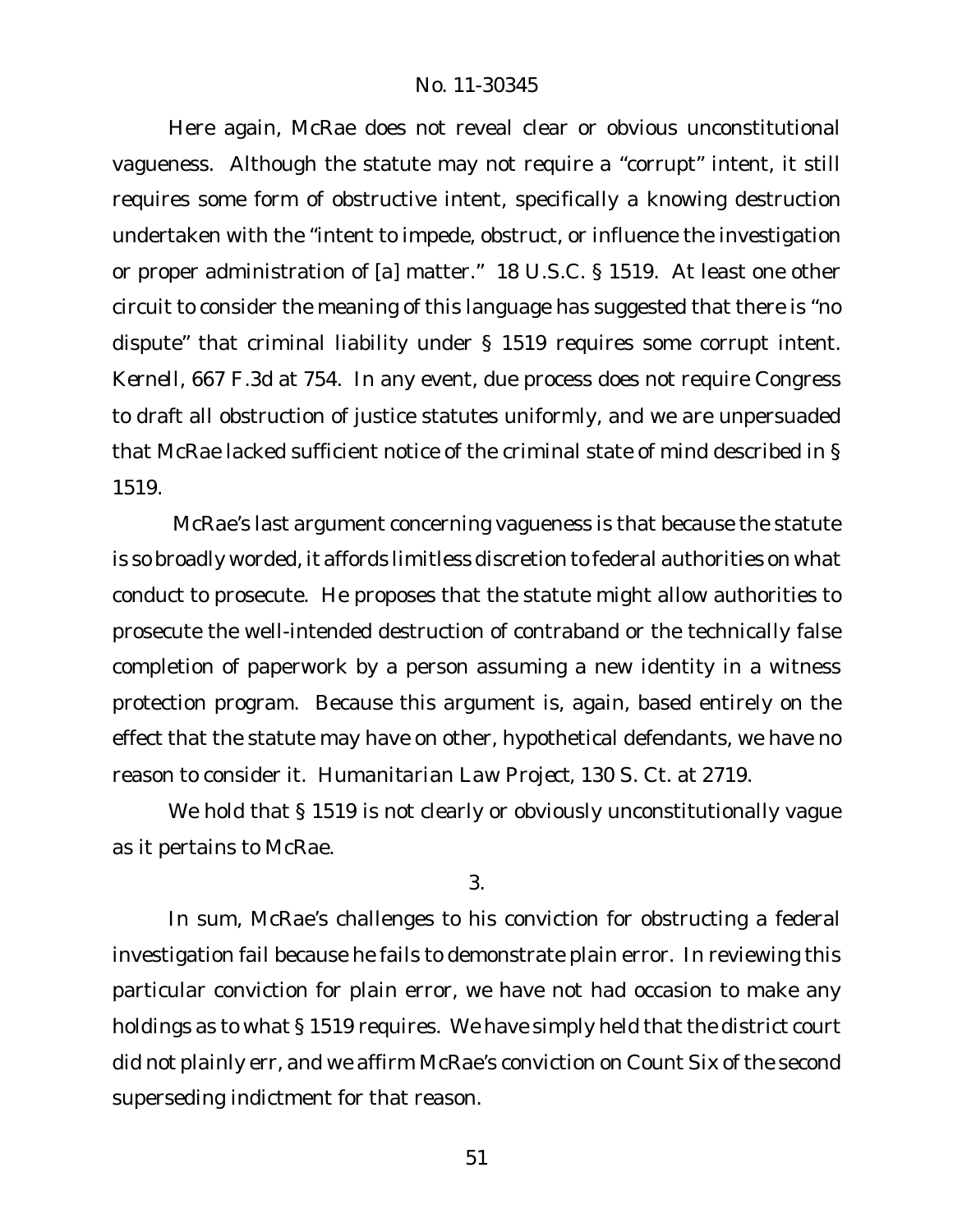D.

McRae was convicted under 18 U.S.C. § 844(h) for using fire to commit a felony. The indictment alleged that McRae used fire in denying Glover's family access to courts, seizing Tanner's car, and obstructing a federal investigation. The statute under which McRae was convicted provides as follows:

(h) Whoever--

(1) uses fire or an explosive to commit any felony which may be prosecuted in a court of the United States, or

(2) carries an explosive during the commission of any felony which may be prosecuted in a court of the United States,

including a felony which provides for an enhanced punishment if committed by the use of a deadly or dangerous weapon or device shall, in addition to the punishment provided for such felony, be sentenced to imprisonment for 10 years.

18 U.S.C. § 844(h).

The district court, applying § 844(h), sentenced McRae to 120 months of imprisonment to run consecutively with the 87 months imprisonment he received for his other convictions. McRae argues that the sentence imposed for his violation of § 844(h), to the extent that it is based on the felony of denying Glover's family access to courts or seizing Tanner's car, violates the Fifth Amendment prohibition on double jeopardy.<sup>18</sup> He argues that the convictions for denying access to courts and seizing the car would not have been felonies were it not for the use of fire, and that he cannot be punished twice for the mere use of fire. The government responds that McRae's sentence does not violate the prohibition on double jeopardy because Congress intended multiple punishments in this instance.

<sup>&</sup>lt;sup>18</sup> We will assume, as McRae does, that he could not be sentenced consecutively under 18 U.S.C. §§ 844(h) and 1519.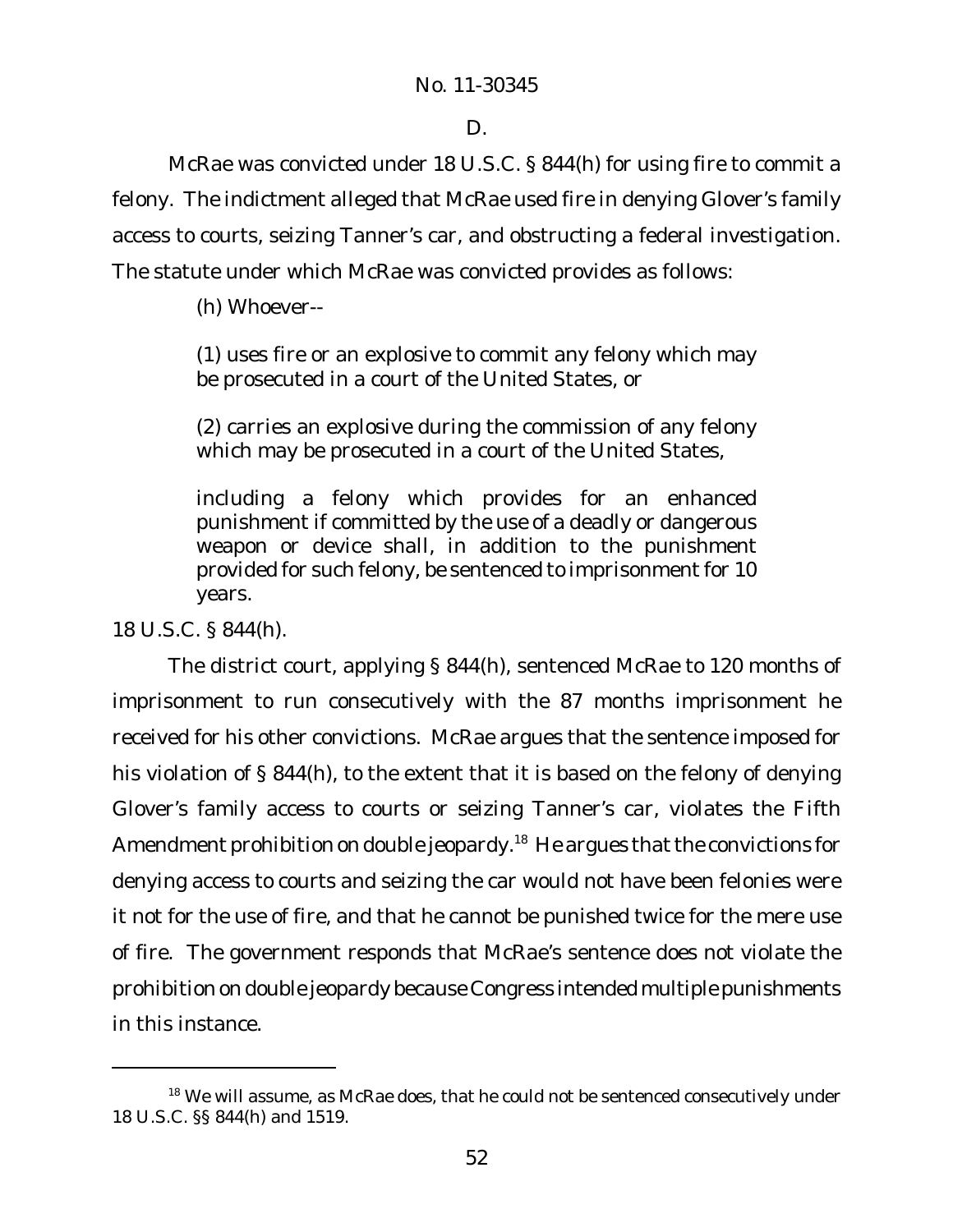Our review is de novo. *United States v. Smith*, 354 F.3d 390, 398 (5th Cir. 2003) (citing *United States v. Kimbrough*, 69 F.3d 723, 728 (5th Cir.1995)).

The Double Jeopardy Clause of the Fifth Amendment provides that no person "shall . . . be subject for the same offense to be twice put in jeopardy of life or limb." U.S. Const. amend. V. "When a defendant challenges multiple punishments for the same conduct—rather than multiple prosecutions—our double jeopardy analysis turns on whether Congress has authorized the result at issue. If Congress has enacted statutes that separately punish the same conduct, there is no double jeopardy violation." *Smith*, 354 F.3d at 398 (citing *Missouri v. Hunter*, 459 U.S. 359, 368-69 (1983); *United States v. Prestenbach*, 230 F.3d 780, 782 n. 9 (5th Cir.2000)).

As an initial matter, we will disregard the conviction for denying access to courts for the purposes of our double jeopardy analysis. As explained above, the government failed to present sufficient evidence to support that conviction. Our focus is entirely on the government's use of the conviction for seizure of Tanner's car as a predicate felony to support the conviction for using fire during the commission of a felony under 18 U.S.C. § 844(h).

McRae's argument fails because Congress clearly intended to punish his conduct twice. First, using a dangerous weapon was sufficient to make the seizure of Tanner's car a felony, and to trigger enhanced punishment. 18 U.S.C. § 242. Second, Congress provided that § 844(h)'s ten-year imprisonment for using fire is "in addition" to punishment for a felony that provides an enhanced punishment for "use of a deadly or dangerous weapon." 18 U.S.C. § 844(h). Third, McRae did, in fact, use a dangerous weapon in seizing the car. The indictment charged both the use of fire and a dangerous weapon, and McRae admitted to using both. In his trial testimony, McRae stated that he lit Tanner's car on fire and used a gun to shoot out the car's back glass to assure the car's destruction. McRae's conduct would have been felonious based solely on the use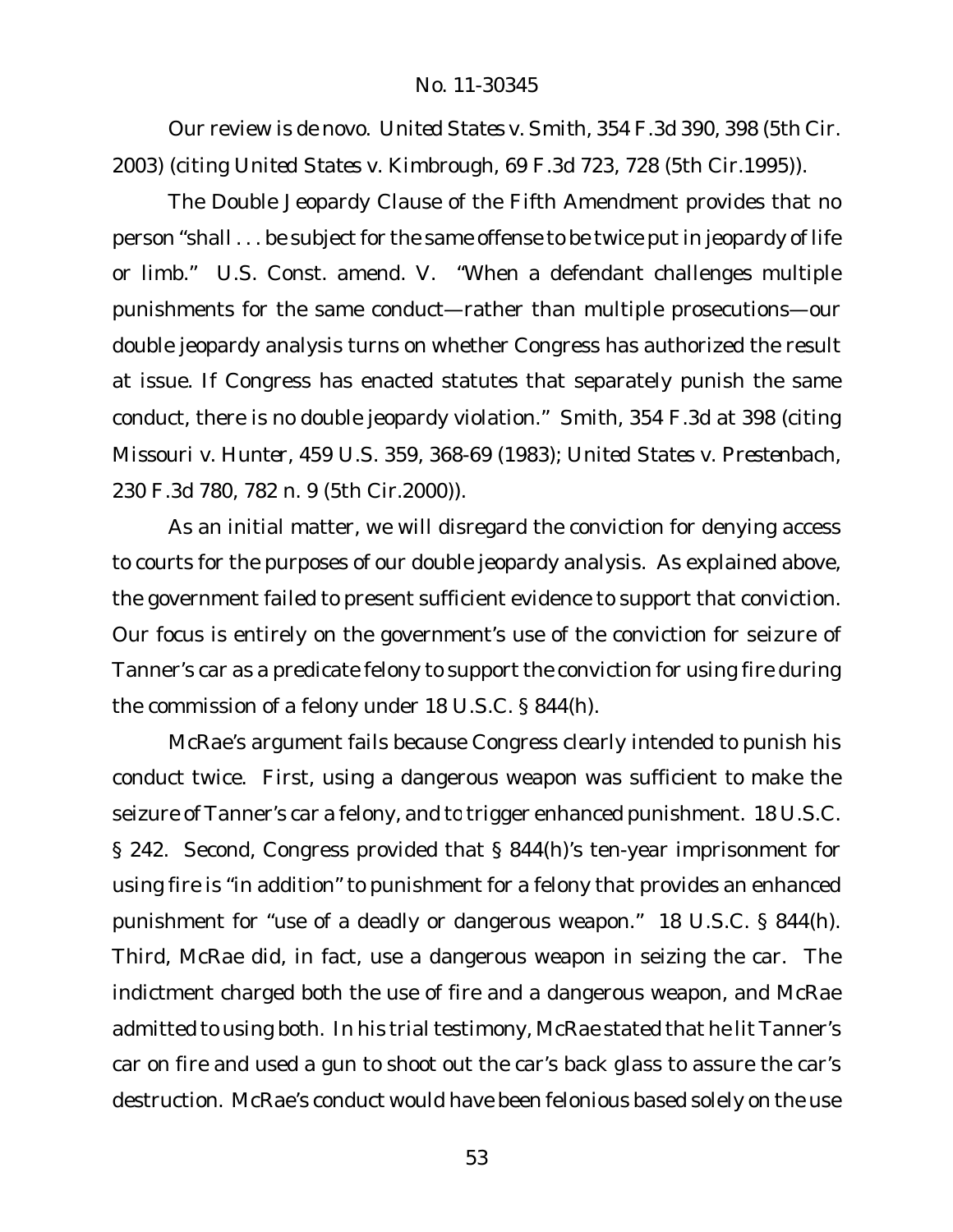of the gun, and the government did not, therefore, exploit the mere use of fire to form a predicate felony and a conviction under § 844(h). We perceive no violation of the prohibition on double jeopardy.

Nonetheless, McRae argues that it is unclear whether the jury found that he used a dangerous weapon because the jury instructions required the jury to find the use of a dangerous weapon *or* fire, rather than the use of a dangerous weapon *and* fire. This argument lacks merit because McRae testified to using both fire and a dangerous weapon. In describing how he destroyed Glover's car, McRae testified as follows: "I fired one shot into the back rear glass, stood directly behind the vehicle, fired one shot into the rear glass, at which time the car began to burn." Although the jury may have returned a general verdict form that did not specify its findings, it is fanciful to suggest that the jury did not find facts that were never in dispute and to which McRae freely admitted. Even McRae's appellate brief recited the fact that he used both fire and a gun to destroy Tanner's car.

We therefore hold that McRae's punishment does not violate the prohibition against double jeopardy, and we affirm his sentence under count seven of the second superseding indictment.

# IV.

We now turn to the government's challenge to the new trial granted to Travis McCabe. McCabe was given a new trial after being convicted for obstruction of a federal investigation, making false statements to the FBI, and making false statements to a grand jury. The obstructive act McCabe is alleged to have committed is the creation of a false, second police report, to substitute for Sergeant Simmons's authentic first report. The false statements McCabe is alleged to have made to the FBI are that he assisted Sergeant Simmons in preparing a police report; that, in assisting Sergeant Simmons, he interviewed Officer Howard; and that the supposed second report was true and accurate. He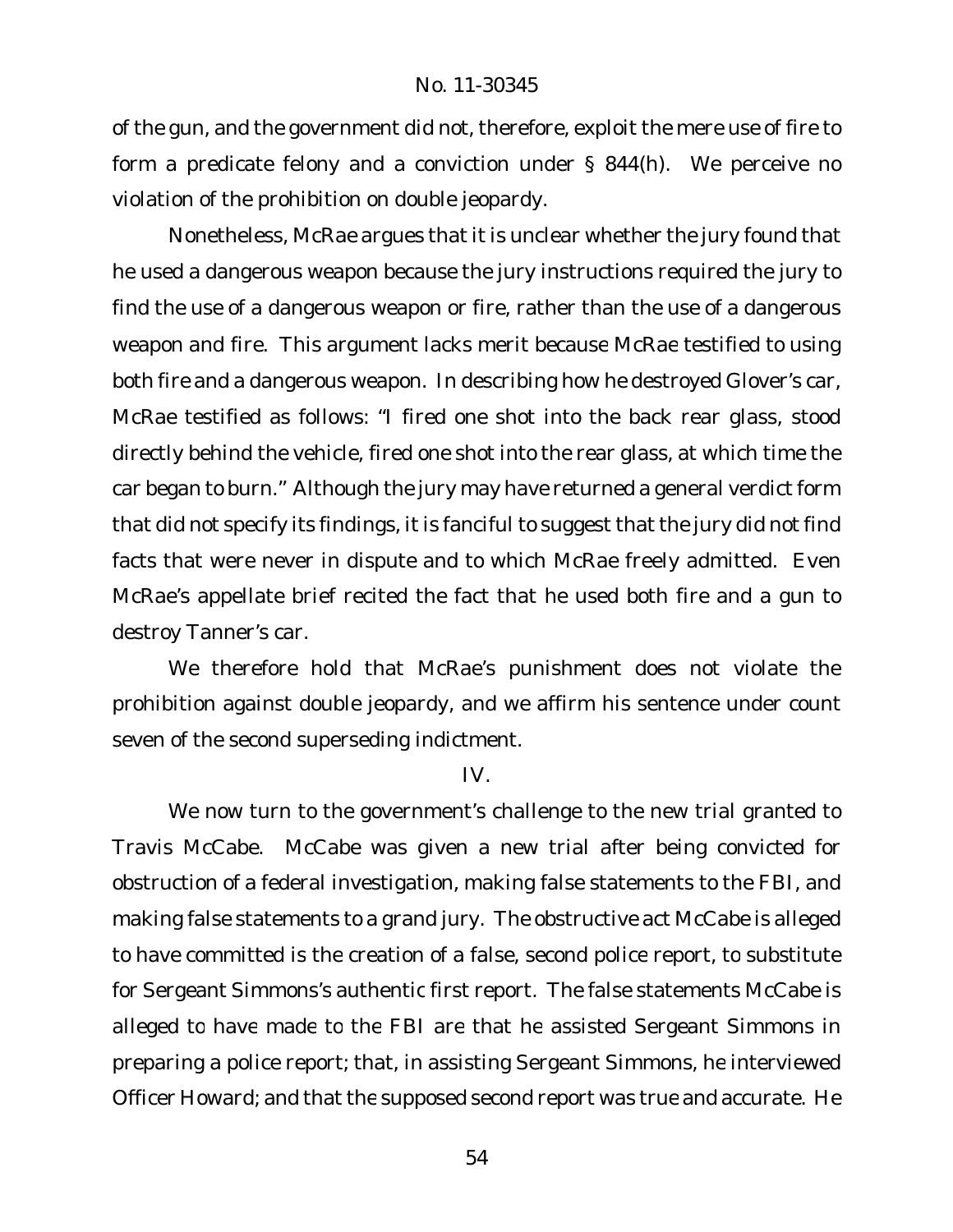made the same statements to the grand jury, and also made the alleged false statement that he did not connect Warren's shooting and the burning of Tanner's car, despite his awareness of both, until he read about the connection between the events in the newspaper. At trial, the government supported its theory against McCabe primarily with the testimony of Sergeant Simmons<sup>19</sup> and Officer Howard, both of whom contradicted McCabe's recollection of the relevant events.

The post-trial discovery of another police report materially identical to the supposed second report, which Warren claims was given to him by Sergeant Simmons, persuaded the district court to order a new trial for McCabe. The government appeals the new trial order.

Upon a criminal defendant's motion, a district court may grant a new trial, "if the interest of justice so requires," including, in some circumstances, because of newly-discovered evidence. Fed. R. Crim. P. 33. To obtain a new trial based on newly-discovered evidence, a defendant must show:

> (1) that the evidence is newly discovered and was unknown to him at the time of trial; (2) that the failure to discover the evidence was not due to his lack of diligence; (3) that the evidence is not merely cumulative, but is material; and (4) that the evidence would probably produce an acquittal.

*United States v. Blackthorne*, 378 F.3d 449, 452 (5th Cir. 2004) (quoting *United States v. Gresham*, 118 F.3d 258, 267 (5th Cir. 1997)). The government disputes only the second and fourth factors here: McCabe's diligence and the probability of an acquittal.

<sup>&</sup>lt;sup>19</sup> Sergeant Simmons testified that, during her initial grand jury testimony, she admitted that she had written the report shown to her in the grand jury–the "second report," which the government later charged McCabe with fabricating. After she left the grand jury that day, however, she contacted an attorney and subsequently returned to amend her grand jury testimony, asserting that the report she had been shown was not the report she had drafted and submitted in December 2005. At trial, however, Sergeant Simmons could not explain how she came to have in her possession in 2009 the second page of the "second report."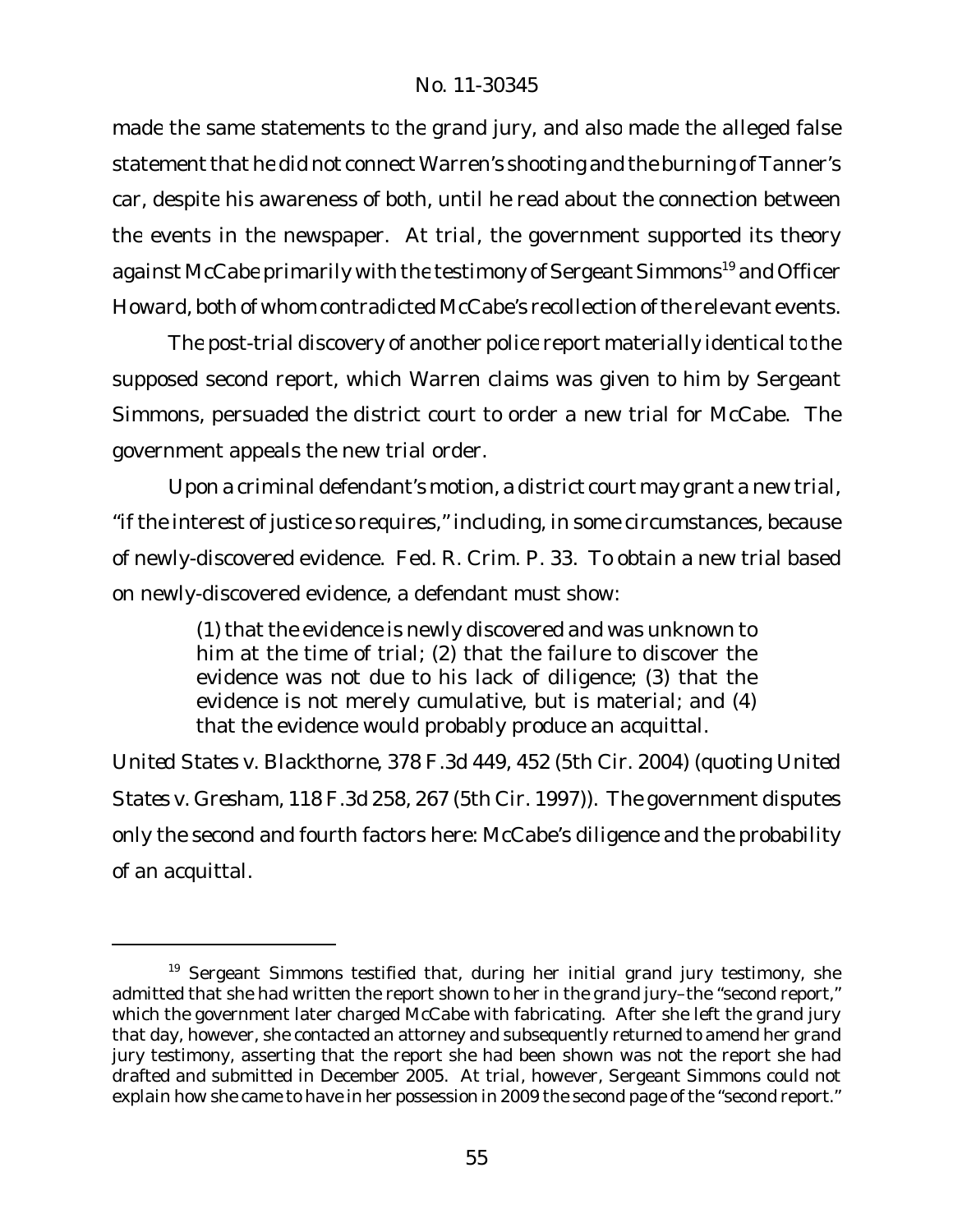We review a district court's order granting a new trial for abuse of discretion. *United States v. Tarango*, 396 F.3d 666, 671 (5th Cir. 2005). As an appellate court, "we must not revisit evidence, reevaluate witness credibility, or attempt to reconcile seemingly contradictory evidence. Instead, we must [determine] whether . . . the district court's ultimate decision in granting or denying the motion for a new trial constituted a clear abuse of its discretion." *Id.* at 672 (internal citation omitted).

The government first argues that the district court abused its discretion because McCabe was not diligent in uncovering the newly-discovered report. McCabe understood the importance of rounding up any copies of the disputed police report, and because McCabe knew that Sergeant Simmons had interviewed Warren for the report, the government argues that he should have suspected Warren possessed a copy. Yet, McCabe's attorneys never asked Warren about the report or requested that Warren produce any documents.

The district court gave due consideration to this argument, and rejected it based on its own observations of the overall diligence exhibited by McCabe's attorneys throughout this case. In hindsight, if McCabe's attorneys had requested documents from Warren's attorneys, the newly-discovered report might have been available at trial. But diligence does not require perfect hindsight. In their pretrial investigation of this case, McCabe's attorneys had no reason to suspect that another copy of the disputed police report existed. McCabe's attorneys attempted to interview Sergeant Simmons before trial, where they might have inquired about whether she produced multiple copies, but they never received a response from Simmons's attorney. Under the circumstances, it appears that McCabe's attorneys acted diligently. We cannot fault them for failing to discover a document that got lost in the shuffle of an exceedingly complex case, especially where the district court's order commends the diligence of their overall efforts on McCabe's behalf.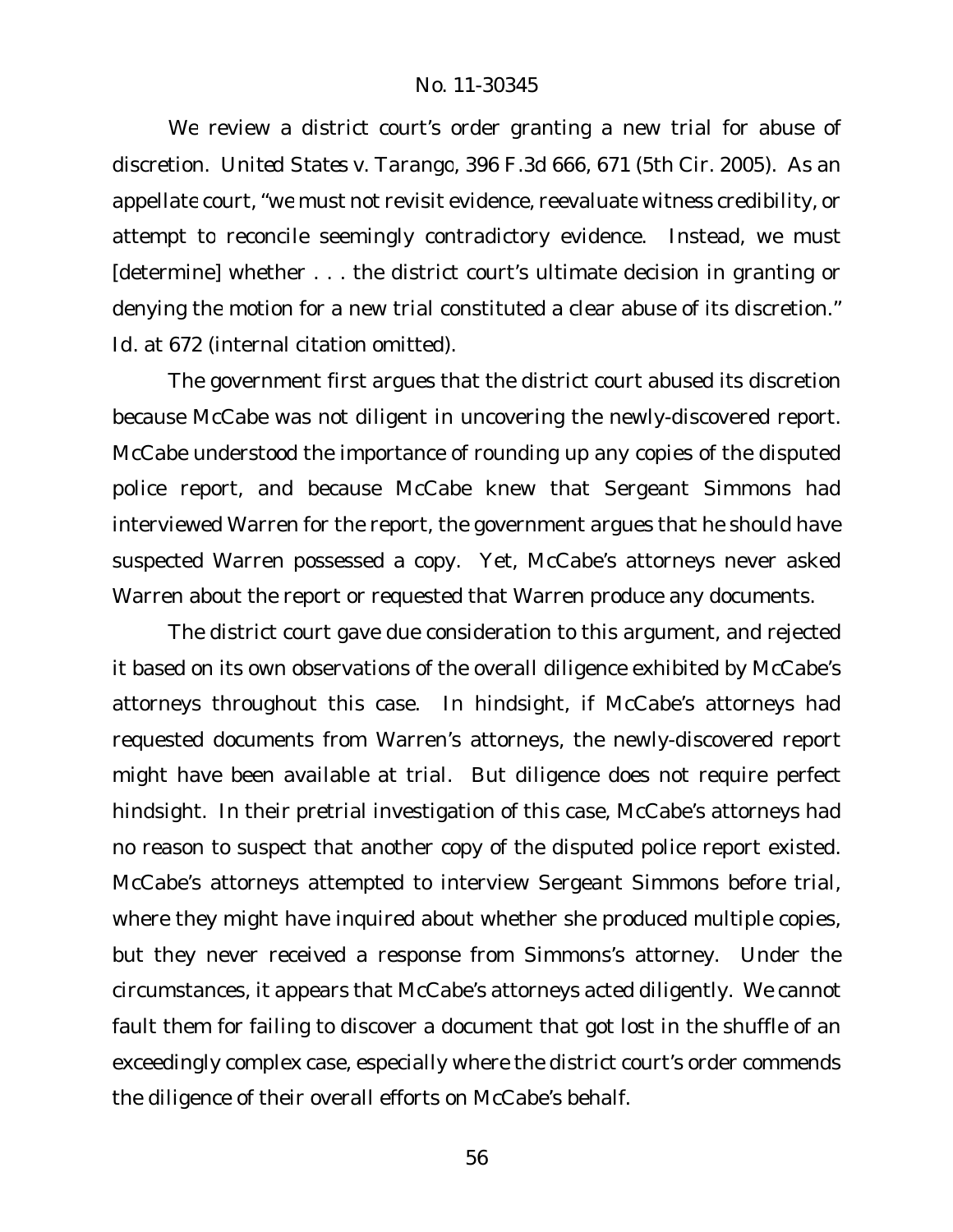The government next argues that district court abused its discretion because the newly-discovered report is unlikely to produce an acquittal. An acquittal is unlikely, the government argues, because the importance of the newly discovered report depends on the credibility of Warren, whom the government considers a liar and a felon. The newly-discovered report is only important if Sergeant Simmons prepared it, and the only evidence that Simmons prepared it is the post-trial testimony of Warren that he received the report from Simmons in a private meeting in 2005. If Simmons did not prepare the report, as she claims she did not, then it is simply another copy of a false report. The acquittal-producing potential of the report, then, depends largely on Warren's credibility.

Although the government acknowledges that this Court does not make credibility determinations in reviewing orders granting new trials, it urges this case as an exception. The government makes several arguments as to why an exception is warranted, but each argument is, in fact, a rather straightforward credibility attack. We decline the government's invitation to exceed our role by re-weighing Warren's credibility. The district court stated in its order granting a new trial that it faced the difficult task of weighing the testimony of two imperfect witnesses: Warren, whom the court had sentenced for a felony, and Sergeant Simmons, who had admitted to lying to a grand jury. In her initial testimony before the grand jury, Simmons claimed to have authored what she now says is a second report, but she recanted that story soon afterward. Ultimately, with the benefit of live testimony, the court concluded that Warren's post-trial testimony, at least, credibly demonstrated that Simmons delivered a copy of the disputed report to Warren. We will not disturb the court's careful balancing of a difficult credibility question.

The government next asks us to put aside the obstruction of justice conviction, and to consider that an acquittal is unlikely at least with respect to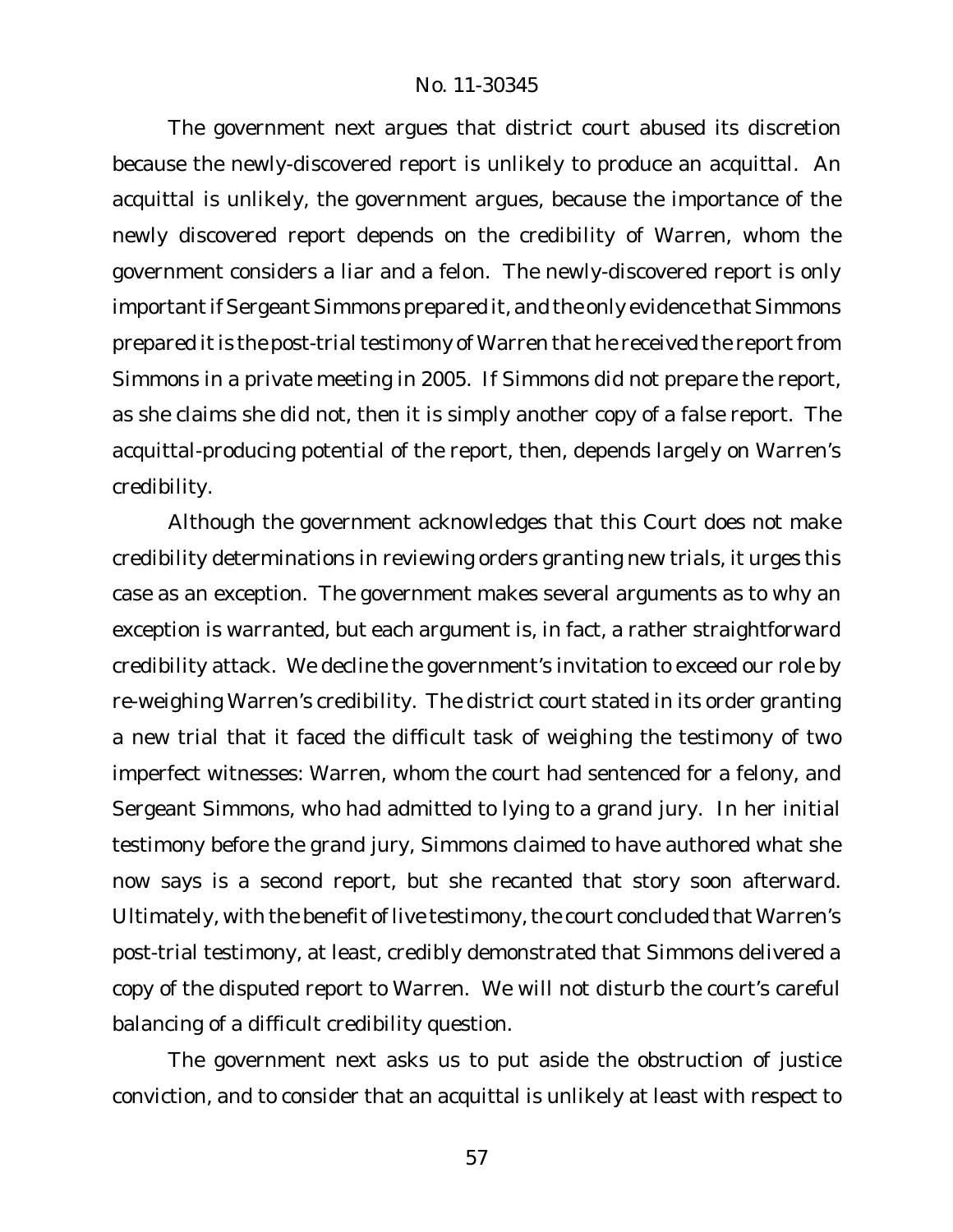the false statement convictions because not all of McCabe's false statements related to the falsification of a police report. McCabe was also charged with lying to the FBI and grand jury about other things like, for example, whether he ever interviewed Officer Howard. The government argues that the existence of another police report has no bearing on the truth or falsity of these other statements.

We reject this argument. First, because the alleged false statements were lumped together in the indictment and the jury instructions, and because the jury returned a general verdict form, there is no way of knowing on which statements the convictions are based. Second, the alleged false statements are mostly interrelated, and are bound together by the government's allegation that McCabe prepared a false police report. The newly-discovered police report supports McCabe's entire defense, that is, that the supposed second police report is the authentic report, prepared by Sergeant Simmons and McCabe jointly under the circumstances described by McCabe.

In sum, the district court did not err in concluding that the failure to discover the police report in Warren's possession was not due to McCabe's lack of diligence and that the police report would probably produce an acquittal. The government's arguments to the contrary are unavailing. We therefore hold that the district court did not abuse its discretion in granting McCabe a new trial.

V.

In this opinion, we have held that Warren was properly joined with his codefendants in the indictment under Rule 8(b) but that the district court abused its discretion in denying his motion to sever his trial under Rule 14(a). We therefore VACATE all his convictions and sentences and REMAND for further proceedings not inconsistent with this opinion.

With respect to McRae, we have held that the government presented insufficient evidence to convict McRae of denying Glover's descendants and